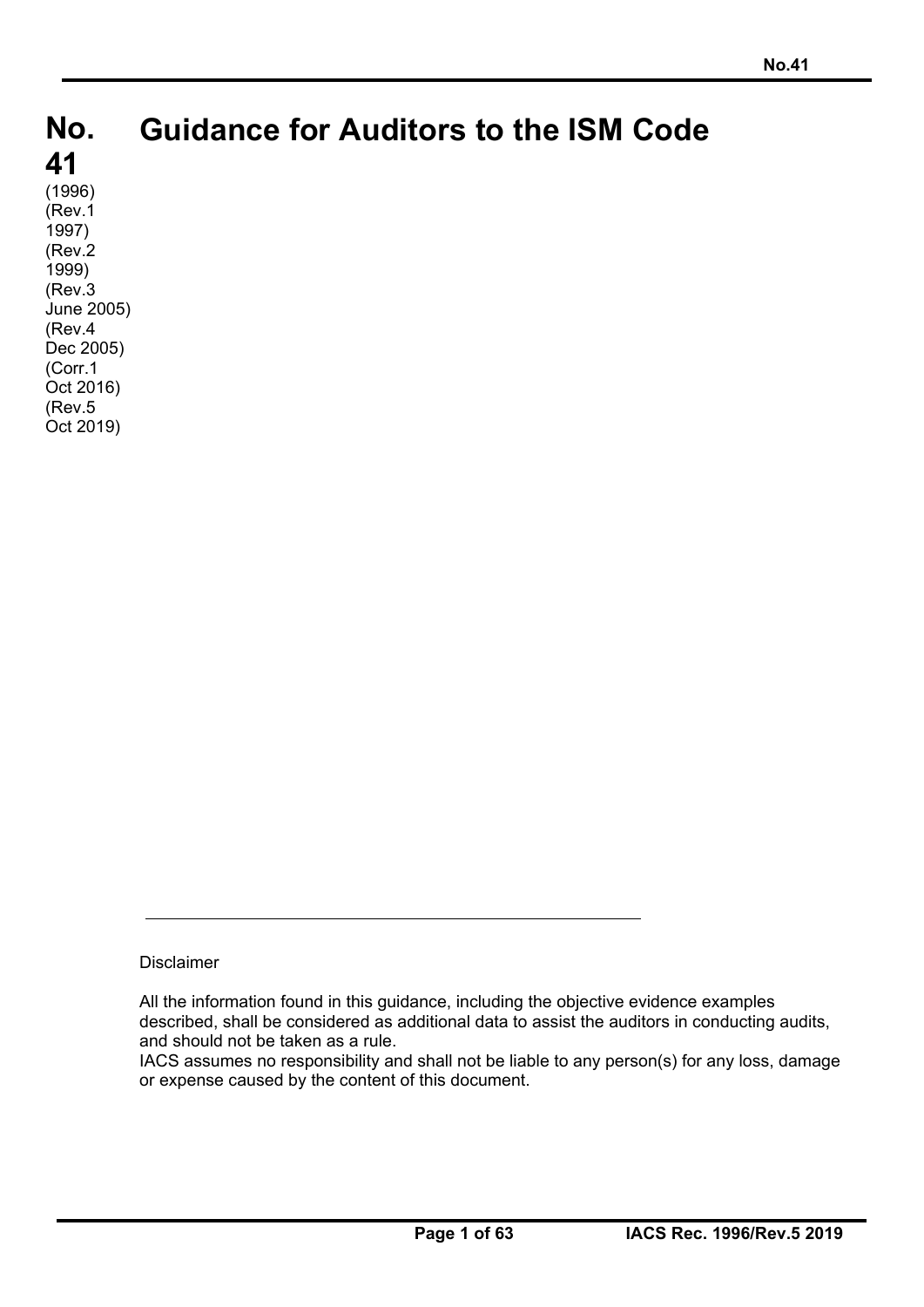## **GUIDANCE FOR AUDITORS TO THE ISM CODE**

**IMO Resolution A.741(18) as amended by MSC.104(73), MSC.179(79), MSC.195(80), MSC.273(85) and MSC.353(92)** 

### **ANNEX**

### **INTERNATIONAL MANAGEMENT CODE FOR THE SAFE OPERATION OF SHIPS AND FOR POLLUTION PREVENTION (INTERNATIONAL SAFETY MANAGEMENT (ISM) CODE)**

### **PREAMBLE**

- 1. The purpose of this Code is to provide an international standard for the safe management and operation of ships and for pollution prevention.
- 2. The Assembly adopted resolution A.443(XI) by which it invited all Governments to take the necessary steps to safeguard the shipmaster in the proper discharge of his responsibilities with regard to maritime safety and the protection of the marine environment.
- 3. The Assembly also adopted resolution A.680(17) by which it further recognized the need for appropriate organisation of management to enable it to respond to the need of those on board ships to achieve and maintain high standards of safety and environmental protection.
- 4. Recognizing that no two shipping Companies or ship owners are the same, and that ships operate under a wide range of different conditions, the Code is based on general principles and objectives.
- 5. The Code is expressed in broad terms so that it can have a wide application. Clearly, different levels of management, whether shore-based or at sea, will require varying levels of knowledge and awareness of the items outlined.
- 6. The cornerstone of good safety management is commitment from the top. In matters of safety and pollution prevention it is the commitment, competence, attitudes and motivation of individuals at all levels that determines the end result.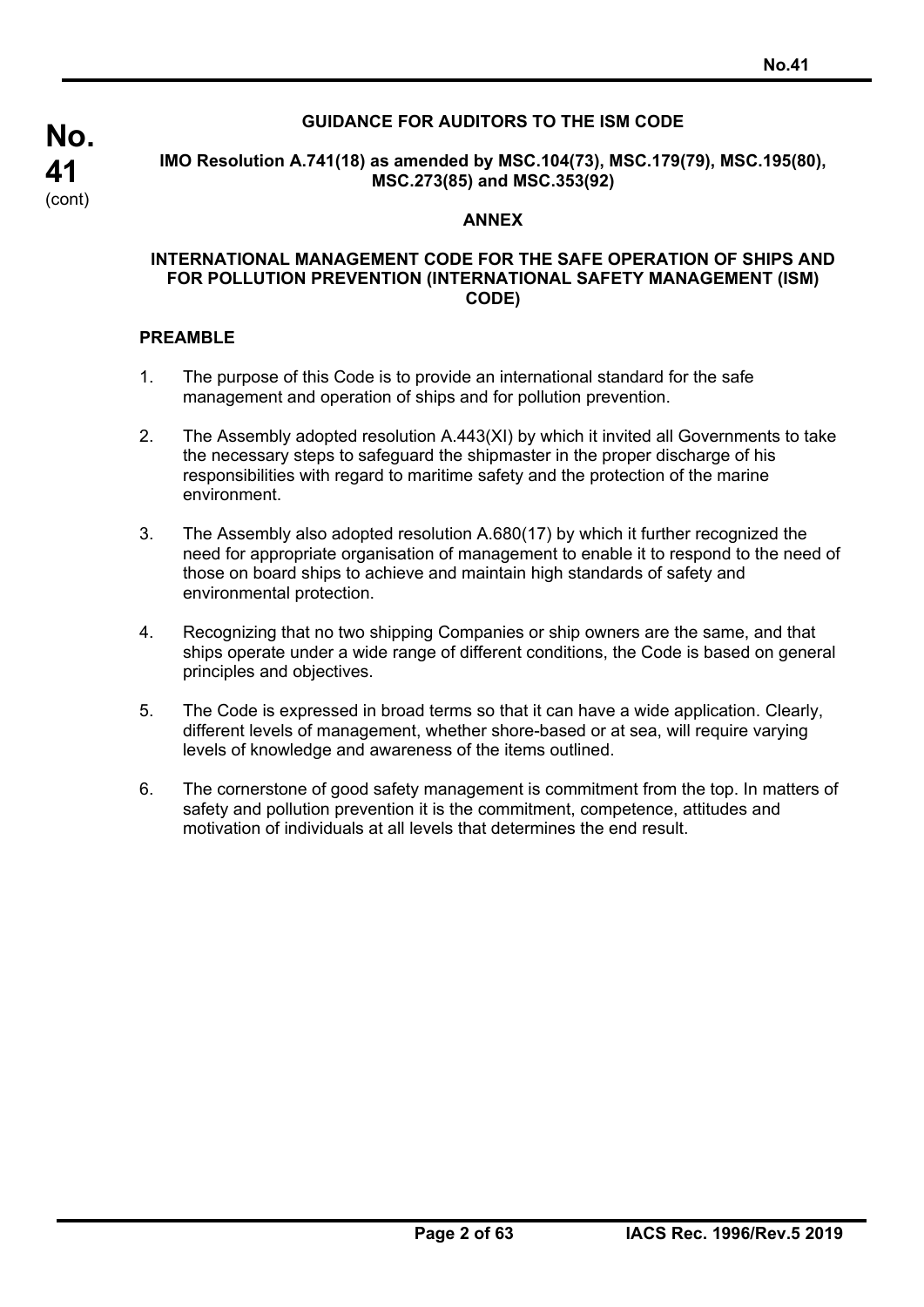## **INTRODUCTION**

## **1. Scope and application**

This guidance is intended for use by ISM Code auditors when performing certification under the ISM Code, unless the relevant Administration has provided special instructions that indicate otherwise.

This document is also intended to promote audits' consistency and uniformity among ISM Code auditors by providing examples, which, however, are not to be interpreted as prescriptive solutions or checklists.

Reference is made to the following Resolutions adopted by the International Maritime Organisation (IMO):

(a) the "International Management Code for the Safe Operation of Ships and for Pollution Prevention" (ISM Code), adopted by Resolution A.741(18) as amended by MSC.104(73), MSC.179(79), MSC.195(80), MSC.273(85) and MSC.353(92) and made mandatory by Chapter IX "Management for the Safe Operation of Ships" of the SOLAS Convention;

(b) "Revised Guidelines on the Implementation of the International Safety Management (ISM) Code by Administrations", adopted by Resolution A.1118(30) and referred in this document as the "IMO Guidelines", which are applicable to Recognized Organizations (RO) when acting at the request of flag Administrations;

(c) the Code for Recognized Organizations (RO Code) which was adopted by resolutions MEPC.237(65) and MSC.349(92);

(d) the MSC.Circ.1059/MEPC.Circ.401 "Procedures concerning observed ISM Code Major Non Conformities".

## **2. Application of the ISM Code by Companies**

By design, the ISM Code supports and encourages the development of a safety culture in shipping. The content of a Safety Management System (SMS) will therefore be affected by Company commitment, values and beliefs, which cannot be enforced through the regulatory process. In developing and implementing their systems, Companies may have used industry guidelines, such as the ICS/ISF "Guidelines on the Application of the IMO International Safety Management (ISM) Code".

Assessing compliance with the ISM Code from detailed prescriptive management system solutions is not practical and would be inconsistent with the intent of the ISM Code, which allows a Company to develop solutions which best suit the Company and their particular operation and ship type(s), whilst ensuring basic internationally agreed standards of safety management.

## **3. Certification process**

The verification of compliance with mandatory rules and regulations, required as part of the ISM Code, neither duplicates nor replaces the surveys required by the other statutory certificates. The verification of compliance with the ISM Code does not relieve the Company, the Master or any other entity or person involved in the management or operation of the ship of their own responsibilities.

**No. 41**  (cont)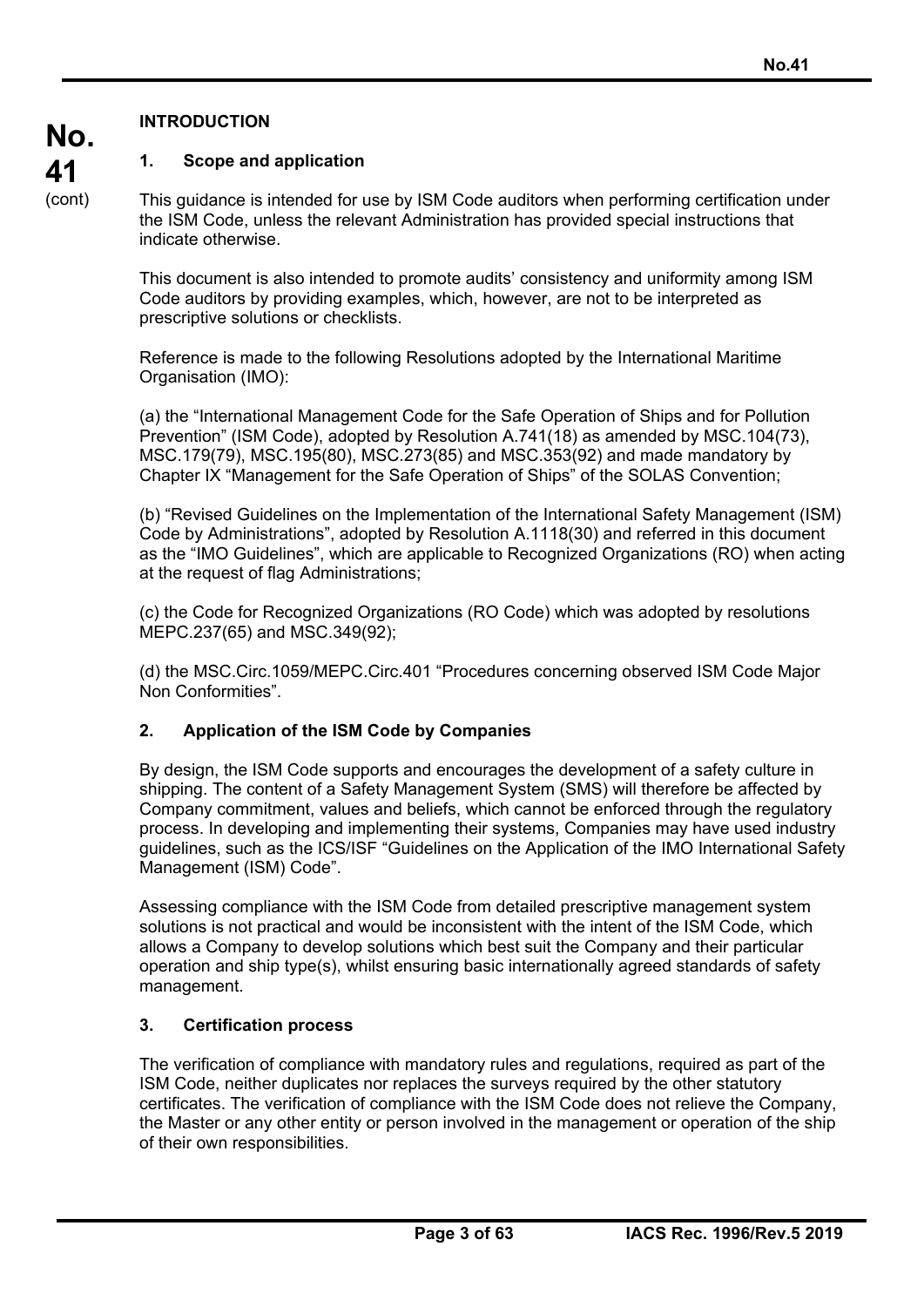The verification process involves interviews of Company personnel and review of SMS documentation and records. Audit is a sampling process and is not exhaustive in nature. Issuance of certification is based upon verification that the sample is in compliance with the ISM Code. Where non-conformities have not been found and reported, it does not mean that none exist. Basic procedures for performing ISM Code verification are contained in the IACS "Procedural Requirements for ISM Code Certification", PR9, which reflect the IMO "Revised Guidelines on the Implementation of the International Safety Management (ISM) Code by Administrations", Resolution A.1118(30), as applicable.

## **4. Editorial principles**

For convenience, this document incorporates the actual text of the ISM Code, followed by the relevant recommended guidance for ISM Code auditors. The document will be updated as necessary consistent with IACS Member Societies' experience in the audit process.

The term "should" used in the ISM Code shall be interpreted as "shall".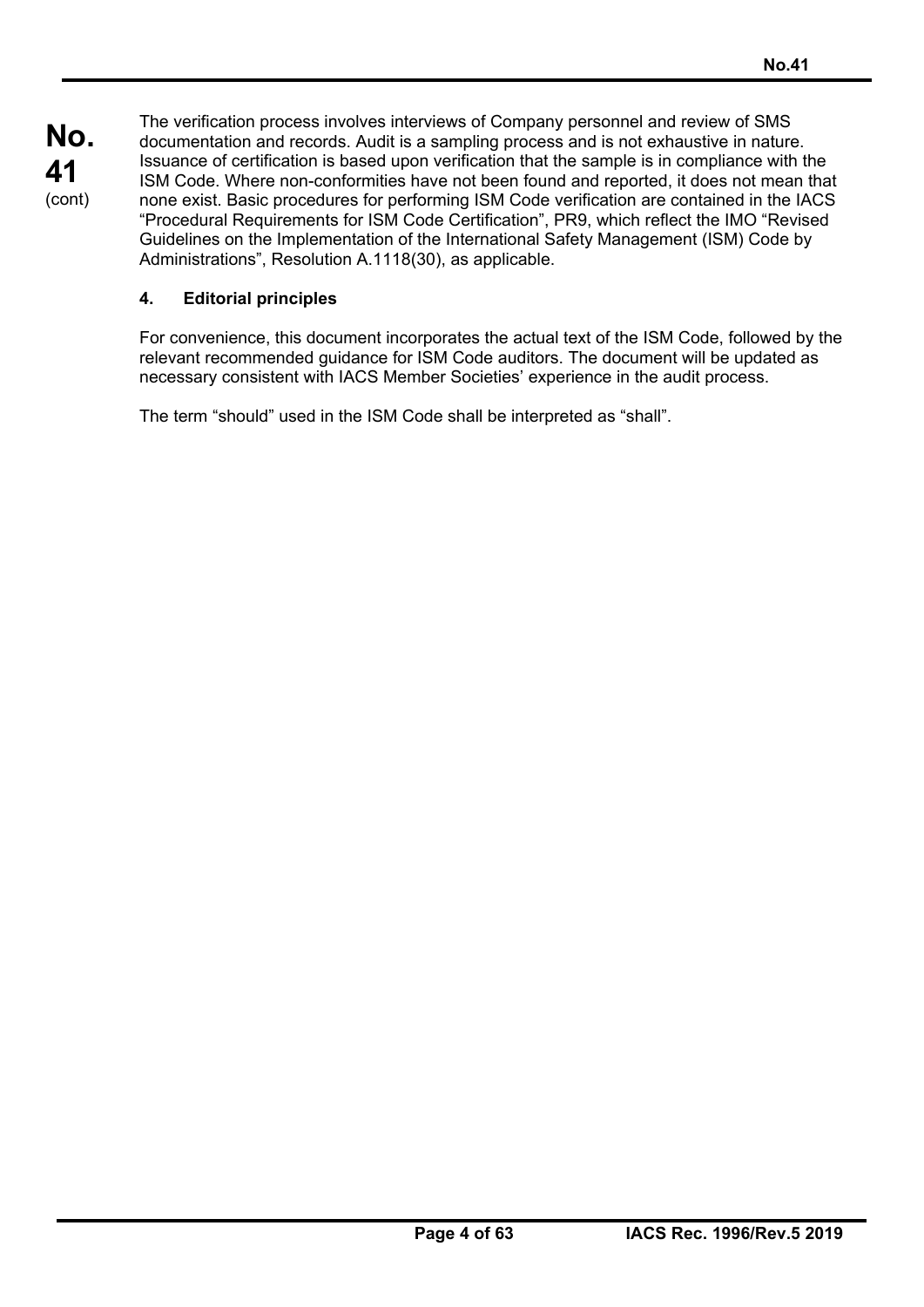## **List of Contents**

Section of ISM Code

## **PART A - IMPLEMENTATION**

1. General

**No.** 

**41**  (cont)

- 2. Safety and Environmental Protection Policy
- 3. Company Responsibilities and Authority
- 4. Designated Person(s)
- 5. Master's Responsibility and Authority
- 6. Resources and Personnel
- 7. Shipboard Operations
- 8. Emergency Preparedness
- 9. Reports and Analysis of Non-conformities, Accidents and Hazardous Occurrences
- 10. Maintenance of the Ship and Equipment
- 11. Documentation
- 12. Company Verification, Review and Evaluation

## **PART B – CERTIFICATION AND VERIFICATION**

- Annex 1. Guidance on Duration of Audits
- Annex 2. Guidance Companies and Vessels Operated by Owners-Masters
- Annex 3. The Relationship between ISM Code & STCW
- Annex 4. Treatment of FPSO's, FSU's etc. with respect to ISM Code Certification
- Annex 5. Guidelines for SMC, ISSC and MLC expiration dates alignment
- Annex 6. Guidance on Interim Audits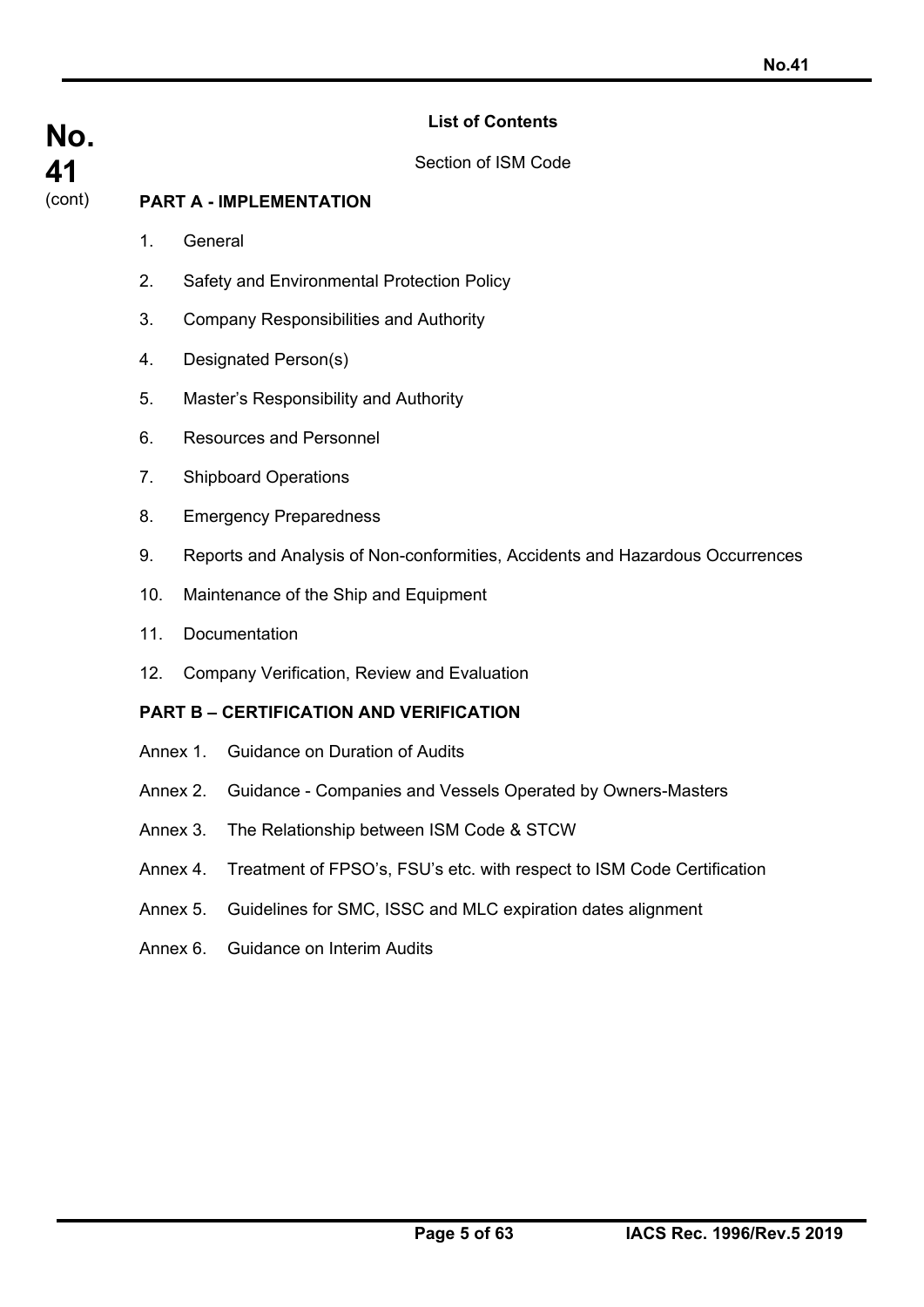## **PART A – IMPLEMENTATION**

## **1. GENERAL**

**ISM Code – paragraph 1.1** 

## *1.1 Definitions*

*The following definitions apply to parts A and B of this Code.* 

*1.1.1* "*International Safety Management (ISM) Code*" *means the International Management Code for the Safe Operation of Ships and for Pollution Prevention as adopted by the Assembly, as may be amended by the Organization.* 

*1.1.2* "*Company*" *means the Owner of the ship or any other organization or person such as the Manager, or the Bareboat Charterer, who has assumed the responsibility for operation of the ship from the Shipowner and who on assuming such responsibility has agreed to take over all the duties and responsibility imposed by the Code.* 

*1.1.3* "*Administration*" *means the Government of the State whose flag the ship is entitled to fly.* 

*1.1.4* "*Safety Management System*" *means a structured and documented system enabling Company personnel to implement effectively the Company safety and environmental protection policy.* 

*1.1.5 "Document of Compliance" means a document issued to a Company which complies with the requirements of this Code.* 

*1.1.6 "Safety Management Certificate" means a document issued to a ship which signifies that the Company and its shipboard management operate in accordance with the approved safety management system.* 

*1.1.7 "Objective evidence" means quantitative or qualitative information, records or statements of fact pertaining to safety or to the existence and implementation of a safety management system element, which is based on observation, measurement or test and which can be verified.* 

*1.1.8 "Observation" means a statement of fact made during a safety management audit and substantiated by objective evidence.* 

*1.1.9* "*Non-conformity*" *means an observed situation where objective evidence indicates the non-fulfilment of a specified requirement.* 

*1.1.10* "*Major non-conformity*" *means an identifiable deviation which poses a serious threat to the safety of personnel or the ship or a serious risk to the environment that requires immediate corrective action or the lack of effective and systematic implementation of a requirement of this Code.* 

*1.1.11 "Anniversary date" means the day and month of each year that corresponds to the date of expiry of the relevant document or certificate.* 

*1.1.12 "Convention" means the International Convention for the Safety of Life at Sea, 1974, as amended.* 

**No. 41**  (cont)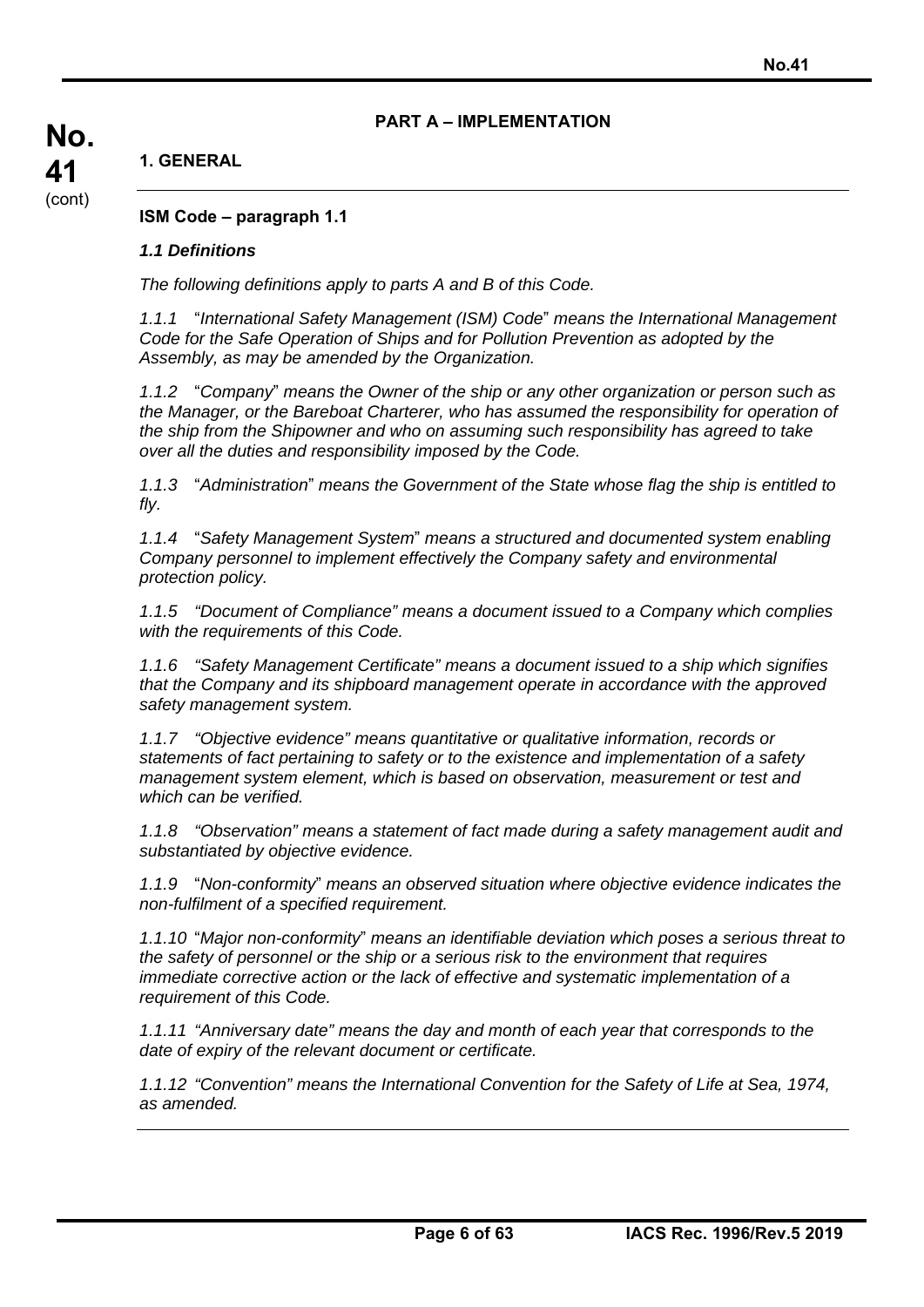## **Definitions in SOLAS Chapter IX (1996)**

*"Bulk carrier" as defined in Regulations IX / 1.6 of the SOLAS Convention means a ship which is exemplified in paragraphs 2.2, 2.3 and 2.4 of IACS Unified Requirement Z11 "Mandatory Ship Type and Enhanced Survey Programme (ESP) Notations".* 

### **Definitions from IACS PR9**

**No.** 

**41**  (cont)

> "Audit" means a process of systematic and independent verification, through the collection of sampled objective evidences, to determine whether the SMS complies with the requirements of the ISM Code and whether the Safety Management System (SMS) is implemented effectively to achieve the Code's objectives.

"Auditor" means a person who is qualified and authorised to carry out ISM audits in accordance with the requirements of PR10.

"Lead Auditor" means an auditor who is authorized to lead a team of two or more auditors.

"Branch Office" means a shore-based location identified and controlled by the Company responsible under the ISM Code which may perform safety management system related tasks and is operating under the same SMS of the Company.

"Safety Management Manual" is the documentation used to describe and implement the SMS.

"Technical deficiency" means a defect in, or failure in the operation of, a part of the ship's structure or its machinery, equipment or fittings.

The following definition has some differences from the Code, as explained:

"Observation" – the definition from the Code was complemented, in the IACS PR9, stating that: it may also be a statement made by the auditor referring to a weakness or potential deficiency in the SMS which, if not corrected, may lead to non-conformity in the future.

#### **Definitions from ISO 9000:2015**

"Corrective action" – action to eliminate the cause of a nonconformity and to prevent recurrence.

Notes:

1. There can be more than one cause for a nonconformity.

2. Corrective action is taken to prevent recurrence whereas preventive action is taken to prevent occurrence.

"Preventive action" – action to eliminate the cause of potential nonconformity or other potential undesirable situation.

Notes:

1. There can be more than one cause for a potential nonconformity.

2. Preventive action is taken to prevent occurrence whereas corrective action is taken to prevent recurrence.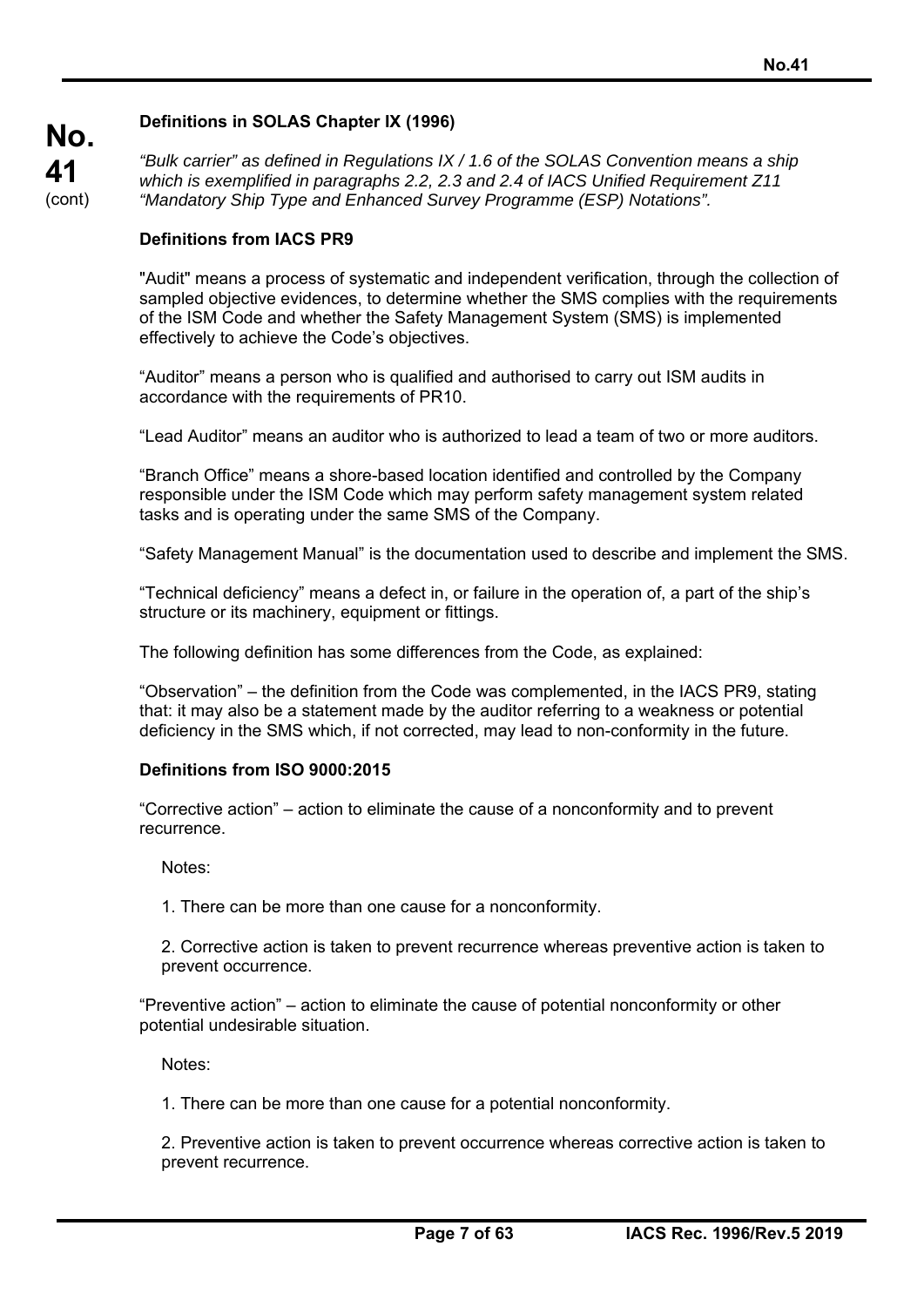"Correction" – action to eliminate a detected nonconformity.

Notes:

**No.** 

**41**  (cont)

- 1. A correction can be made in advance of, in conjunction with or after a corrective action.
	- 2. A correction can be, for example, rework or regrade.

## **ISM Code - paragraph 1.2 (1.2.1 and 1.2.2)**

## *1.2 Objectives*

*1.2.1 The objectives of the Code are to ensure safety at sea, prevention of human injury or*  loss of life, and avoidance of damage to the environment, in particular, to the marine *environment, and to property.* 

*1.2.2 Safety management objectives of the Company should, inter alia:* 

- *.1 provide for safe practices in ship operation and a safe working environment;*
- *.2 assess all identified risks to its ships, personnel and the environment and establish appropriate safeguards; and*
- *.3 continuously improve safety management skills of personnel ashore and aboard ships, including preparing for emergencies related both to safety and environmental protection.*

In accordance with the IMO Guidelines (Res. A.1118(30)), the objectives of mandatory application of the ISM Code are to ensure:

- 1. compliance with mandatory rules and regulations related to the safe operation of ships and protection of the environment; and
- 2. the effective implementation and enforcement thereof by Administrations.

Effective enforcement by Administrations must include verification that the SMS complies with the requirements as stipulated in the ISM Code, as well as verification of compliance with mandatory rules and regulations.

The mandatory application of the ISM Code should ensure, support and encourage that applicable codes, guidelines and standards recommended by the IMO, Administrations, classification societies and maritime industry organisations are taken into account.

These objectives encompass the effective and on-going implementation of the SMS and, to a large extent, depend on reactive and proactive improvement of the SMS functions, as part of the ISM Code.

The ISM Code paragraph 1.2.2.2 introduces a mandatory requirement for a Company to assess all identified risks to their vessels, personnel and the environment and to establish appropriate safeguards, which implies that a risk assessment is to be carried out as part of the safety management activities.

Many risk assessment models are already available and Companies are free to choose any model which suits them. Depending on the nature and complexity of the operations, Companies may choose to adopt one or more models.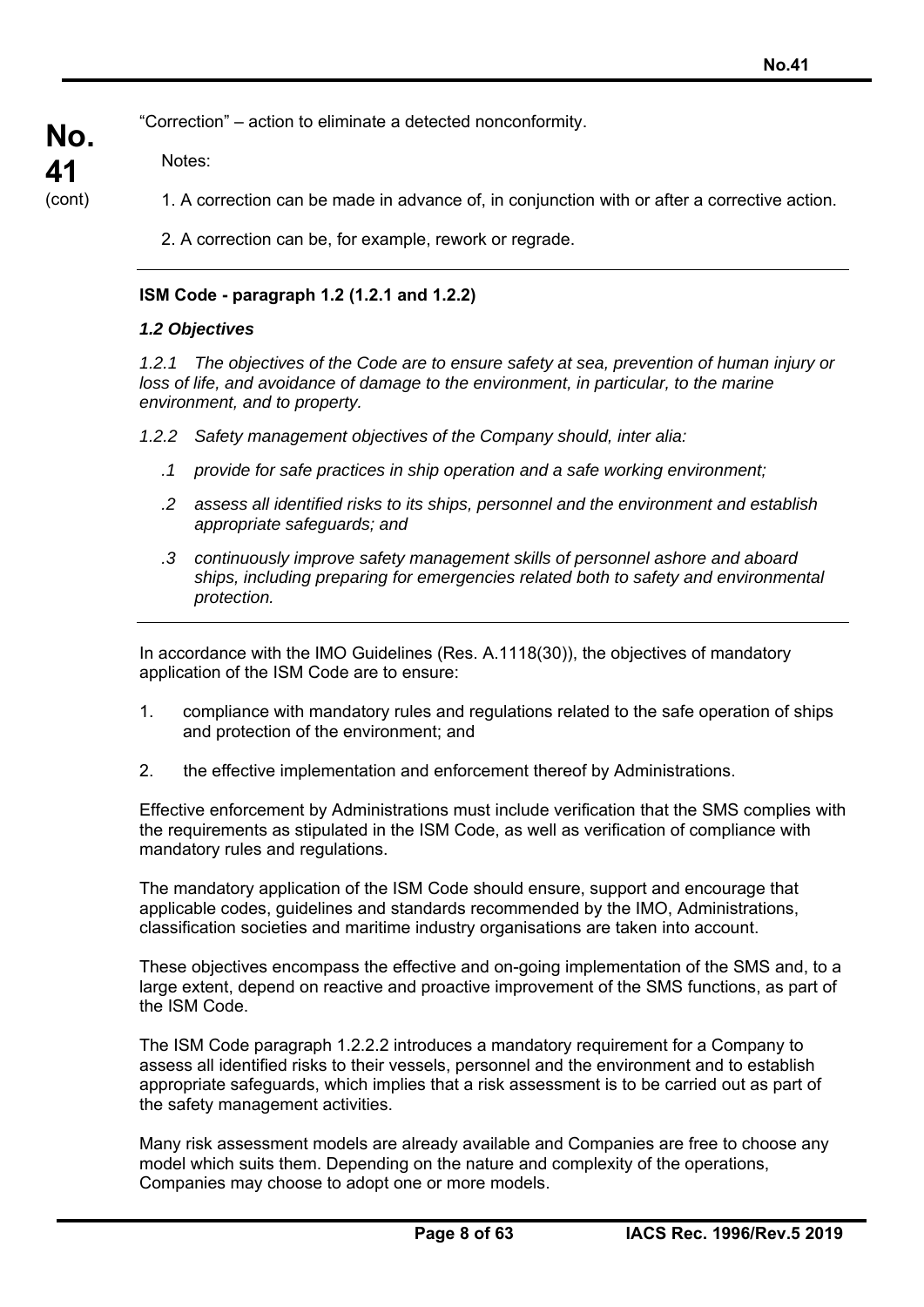To help the Companies in establishing safeguards against all identified risks the following standards may be used:

- MCA Code of Safe Working Practices for Merchant Seafarers, 2015 edition, Amendment 3, October 2018;
	- ISO 31000:2018 Risk management -- Principles and guidelines;
	- IEC 31010:2009 Risk management Risk assessment techniques.
	- IACS Rec.127 A Guide to Risk Assessment in Ship Operations

### **ISM Code - paragraph 1.2 (1.2.3.1)**

- *1.2.3 The safety management system should ensure:* 
	- *.1 compliance with mandatory rules and regulations; and*

The effectiveness of the SMS in ensuring compliance with mandatory requirements should be one of the criteria used by the auditor when assessing whether the SMS established by the Company complies with the ISM Code.

Examples of objective evidence needed for verification are documented procedures and instructions, documentation of verification carried out by senior officers of day to day operations, and other records as exemplified below. If any non-conformity is identified, the NC should not be linked to this objective but rather to an appropriate more detailed requirement of the Code.

The Company is responsible for obtaining and maintaining within the prescribed validity dates all the certificates (including any condition of class that shall be complied with within their limit dates imposed by the classification society), and documents necessary to operate the ship, in accordance with relevant rules and regulations. Inadequate performance indicates that the SMS is either deficient or not functioning effectively.

All records having the potential to facilitate verification of compliance with the ISM Code should be open to scrutiny during an examination. For this purpose, the Company should provide the auditor with statutory and classification records relevant to the actions taken by the Company to ensure that compliance with mandatory rules and regulations is maintained. In this regard, the records may be examined to substantiate their authenticity and veracity. It shall be considered that the initial statutory records issued by the classification societies may not be in the same format and not related to all statutory certificates issued for the vessel.

Examples of objective evidence found at the office may include:

- verification of how the Company controls the class and statutory documentation, including validity, statutory conditions and conditions of class endorsed, surveys, audits, etc.;
- interview with the DPA(s) and some key personnel to verify familiarization with class and statutory requirements and rules;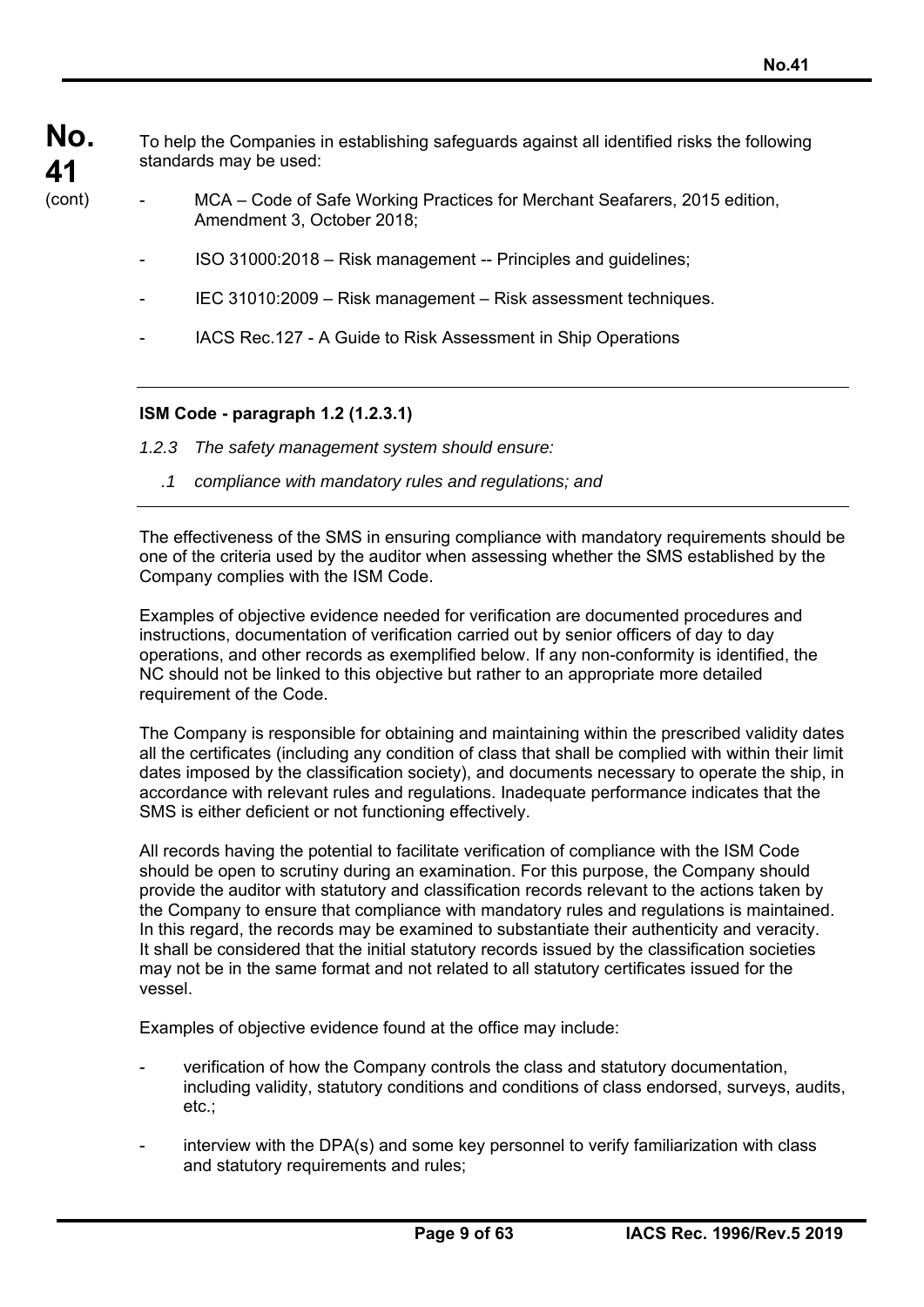**No.**  - procedures and instructions defining the process which ensures compliance with mandatory international and national requirements.

Examples of objective evidence found onboard the vessel may include:

- verification of all class and statutory certificates, including validation, periodical survey endorsements, statutory conditions and conditions of class issued, etc.;
- verification of the copy of the DOC (copy not necessarily authenticated or certified), including, validity, flag, vessel type, etc.;
- interview with the officers to verify familiarization with class and statutory requirements and rules;
- procedures and instructions defining the process which ensures compliance with mandatory international and national requirements;
- results from port State inspections.

## **ISM Code - paragraph 1.2 (1.2.3.2)**

**41**  (cont)

- *1.2.3 The safety management system should ensure:* 
	- *.2 that applicable codes, guidelines and standards recommended by the Organisation, Administrations, classification societies and maritime industry organizations are taken into account.*

The ISM Code does not require mandatory compliance with these information sources. However, the auditor may encourage Companies to apply relevant codes, guidelines and standards to their particular operation, by the use of observations.

The interpretation of the term "taken into account" should be that, if not addressed in the Company's SMS, reasonable justifications should be available.

In many cases, the flag Administrations may consider some codes, guidelines and/or standards as part of their regulations, which imply that those are to be considered as part of the item 1.2.3.1 above.

Where, in an effort to improve safety and pollution prevention, the Company has chosen to incorporate and make mandatory some of the applicable codes, guidelines and standards, this should be supported and encouraged by the auditor, who failing to find evidences of implementation should raise a non-conformity (or a major non-conformity depending on the real threat).

Examples of objective evidence found at the office may include:

- familiarization of the DPA(s) and key personnel with guides and guidelines and their systematic control;
- consideration of IMO, IACS, flag, Classification Societies guides and guidelines in system reviews.

Examples of objective evidence found onboard the vessel may include: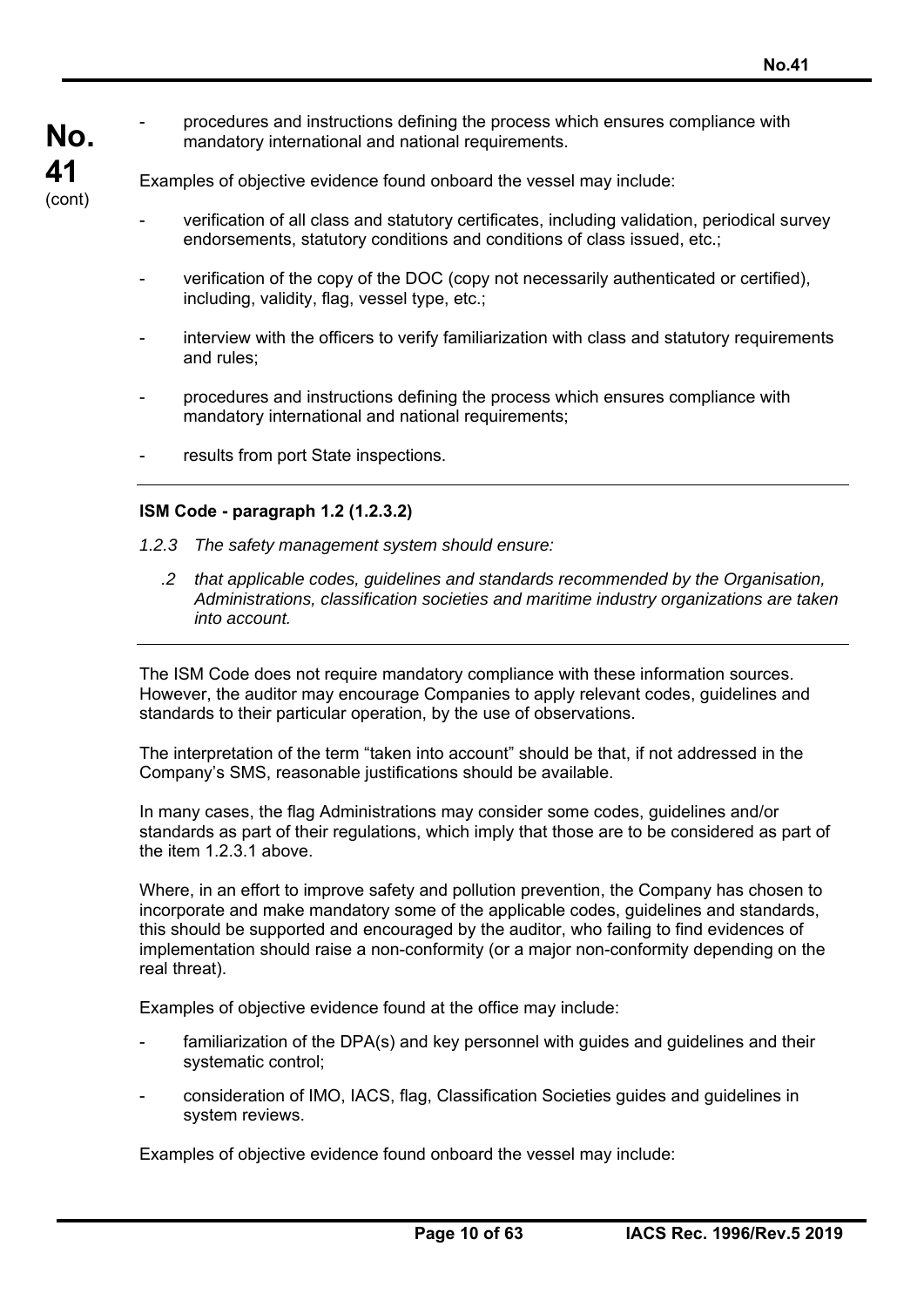familiarization of the master and officers are familiar with guides and guidelines.

## **ISM Code - paragraph 1.3**

## *1.3 Application*

**No.** 

**41**  (cont)

*The requirements of this Code may be applied to all ships.* 

This Code is mandatory for all ships to which the SOLAS regulations apply and to any other ship, if required by the flag Administration.

For vessels not required to comply with this Code and no requirement from the flag Administration exists, a "voluntary" document may be issued by the RO.

### **ISM Code - paragraph 1.4**

### *1.4 Functional requirements for a Safety Management System*

*Every Company should develop, implement and maintain a safety management system which includes the following functional requirements:* 

- *.1 a safety and environmental-protection policy;*
- *.2 instructions and procedures to ensure safe operation of ships and protection of the environment in compliance with relevant international and flag State legislation;*
- *.3 defined levels of authority and lines of communication between, and amongst, shore and shipboard personnel;*
- *.4 procedures for reporting accidents and non-conformities with the provisions of this Code;*
- *.5 procedures to prepare for and respond to emergency situations; and*
- *.6 procedures for internal audits and management reviews.*

The functional requirements of the ISM Code are intended to ensure the implementation of safe practices in ship operations through written procedures and work instructions. These functional requirements summarise the detailed SMS requirements that are described in the remainder of the ISM Code.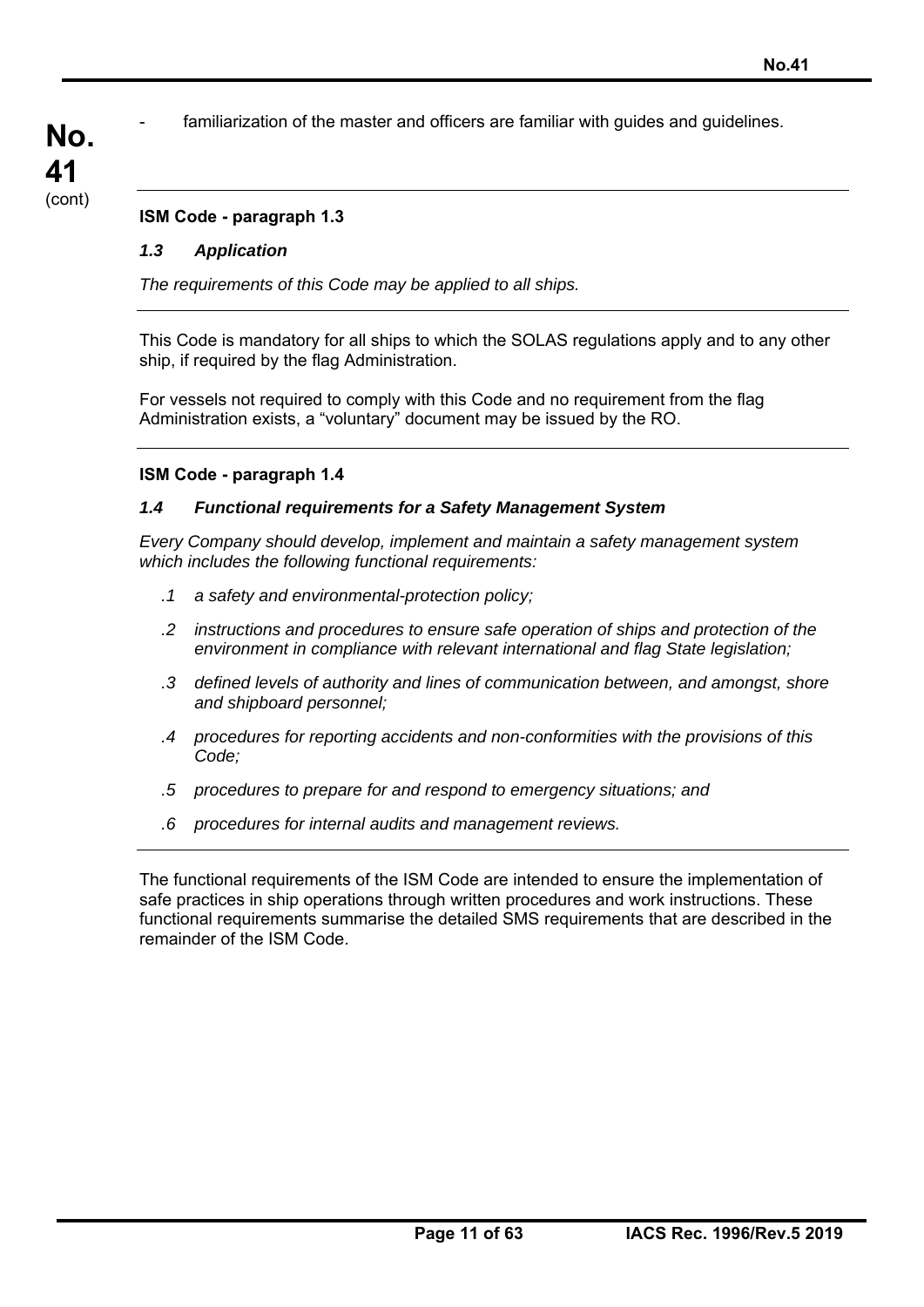## **2. SAFETY AND ENVIRONMENTAL PROTECTION POLICY**

## **ISM Code - paragraph 2.1**

**No.** 

**41**  (cont)

*2.1 The Company should establish a safety and environmental protection policy which describes how the objectives, given in paragraph 1.2, will be achieved.* 

It is the Company's responsibility to define and document its safety and pollution prevention policy, which must describe how the objectives in paragraph 1.2 will be achieved.

This document is fundamental to, and forms an integral part of, the Company's safety management system. The procedures and all lower-level objectives must act in support of the overall objectives established in the policy.

To evidence the top commitment, the Company's policy should be approved by a member of the top management.

Examples of objective evidence that may be found both in the office and on board include:

- a copy of the policy document:
- established safety and pollution prevention objectives.

### **ISM Code - paragraph 2.2**

*2.2 The Company should ensure that the policy is implemented and maintained at all levels of the organization both ship based as well as shore based.* 

The Company is responsible for ensuring that all relevant personnel at all levels of the Company, including shipboard personnel and sub-contractors with responsibilities relevant to the SMS, are aware of and understand the policy.

Comprehensive and effective internal audits, management reviews, corrective and preventative action, and other management processes are essential in ensuring that the policy is implemented and maintained.

Examples of objective evidence that may be found both in the office and on board are:

- interviews with relevant personnel to establish the level of awareness and understanding;
- records of internal and external audits;
- records of corrective and preventative actions and their evaluation:
- maintenance plan and records of maintenance of the ship and equipment.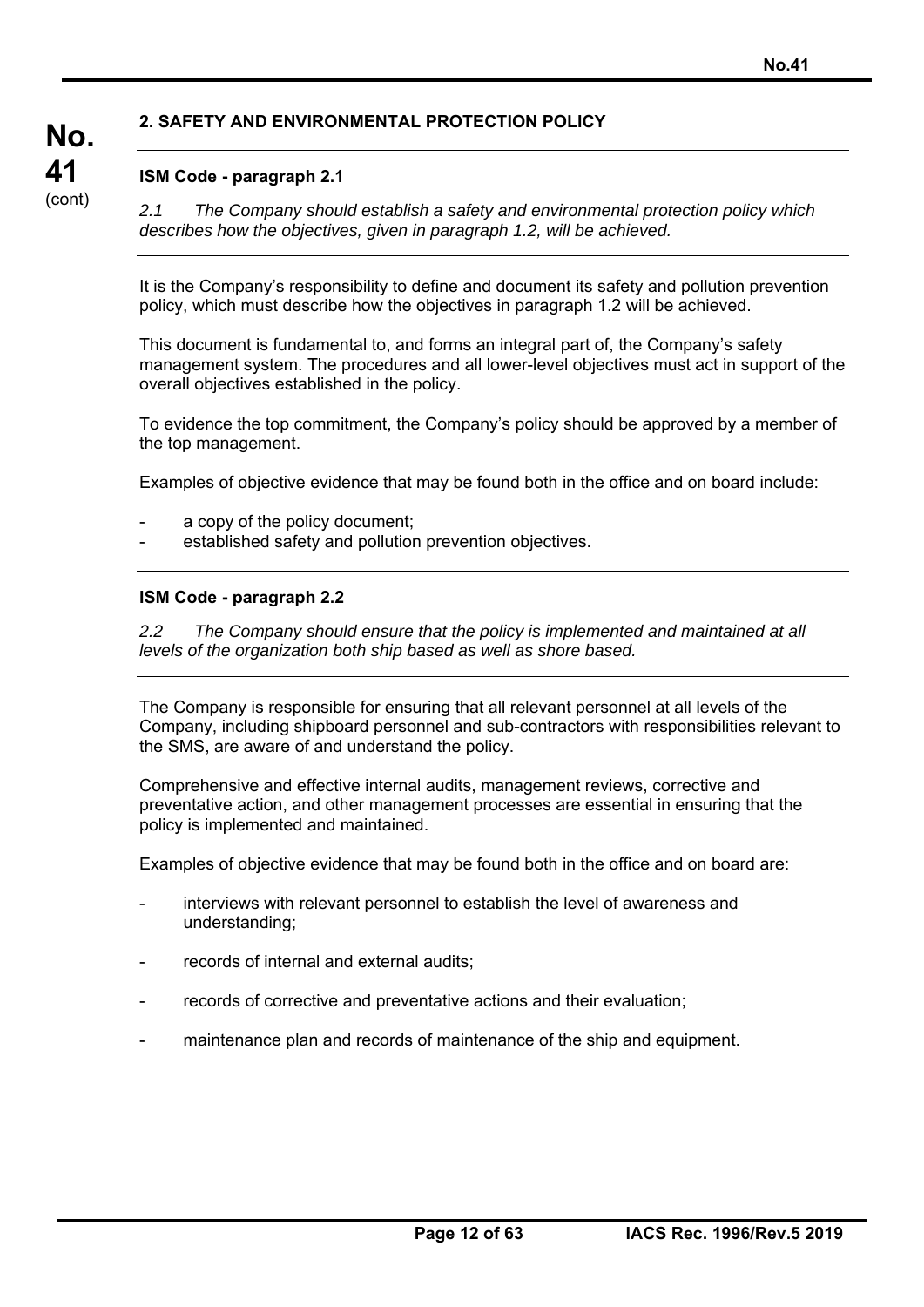## **3. COMPANY RESPONSIBILITIES AND AUTHORITY**

## **ISM Code - paragraph 3.1**

**No.** 

**41**  (cont)

*3.1 If the entity who is responsible for the operation of the ship is other than the owner, the owner must report the full name and details of such entity to the Administration.* 

The "Company", as defined in 1.1.2 of ISM Code, other than the owner of the ship, is a synonym for the "entity" referred to in 3.1.

The flag Administration is to have full details of the entity(ies) other than the owner who have assumed the responsibility for operation of the ship and who on assuming such responsibility has agreed to take over all the duties and responsibility imposed by the ISM Code.

The reporting of the Company details of each ship to the flag Administration is an obligation of the owner of the ship.

Examples of objective evidence found at the office may include:

a copy of letter from owner to flag Administration delegating the responsibility for operational and technical support to the ship manager/operator.

Examples of objective evidence found onboard the vessel may include:

- the details of the owner/operator are given in the SMS and agree with the details contained in valid DOCs and SMCs;
- the auditor is to verify that the Company details given in DOC and SMC are identical to the information given in the CSR (Continuous Synopsis Record).

### **ISM Code - paragraph 3.2**

*3.2 The Company should define and document the responsibility, authority and interrelation of all personnel who manage, perform and verify work relating to and affecting safety and pollution prevention.* 

The Company is to define and document the distribution and interrelation of authority within the SMS.

This should include the following:

- person(s) or position(s) with the highest authority in developing, implementing and maintaining the SMS;
- person(s) or position(s) with the overall operational responsibility, and authority relevant to safety and protection of the environment; and
- person(s) responsible for safety and protection of the environment on a routine basis.

The Company is to define responsibility in key job descriptions for shore-based and shipboard positions that have duties related to the SMS.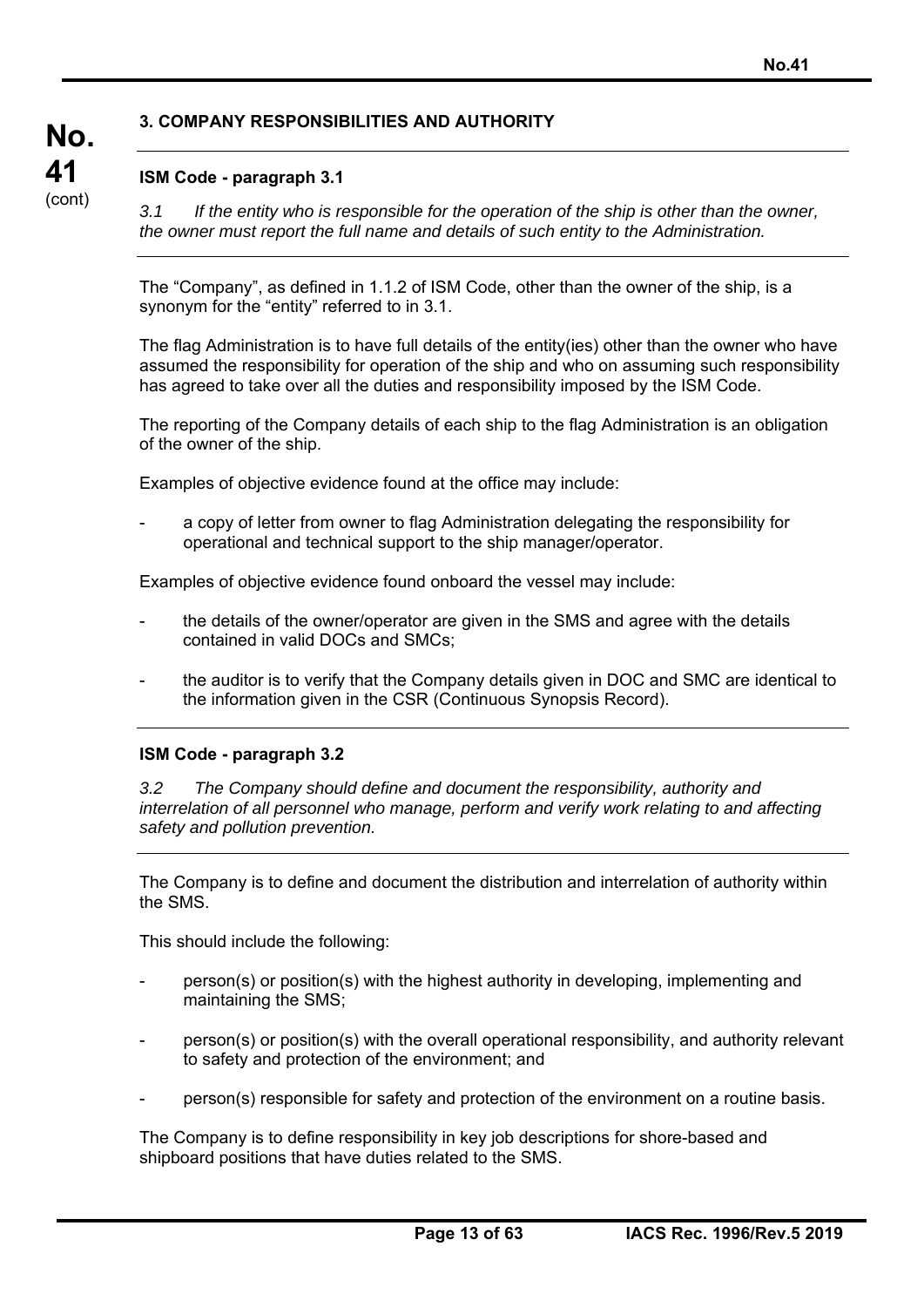The job descriptions should contain details of the following:

- position (for instance, second engineer / superintendent / operations manager / Master, etc.);
	- name and type of ship;

**No.** 

**41**  (cont)

- communication lines for reporting including DPA;
- qualification required for the position;
- general responsibilities relating to safety and protection of the environment;
- specific duties;
- emergency duties;

and may include substitution of personnel in case of absence thereof. The Company is to define the level of knowledge required for the ship types that the Company is operating.

Examples of objective evidence found at the office may include:

- Company's organization chart with defined job descriptions defining the responsibility and authority of the personnel involved in the SMS;
- how the Company exercises effective control of the responsibilities of its subcontractors involved in the SMS;
- verification that the subcontractor fully meets the requirements set out in the SMS;

Examples of objective evidence found onboard the vessel may include:

- job descriptions of the personnel onboard involved in the SMS;
- shipboard personnel are aware of who bears full responsibility and has authority relating to SMS, and how they relate to the SMS.

## **ISM Code - paragraph 3.3**

*3.3 The Company is responsible for ensuring that adequate resources and shore-based support are provided to enable the designated person or persons to carry out their functions.* 

The designated person(s) may formally require the top management to provide resources, when deemed necessary to carry out their functions. The top management is responsible for evaluating the proposal and decide accordingly.

The Company top management is to state that appropriate resources and shore-based support will be provided at all times, and adopt this as its policy.

The Company is to develop procedures for determining the resources needed for maintaining the operational safety of the fleet.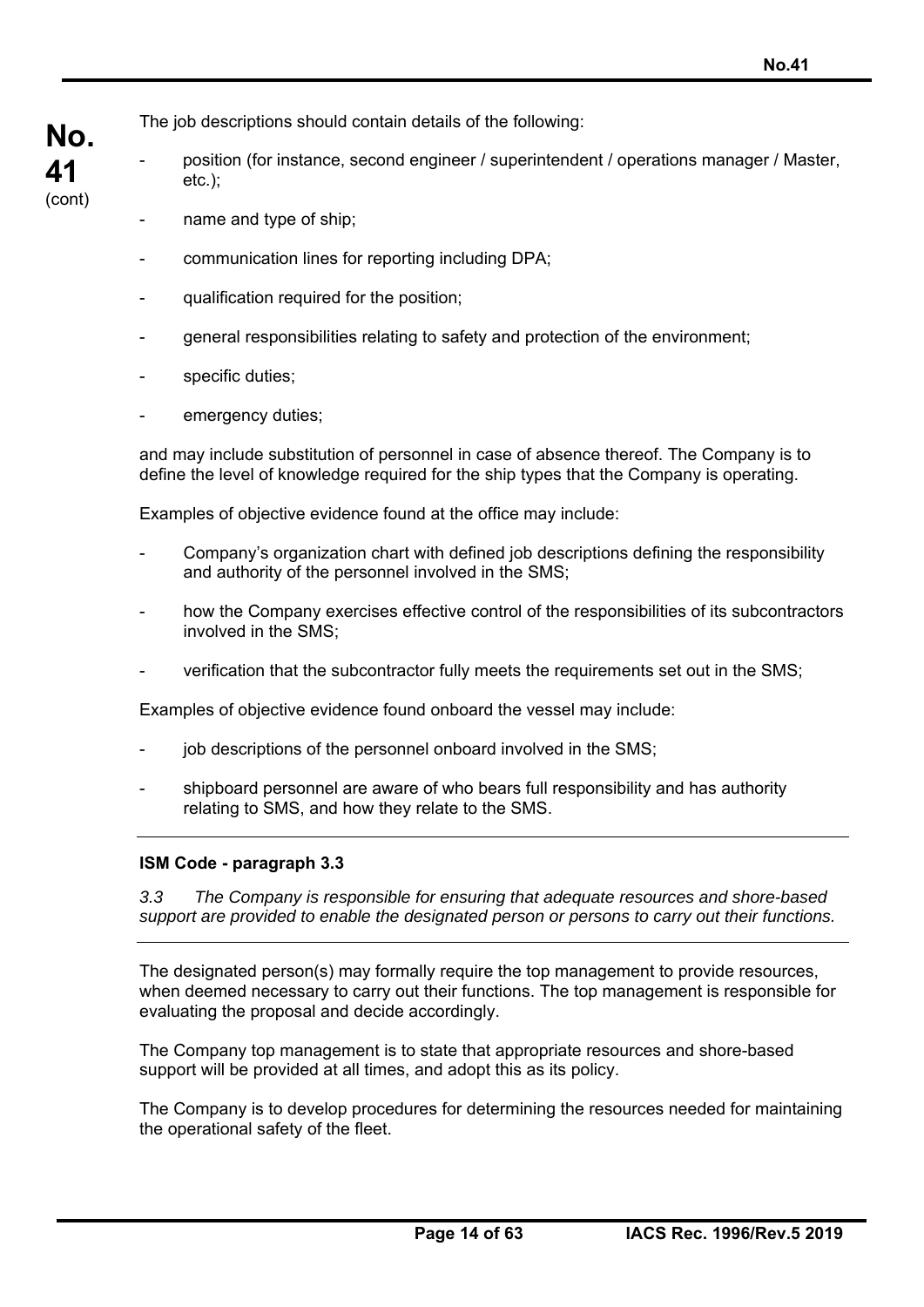The resources may be defined as personnel, training, drills, supplying vessels with sufficient spare parts and stores, etc.

The Company is to carry out evaluations to ensure that shore-based support is provided onboard.

Examples of objective evidence found at the office may include:

- records of internal audits, management review, master's review, ship's condition and performance reports, etc.;
- how the Company deals with the requests for resources.

Examples of objective evidence found onboard the vessel may include:

- the ship's condition shows that necessary resources were allotted and relevant shorebased support was provided;
- records of training and drills;
- records of spare parts and equipment supplied to the vessel;
- evidence that the Master's requests for shore-based support have been fulfilled.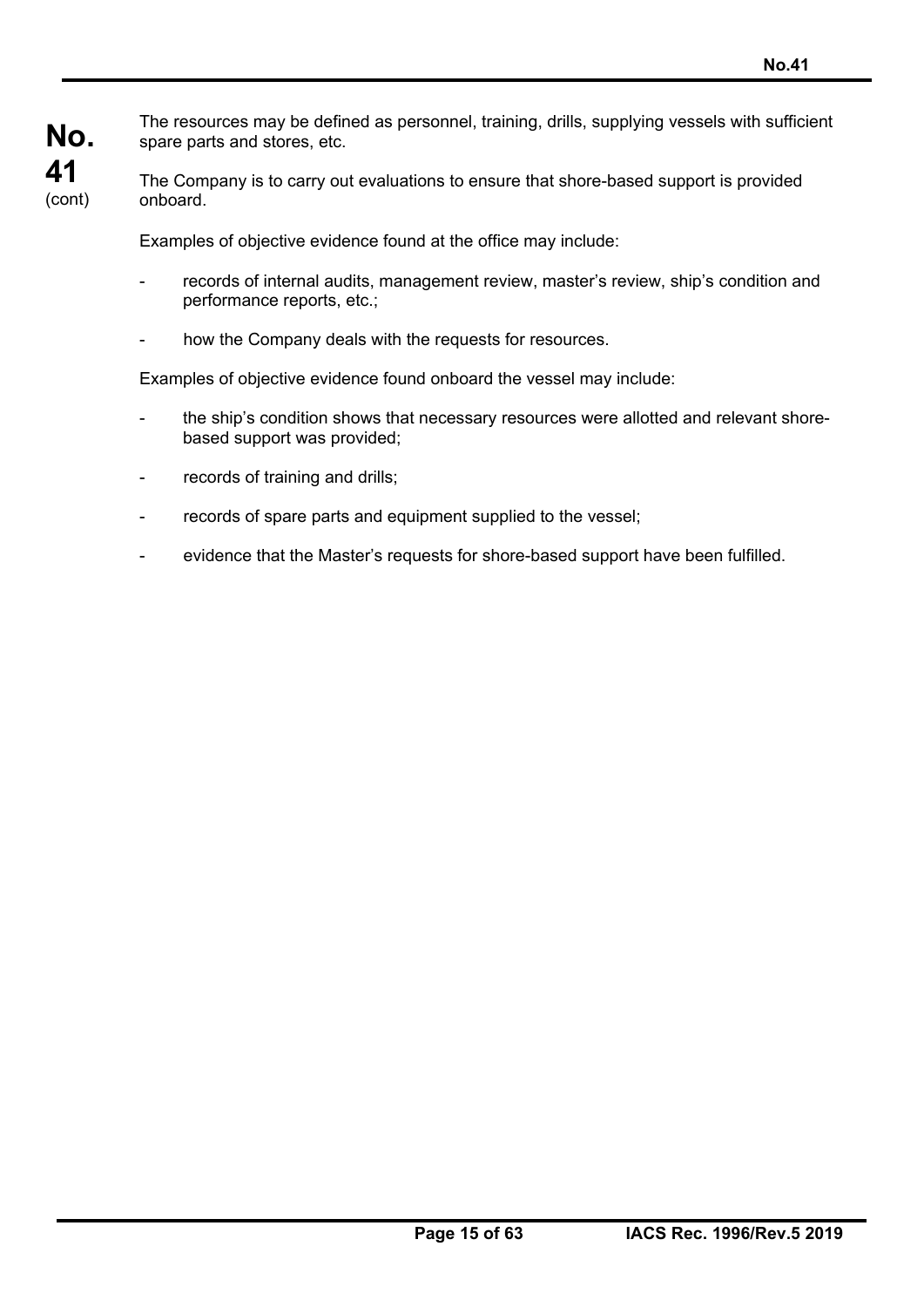## **4. DESIGNATED PERSON(S)**

## **ISM Code - paragraph 4**

**No.** 

**41**  (cont)

*To ensure the safe operation of each ship and to provide a link between the Company and those on board, every Company, as appropriate, should designate a person or persons ashore having direct access to the highest level of management. The responsibility and authority of the designated person or persons should include monitoring the safety and pollution prevention aspects of the operation of each ship and to ensure that adequate resources and shore based support are applied, as required.* 

Essential to the Designated Person's (DP's) ability to satisfy the requirements of this paragraph is the direct access he or she must have to the highest levels of the Company's management. The auditor must be satisfied not only that such access exists, but also that the DP is able to use it effectively in ensuring that adequate resources and shore-based support are applied.

The Code specifies neither the qualifications the DP should have nor the position he should occupy in the Company's organization. For that purpose the IMO Circular MSC-MEPC.7/Circ.6: "Guidelines on the qualifications, training and experience necessary for undertaking the role of the DP under the provisions of the ISM Code" was produced and, as a guideline, shall be taken into consideration (ISM Code 1.2.3.2). The Companies should be encouraged to comply with this Guideline.

Direct access to the Company's senior management may be formally established in organization charts, job descriptions or other documents in which authorities and responsibilities are defined. Evidence that the access is real and effective may be found in, for example, routine and ad hoc reports, assorted correspondence, minutes of management meetings in which the DP participates, and actions arising.

The monitoring itself and the provision of a link between the ship and the shore-based organization may include activities such as ship visits, the review and analysis of reports of accidents, hazardous occurrences and non-conformances, including near-misses, internal audit reports, inspection reports, the minutes of shipboard safety and management meetings, and reports of drills and exercises. All such information should be appropriately summarized and reported to those responsible for the areas concerned.

It is commonly believed that the DP must be made responsible for the entire administration of the management system documentation, for the planning and conduct of internal audits, and must act as the sole conduit for all contacts between the ships' staff and the organization ashore. This is not the case. It is better to think of the DP as the person responsible for ensuring that such processes are in place and operating as required, a role that is more likely to be effective when separated from the practical implementation.

Some flags duly recommend the nomination of an alternative DP(s) to reduce the potential for single point failure.

The DP's role is often combined with others such as Technical Superintendent or Operations Manager, and the auditor should be aware of the possibility of a heavy workload and other responsibilities having a detrimental effect on the position's effectiveness. Conflicts of interest may also arise. For example, a DP who should be arguing for expenditure on safety-related items may also be the manager who controls the corresponding budget.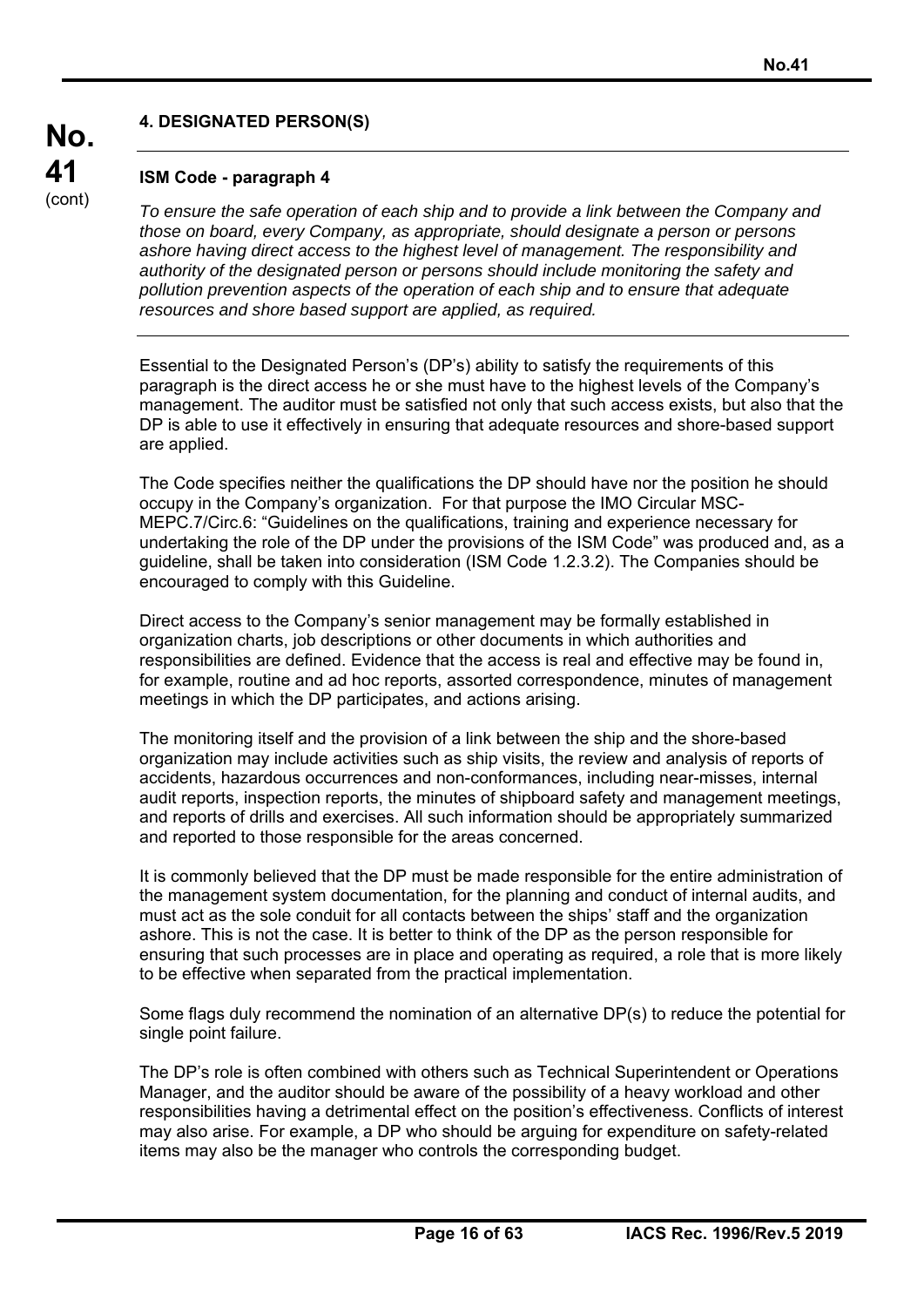Where the Company has chosen to employ outside contractors for the position of the DP, a number of additional factors need to be considered:

- the precise nature of the contractual relationship with the contractor, including any obligations imposed on the Company;
	- the bases on which the choice of contractor was made;
	- the suitability of the contractor to undertake the assigned roles;
	- the timeliness, frequency, completeness and effectiveness of the communications between the contractor and the Company.

The Company may not be the only client of the contractor, and the provision of such services may not be the contractor's only activity. It is, therefore, important to verify that the contractor is fulfilling obligations as DPA, and that the Company is able to contact the contractor when necessary.

The DPA's role and effectiveness shall be addressed during Company audits.

In some cases, the ship will be the Company's only "site", and provision will need to be made for the remote back-up of computer systems and files, and the retention ashore of copies of important paper documents.

Examples of objective evidence found at the office may include:

- description of responsibilities, authorities and reporting lines;
- interviews to establish awareness of DP's role and identity;
- evidence of monitoring of the safety and pollution prevention aspects of the operation of the ship such as review of audit reports, accidents, hazardous occurrences and nonconformities, etc.

Examples of objective evidence found on board the ship may include:

- interviews to establish awareness of DP's role and identity;
- contact details:
- reporting requirements.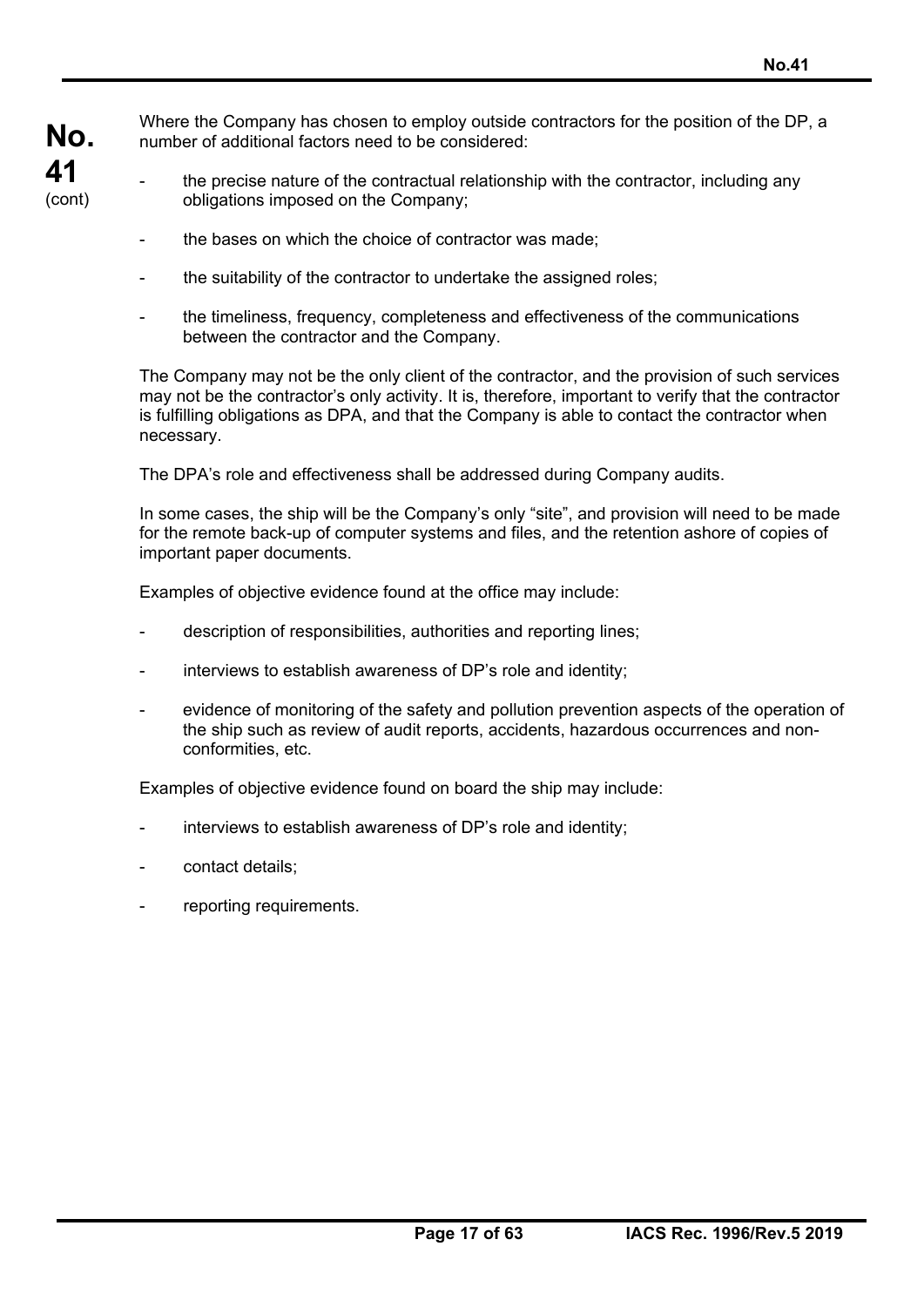## **5. MASTER'S RESPONSIBILITY AND AUTHORITY**

## **ISM Code - paragraph 5.1**

*5.1 The Company should clearly define and document the Master's responsibility with regard to:* 

The Company, taking into account its organisation, type of ships and service, should define and document the responsibilities and methods expected by the Master to carry out these functions.

The Master's responsibility in a broad sense may be found in any part of the documented system.

### **ISM Code - paragraph 5.1.1**

*5.1 The Company should clearly define and document the Master's responsibility with regard to:* 

*.1 implementing the safety and environmental protection policy of the Company;* 

**"Implementation of the safety and environmental protection policy"** on board is under the responsibility of the Master. Effective implementation of this could be verified through satisfactory audit of various departments on board.

Examples of objective evidence found at office may include:

- accident, near miss and non-conformity reports for injury / pollution and follow up by Company;
- evidence that Safety Committee Meetings, Emergency Drills, training on safety related matters are carried out effectively as per schedule.

Examples of objective evidence found on board the ship may include:

- display of the policy at common places;
- understanding of the policy by officers and crew during interview;
- accident and near miss reports for injury / pollution;
- evidence of safe working environment and safe practices.

### **ISM Code - paragraph 5.1.2**

*5.1 The Company should clearly define and document the Master's responsibility with regard to:* 

*.2 motivating the crew in the observation of that policy;*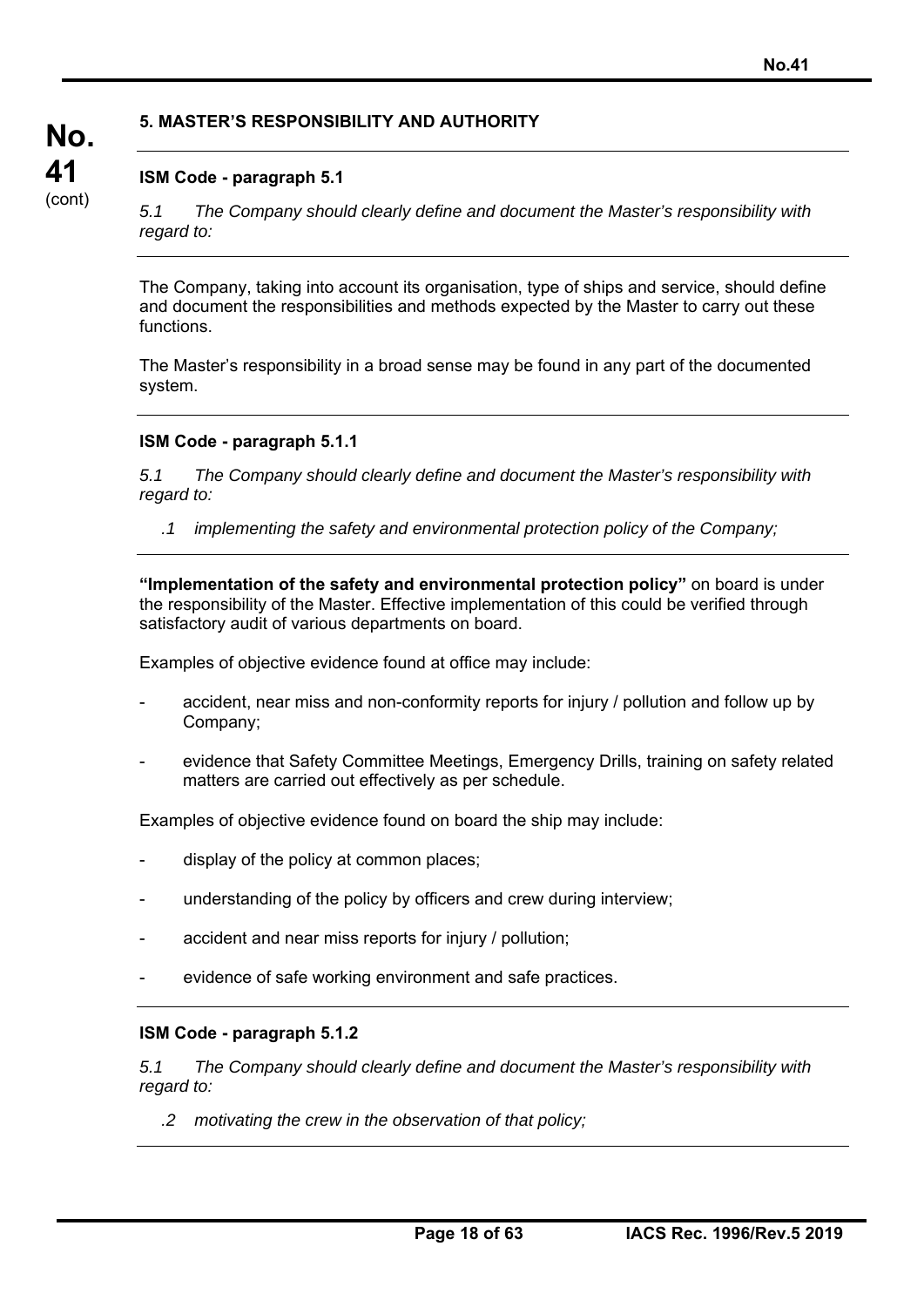**"Motivation of the crew"** may be achieved by the Master explaining to them how they can personally benefit from the implementation of the policy as well as encouraging their perception of ownership.

This could be achieved through meetings between the Master or a delegated Senior Officer (e.g. at embarkation, during training or safety drills) and crew members who are requested to participate in the fulfilment of the Company objectives and continuous improvement of the safety management system.

Motivation of the crew may be ascertained through interviews.

Examples of objective evidence found at office and on board ship may include:

- evidence that Safety Committee Meetings, Emergency Drills, training on safety related matters, screening of safety films carried out effectively as per schedule;
- evidence that with an aim to promote motivation following are being carried out organising safety debates, lectures, competitions, presentation of safety awards etc.

### **ISM Code - paragraph 5.1.3**

*5.1 The Company should clearly define and document the Master's responsibility with regard to:* 

*.3 issuing appropriate orders and instructions in a clear and simple manner;* 

Examples of objective evidence on board ship may include Master's standing orders and bridge night order book.

### **ISM Code - paragraph 5.1.4**

*5.1 The Company should clearly define and document the Master's responsibility with regard to:* 

*.4 verifying that specified requirements are observed; and* 

The Master may delegate verification to Officers but retains responsibility to ensure that the methods defined and documented by the Company are used.

A checklist could be useful for the Master to verify that specific requirements are observed through actions/activities performed by crew members.

The auditor may verify how these activities are carried out on board through direct observation and/or by interviewing the crew.

Examples of objective evidence on board ship may include:

- a verification checklist used by the master;
- verifying during master's audit that various requirements of the Safety Management System are complied with such as deck log book, stability calculations, oil record book, voyage plan, drill records.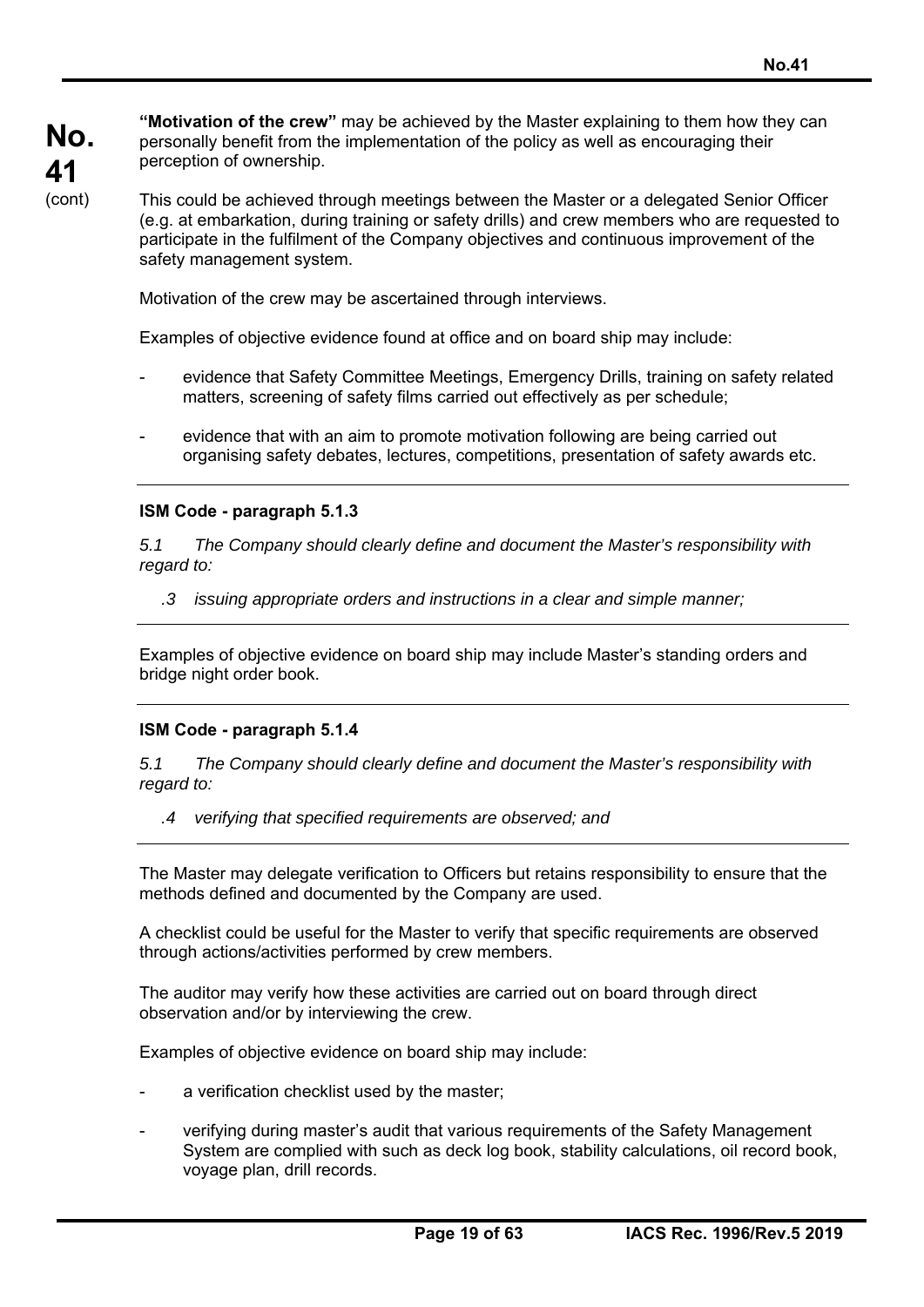# **ISM Code - paragraph 5.1.5**

*5.1 The Company should clearly define and document the Master's responsibility with regard to:* 

*.5 periodically reviewing the safety management system and reporting its deficiencies to the shore-based management.* 

The Master, as responsible person onboard, should inform the Company whenever there are deficiencies in the SMS relevant to the ship's operation.

Information on SMS deficiencies should include proposals for corrective action and recommendations for improving the SMS, as far as possible.

The auditor should expect that the Company has defined when and how the Master carries out the SMS reviews aboard ship. The word "periodically" clarifies that the "master's review" is not an isolated activity, it is an ongoing dynamic process aimed at continually improving the effectiveness of the safety management system.

Examples of objective evidence found at office may include:

- evidence that Master's Reviews of SMS have been received from ships at defined intervals (at least annually);
- evidence that that findings of the Master's Reviews received from ships have been studied, analyzed and necessary follow up action taken if necessary.
- that all agenda items of the Master's Review have been reported;
- that the Master's Review gives a clear picture of the status of implementation of SMS on board and that necessary suggestions/modifications to SMS have been reflected in the review.

Examples of objective evidence found on board the ship may include:

- evidence that Master's Review of SMS have been forwarded to Company office at defined interval;
- that all agenda items of the Master's Review have been reported;
- that the Master's Review gives a clear picture of the status of implementation of SMS on board and that necessary suggestions/modifications to SMS have been reflected In the review;
- timely follow up and response by the Company to issues raised in the Master's review.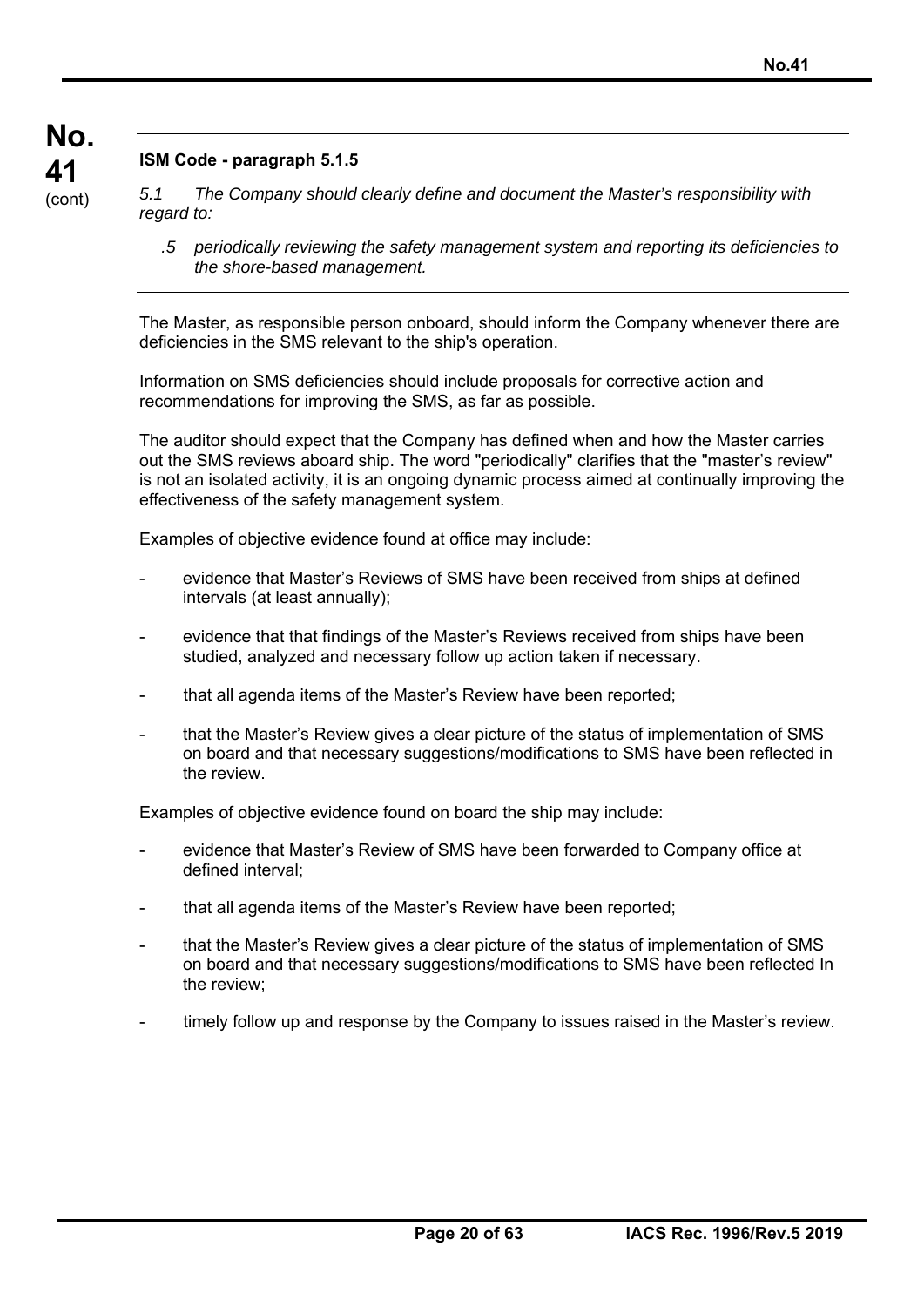# **ISM Code - paragraph 5.2**

*5.2 The Company should ensure that the safety management system operating on board the ship contains a clear statement emphasizing the Master's authority. The Company should establish in the safety management system that the Master has the overriding authority and the responsibility to make decisions with respect to safety and pollution prevention and to request the Company's assistance as may be necessary.* 

The SMS should state the Master's overriding authority and discretion to take whatever action is considered necessary in the best interest of crew, passengers, the ship and environment.

The overriding authority of the Master applies to all circumstances.

The auditor should verify that the Company has definitively documented that the Master has an over-riding responsibility and authority on shipboard operations as prescribed in Resolution A.443(XI) "Decision of the Shipmaster with regard to Maritime Safety and Marine Environment Protection".

Examples of objective evidence found at office may include:

evidence that masters have exercised the "overriding authority" under SMS (if any).

Examples of objective evidence found on board the ship may include:

- evidence that master has exercised the "overriding authority" under SMS (if any);
- verify during audit of master that the master of the vessel understands the meaning of "overriding authority" as per SMS and that he has the authority to make decisions with respect to safety and pollution prevention and to request for Company assistance if necessary;
- interview with Master confirm practical understanding of his overriding authority in matters such as requesting tug assistance, use of Lloyd's open form for salvage assistance, deviation from procedures if the situation so dictate.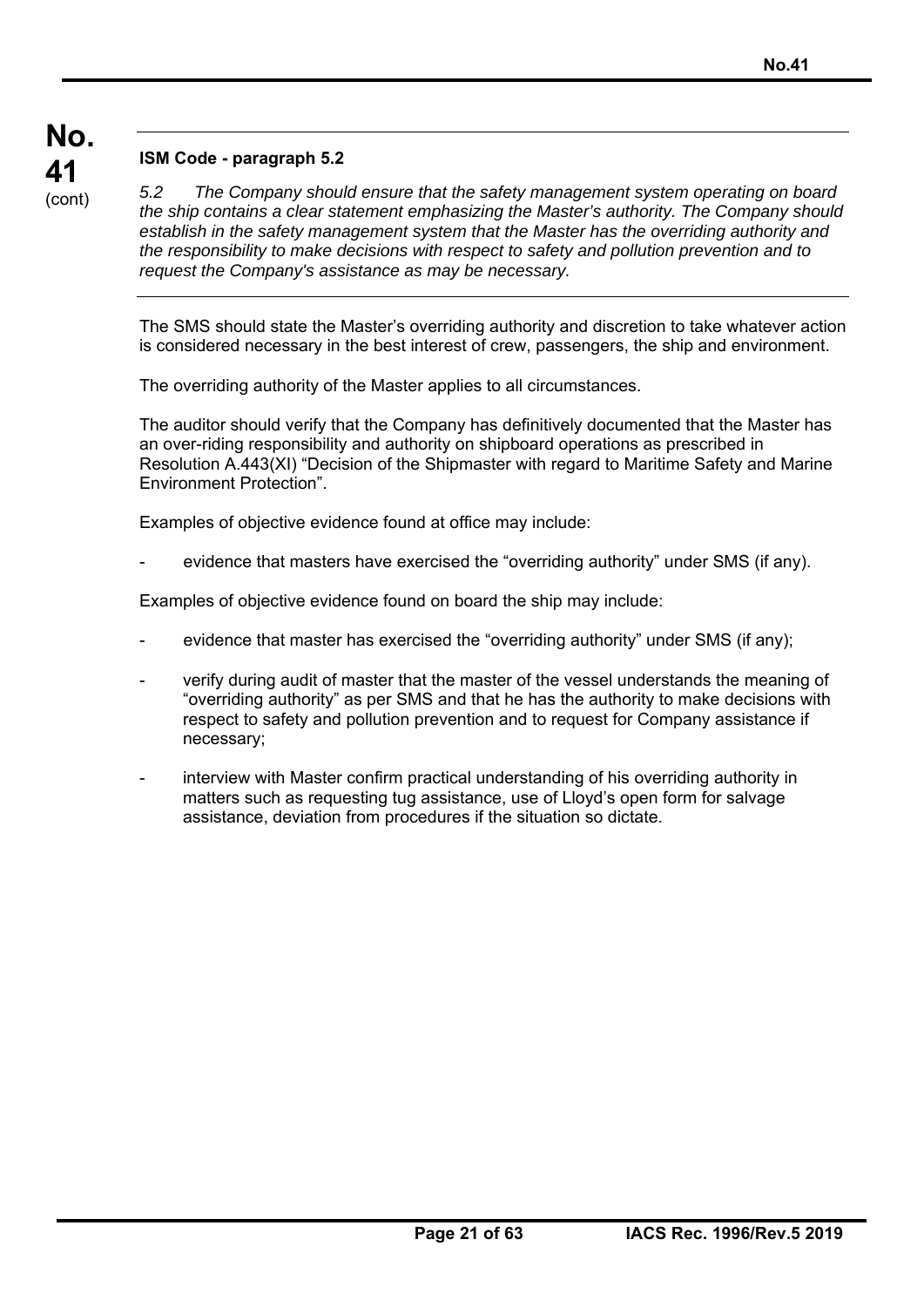## **6. RESOURCES AND PERSONNEL**

## **ISM Code - paragraph 6.1.1**

**No.** 

**41**  (cont)

- *6.1 The Company should ensure that the Master is:* 
	- *.1 properly qualified for command;*

The Master's qualification for command to be verified by the Company before assignment to a ship may be determined with reference to the following:

- certificate of competency, including validity and authenticity, complies with relevant flag State and STCW requirements;
- previous seagoing experience on the same type of ship;
- performance reports, including those from previous employers, if available;
- additional specific Company requirements.

Examples of objective evidence found at the office may include:

- Master's Certificate of Competence copy appropriately endorsed according to STCW requirements;
- Master's CV stating previous experience on the same type of ship;
- Company's written minimum requirements for the Master's qualification and experience.

Examples of objective evidence found on board the ship may include:

- Master's Certificate of Competence appropriately endorsed according to STCW requirements;
- standing orders and night orders.

### **ISM Code - paragraph 6.1.2**

- *6.1 The Company should ensure that the Master is:* 
	- *.2 fully conversant with the Company's safety management system; and*

The Company should ensure that the Master is **"fully conversant"** with all requirements relating to the Company's safety and environmental protection policies.

The auditor should expect the Master to demonstrate familiarity with the SMS during onboard interviews. To assist this purpose, the auditor may find records of participation in regular meetings with the Company's management, attendance at seminars or training sessions on the SMS.

Examples of objective evidence found at the office may include: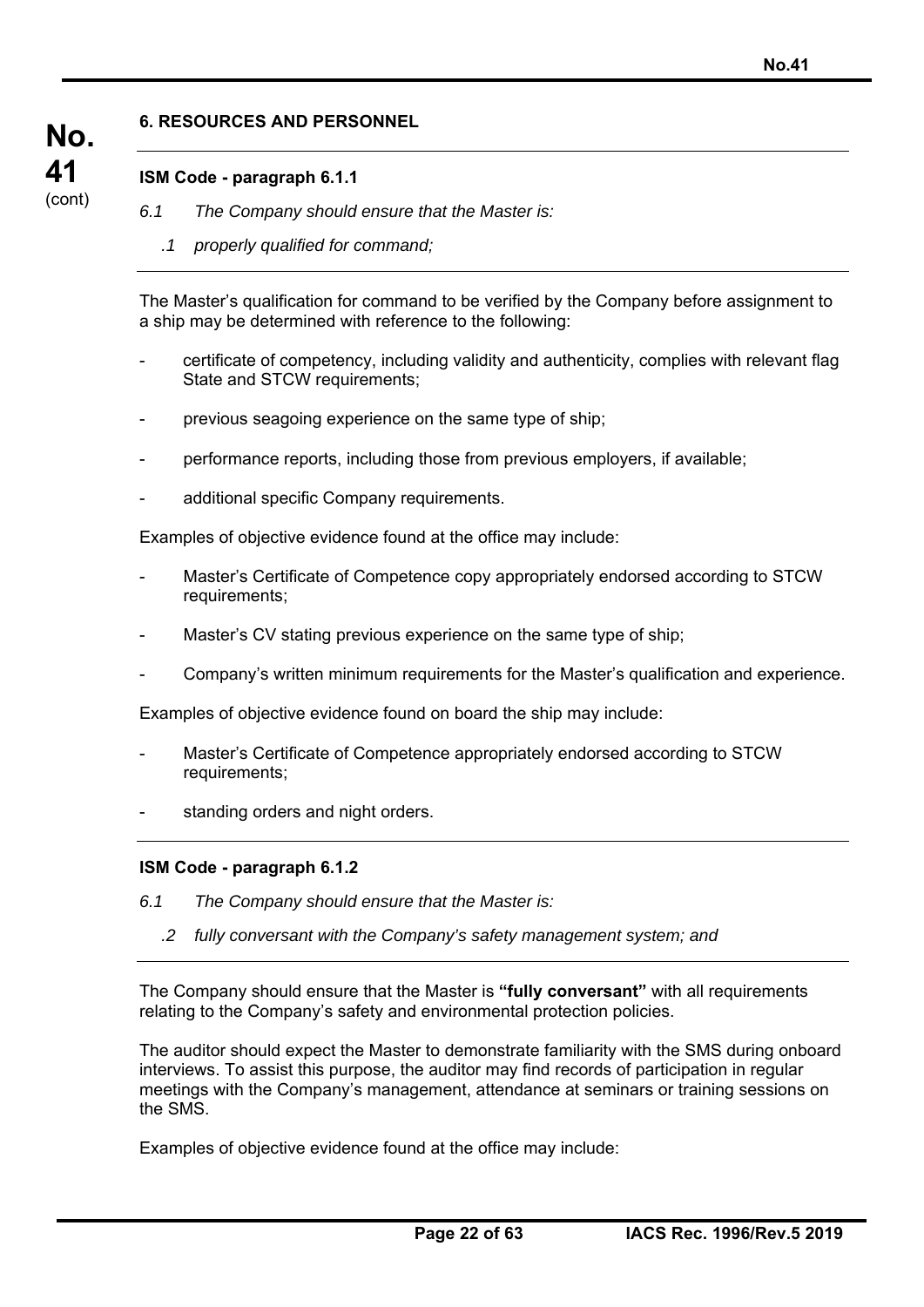- **No.**  - Master's appraisal records and evidence of their monitoring and evaluation by the Company;
	- records of regular briefings on the SMS in the Company with the Masters;
		- the Master's periodical SMS review for the Company.

Examples of objective evidence found on board the ship may include:

knowledge, assessed by means of interviews, of the Company's SMS related procedures safety and safety management system meetings as applicable.

### **ISM Code - paragraph 6.1.3**

**41**  (cont)

- *6.1 The Company should ensure that the Master is:* 
	- *.3 given the necessary support so that the Master's duties can be safely performed.*

Through the interview process, auditor ensures the Master is given full support to fulfil his duties in maintaining the Company's safety and environmental policies. Evidence of this support would be how the Company responds to requests made by the Master.

Examples of objective evidence found at the office and on board the ship may include:

- written review and feedback from the Company of the safety meetings;
- Company timely feedback to the Master's requests for technical support, spare parts, elimination of deficiencies, additional training of personnel, response to emergencies, etc.;
- deficiencies identified in Master's handover forms have been taken care of by the Company.

#### **ISM Code - paragraph 6.2**

- *6.2 The Company should ensure that each ship is:* 
	- *.1 manned with qualified, certificated and medically fit seafarers in accordance with national and international requirements; and*
	- *.2. appropriately manned in order to encompass all aspects of maintaining safe operations on board\*.*

*\* Refer to the Principles of minimum safe manning, adopted by the Organization by resolution A.1047(27)* 

**"Manning requirements"** for vessels are defined by flag Administration. Administration requirements may be exceeded, if required, following the Company evaluation of minimum manning based on Principles of minimum safe manning defined in IMO resolution A.1047(27). The standards for certification and training of specific shipboard assignments for licensed and unlicensed personnel are described in the STCW Convention, as amended. The Company has to be familiar with such requirements consistent with ship type(s) and operation.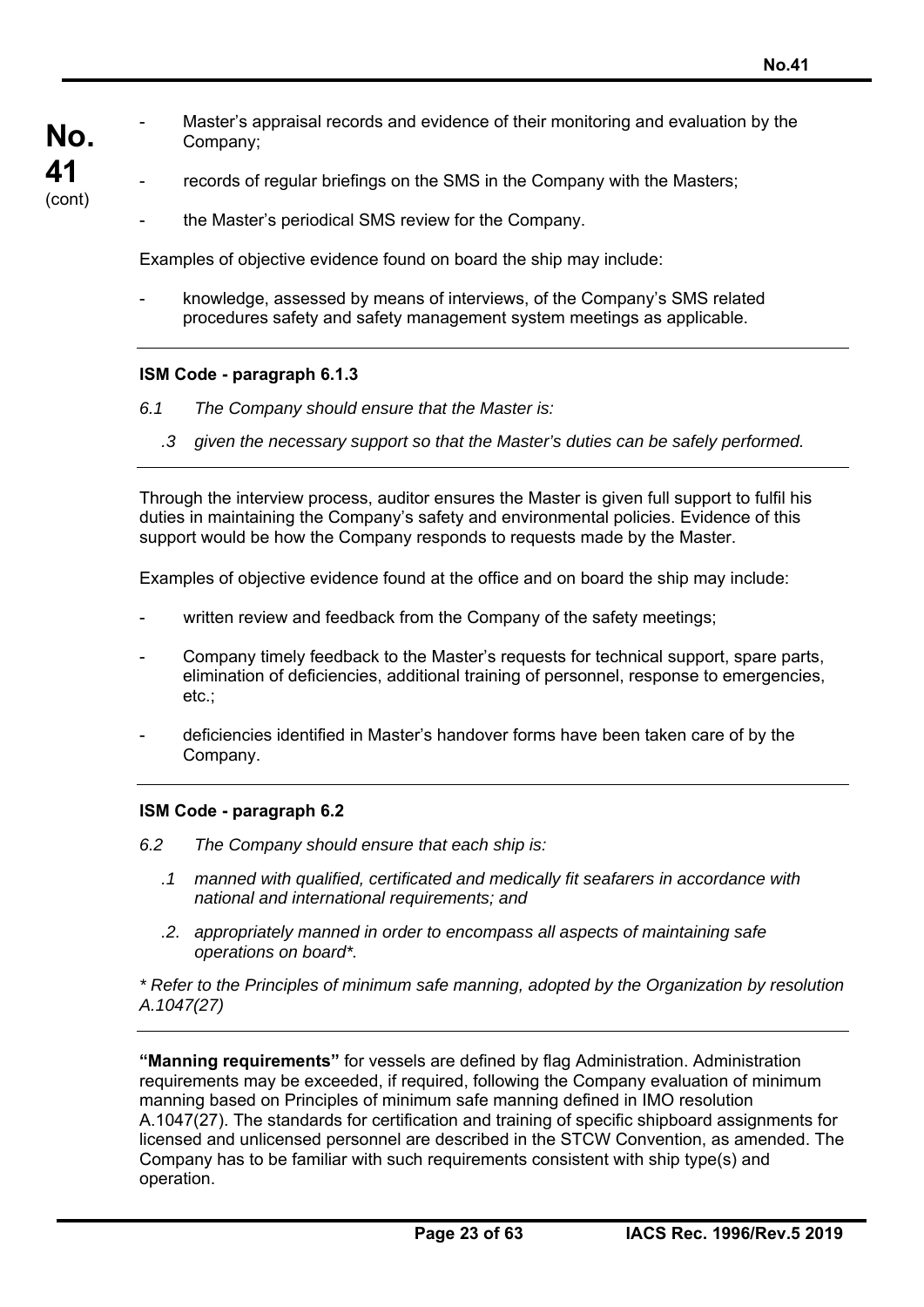**"Qualification of personnel"** may be ensured by adopting a policy for recruitment (e.g. evaluation of personal CV, information from other Companies, interviews), selection of personnel (e.g. by an appraisal system) and, as far as possible, embarkation of personnel already known by the Company.

The Company should have a system in place for selecting personnel, especially if obtained through a manning agent. A procedure may then be expected to detail how the selection process is carried out to comply with the STCW Convention, as amended. When recruitment or manning is obtained through a manning agent, the Company should adopt a procedure for checking that its policy is followed by the agent. A procedure may be expected providing details on how the recruitment and selection process is carried out.

**"Medical fitness"**, as required in the amended STCW Convention, should include that a reasonable policy exists and it has been implemented. Evidence of such a policy includes certificates or endorsements in seaman books and that crew members have undergone medical examination within the intervals established by the flag Administration. Some Companies have their own medical department providing pre-employment and existing employees medical examinations. Such a policy, while beneficial, does not always detect medical problems which can exist when a crew member joins the ship. Some Companies have established a formal drug and alcohol policy and process of screening crew. Such policy is a method by which a Company may help ensure that ship personnel remain medically fit for duty on a day to day basis. Should this exist, the auditor may include these activities in the audit.

Examples of objective evidence found at the office may include:

- Company evaluation of minimum manning requirements based on IMO resolution A.1047(27);
- written recruiting procedures and minimum requirements for the Officers' qualification;
- the Officers' CVs satisfying such minimum requirements;
- the Company's established and documented procedures for monitoring expiring Certificates, when applicable.

Examples of objective evidence found on board the ship may include:

- the vessels are manned accordingly to the minimum safe manning required by the flag and any Company additional requirements;
- the watchkeeping Officers' Certificates of Competence appropriately endorsed by the flag as applicable;
- valid certificates according to specific ship types as required by STCW convention;
- valid medical fitness certificates and medical examination reports as required.

**"Appropriately manned"** is further elaborated in IMO Resolution A.1047(27) "Principles of minimum safe manning". Annex 3 describes responsibilities of Companies, which includes to "make an assessment of the tasks, duties and responsibilities of the ship's complement required for its safe operation, for its security, for protection of the marine environment, and for dealing with emergency situations". In this respect, it seems appropriate to also refer to requirements of ISM Code 7 as well as ISM Code 8. It should also be noted that Companies' responsibility includes to "ensure that the minimum safe manning is adequate at all times and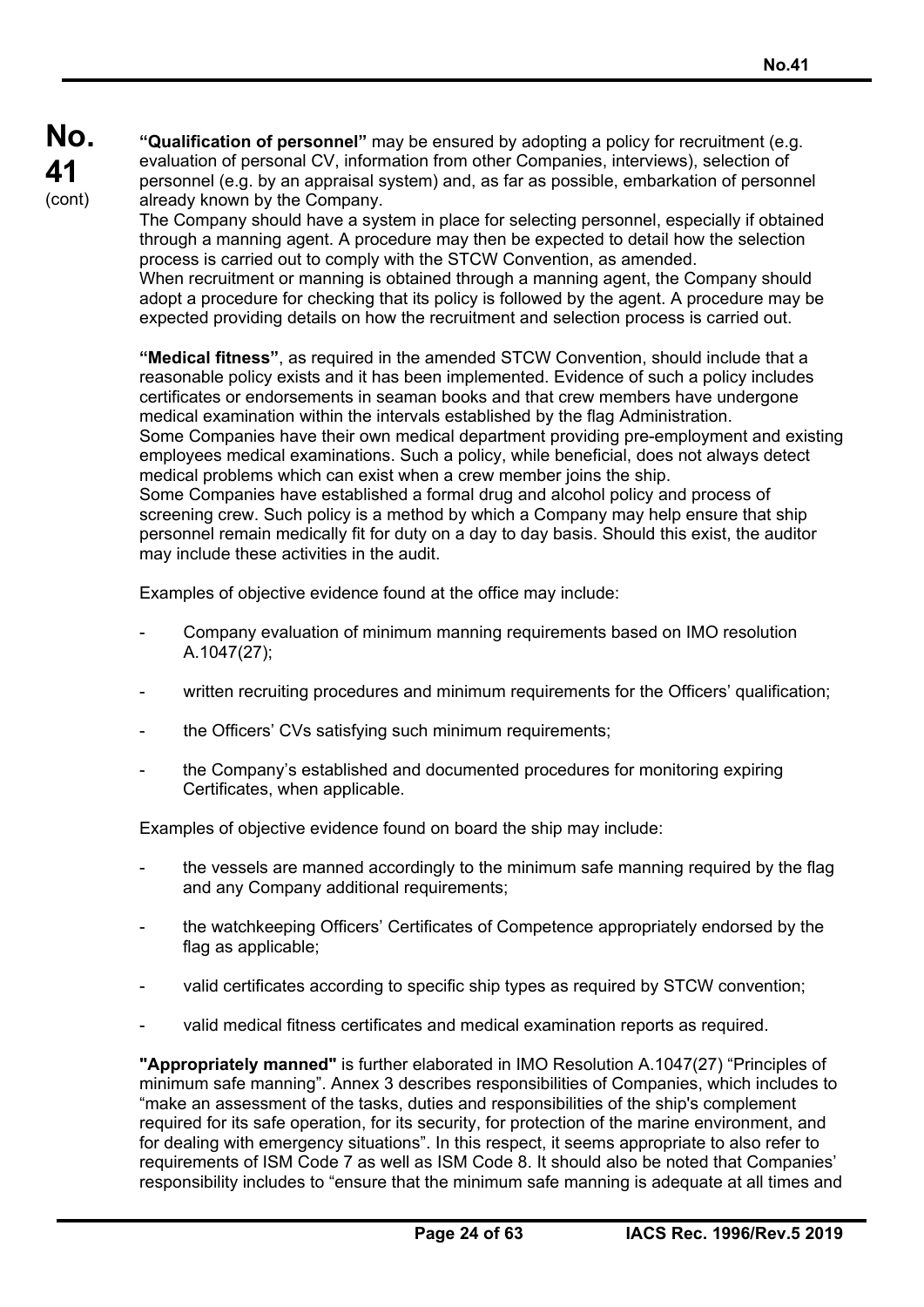in all respects, including meeting peak workload situations, conditions and requirements, and is in accordance with the principles, recommendations and guidelines contained in this resolution;", which also includes to comply with rest hour regulations. The Company is also responsible for preparing and submitting to the Administration a new proposal for the minimum safe manning of a ship in the case of changes in trading area(s), construction, machinery, equipment, operation and maintenance or management of the ship, which may affect the safe manning".

Examples of objective evidence found at the office may include:

- the assessment of tasks, duties and responsibilities when deciding on the manning levels of the ship;
- that the Company has applied for new minimum safe manning document if there are any changes as described in the resolution.

Examples of objective evidence found at the on board the ship may include:

- records of rest in compliance with the requirements of the STCW and MLC conventions:
- that the vessel is manned in accordance with the minimum safe manning document;
- that the crew is able to conduct their duties as required within the SMS.

### **ISM Code - paragraph 6.3**

*6.3 The Company should establish procedures to ensure that new personnel and personnel transferred to new assignments related to safety and protection of the environment are given proper familiarization with their duties. Instructions which are essential to be provided prior to sailing should be identified, documented and given.* 

The Company shall provide, in accordance with STCW, written instructions to the Master of each ship to which the Convention applies, setting forth the policies and procedures to be followed to ensure that all seafarers who are newly employed onboard are given a reasonable opportunity to become familiar with the shipboard equipment, operating procedures and other arrangements needed for the proper performance of their duties, before being assigned to those duties.

**"New assignments"** related to ship personnel may include another ship, a different job or promotion.

**"Essential instructions"** are those that clearly define the crew members role within the ship's organisation and ensure that they are prepared prior to taking up their duties on board. These instructions may include crew member's responsibility, authority and interrelationships with others involved in the SMS

**"Instructions prior to sailing"** may include lifeboat station and responsibilities, fire station responsibilities and making available specific additional reference material associated with safety requirements from the SOLAS training manual.

**"Familiarisation"** is the process that allows a person embarking for the first time on a ship or transferred to new assignments to become familiar with that ship, its machinery, systems, equipment and operations. Familiarisation may be accomplished for instance by: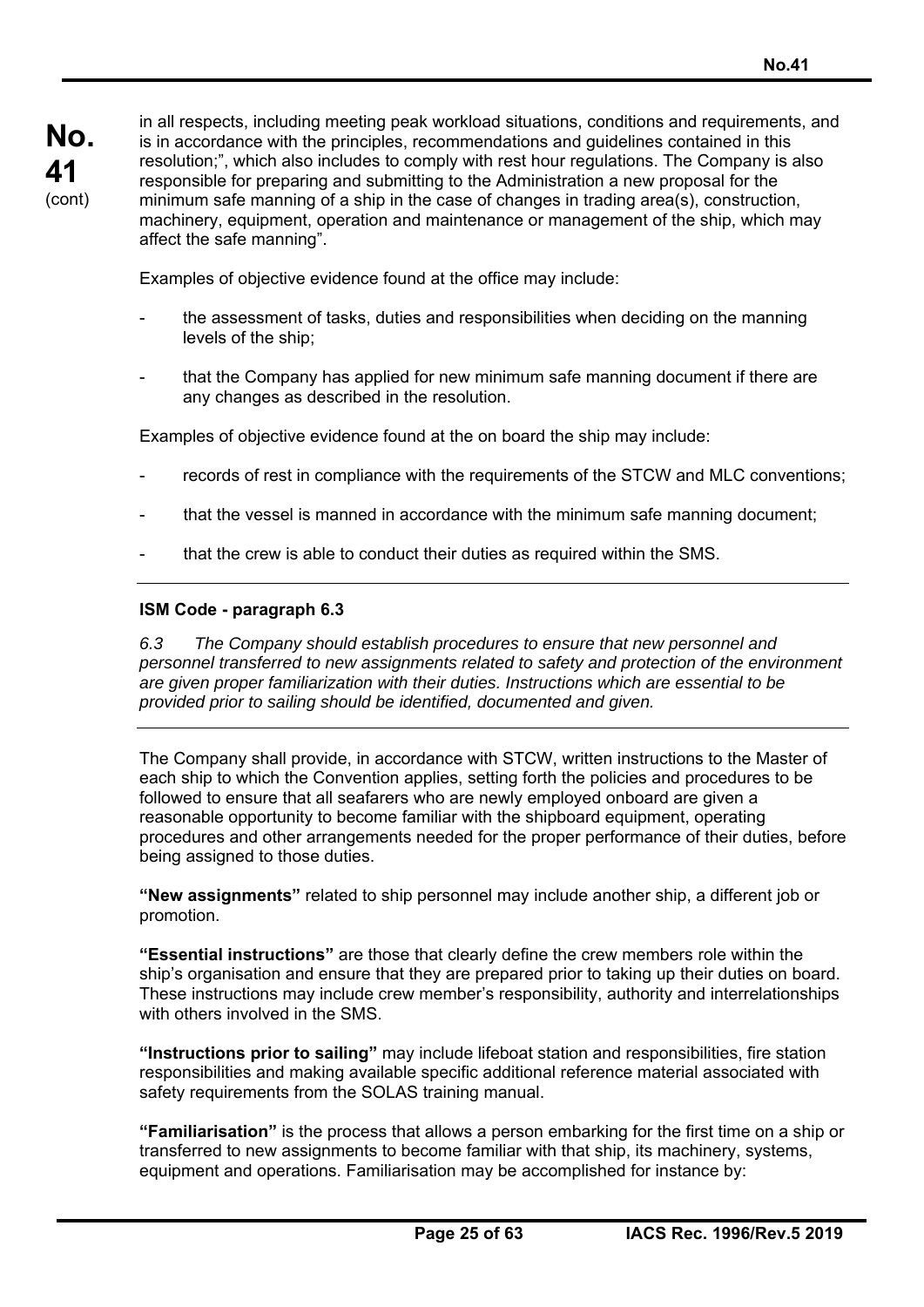**No.**  embarking as supernumerary,

**41**  (cont)

- receiving essential information in a language the seafarer understands,
	- shore side seminars sponsored by industry or Company,
	- observing onboard overlap while vessel in port,
	- visual aids such as videos, manuals and operating instructions.

The choice and level of detail to assist familiarization will depend on individual experience and the job responsibilities. Should individuals require essential familiarization with an assignment prior to sailing, then the Company should identify such requirements and develop an appropriate plan. Examples may be familiarization with the equipment on the bridge or in the engine room.

A system of familiarization should also be applied to new or transferred shore staff where their responsibilities include safety and pollution prevention. This could include superintendents who are not familiar with a type of vessel being operated by the Company.

Examples of objective evidence found at the office may include:

- a documented training program for crew members;
- records of seminars and training courses;
- evidence of evaluation by the Company of appraisal.

Examples of objective evidence found on board the ship may include:

- evidence, obtained by means of interviews and observation of behaviour, when possible, that crewmembers have appropriate knowledge of SMS onboard procedures (ex working permits, bunkering checklists, etc.);
- correct performance of drills as required by SOLAS regulations, the SMS manual, the SOPEP, etc.:
- familiarization checklists duly signed by trainer and trainee.

## **ISM Code - paragraph 6.4**

*6.4 The Company should ensure that all personnel involved in the Company's safety management system have an adequate understanding of relevant rules, regulations, codes and guidelines.* 

The Company should have a plan on how to provide all personnel involved in safety and pollution prevention with information on mandatory requirements of the relevant Administration(s) and applicable codes and guidelines.

Such information may be communicated by:

written instructions.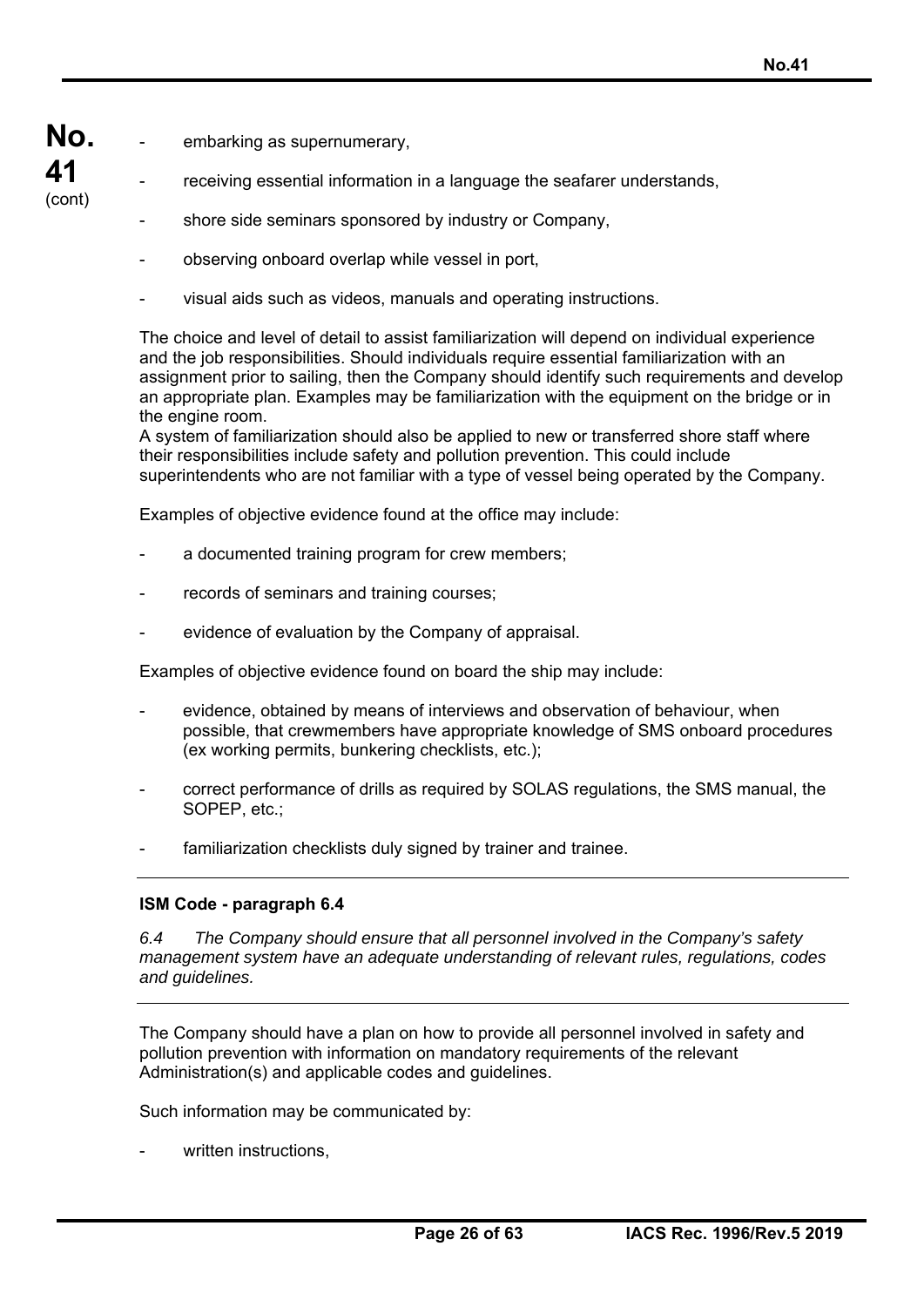**No.**  description of job responsibilities,

**41**  (cont)

formal discussions with Company representatives.

Examples of objective evidence found at the office may include:

- Company library complete, controlled and updated;
- control and updating procedure for the Company library.

Examples of objective evidence found on board the ship may include:

- shipboard library complete, controlled and updated;
- control and updating procedure for the shipboard library;
- crewmember's knowledge, assessed by means of interviews, of rules, regulations, codes and guidelines.

### **ISM Code - paragraph 6.5**

*6.5 The Company should establish and maintain procedures for identifying any training which may be required in support of the safety management system and ensure that such training is provided for all personnel concerned.* 

The Company should identify the individual(s), ashore and onboard, having responsibility to define training needs appropriate for specific tasks, taking into account factors such as:

- previous training and experience,
- required proficiency in operation of equipment,
- familiarity with new equipment,
- familiarity with equipment when transferred to different type vessel,
- drills for emergencies,
- results of internal auditing.

Training may be supplemented by using visual aids, such as videos, manuals and operating instructions, or direct supervision by a superior.

Examples of objective evidence found at the office may include:

- Company and shipboard training plan;
- records of shore-side drills and training.

Examples of objective evidence found on board the ship may include:

records of drills and training;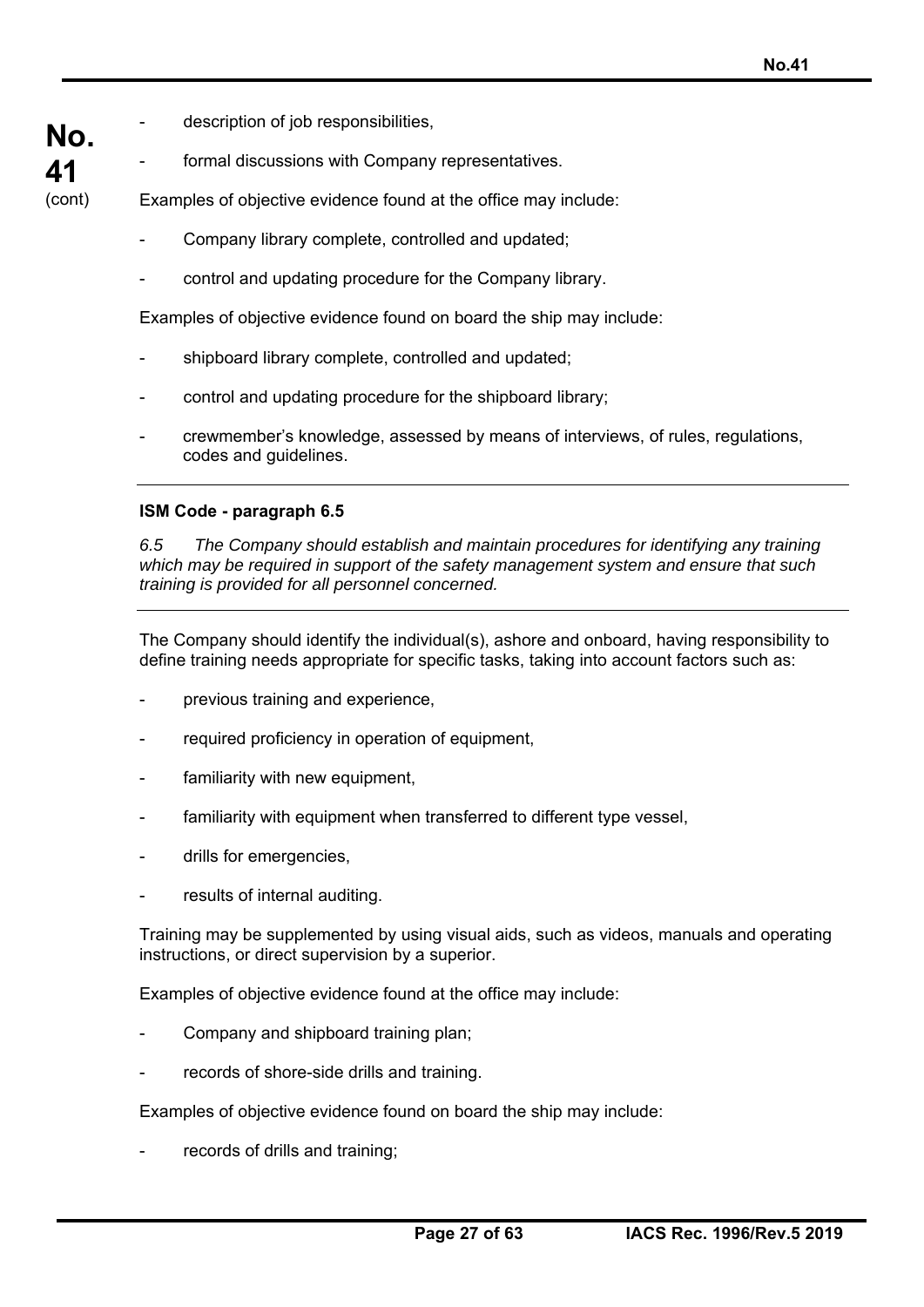internal audit reports.

## **ISM Code - paragraph 6.6**

**No.** 

**41**  (cont)

*6.6 The Company should establish procedures by which the ship's personnel receive relevant information on the safety management system in a working language or languages understood by them.* 

The Company should establish the working language(s) onboard and the requested level of knowledge of foreign languages for the crew members.

The details and the amount of documentation should be determined by what is necessary to ensure all appropriate shipboard personnel can understand their respective roles.

In absence of documentation translated into the working language of the crew members, the auditor would expect to find objective evidence that proper familiarisation with the safety management system, as far as applicable, had taken place. Records of respective training sessions should be maintained.

Examples of objective evidence found at the office may include:

internal audit reports, technical reports, circulars, etc.

Examples of objective evidence found on board the ship may include:

- standing orders, night orders, work orders, emergency stations, etc.
- an entry in the ship's log book about the working language is required (SOLAS Chapter 5, Reg. 14).

### **ISM Code - paragraph 6.7**

*6.7 The Company should ensure that the ship's personnel are able to communicate effectively in the execution of their duties related to the safety management system.* 

Sufficient instructions in a suitable language need to be verified, as well as ensuring an understanding of them by the crew. This could be verified by witnessing an exercise. Verification that the ship's personnel are able to communicate may be accomplished by verifying the execution of orders given by Officers as requested by the auditor.

The auditor should verify if procedures exist that ensure effective communication on board. Documented evidence must be available, e.g. from manning agencies at the recruitment stage and during crew appraisals. Those responsible for the care of passengers during shipboard emergencies should be able to communicate with them effectively.

Examples of objective evidence found at the office may include:

- what is the established working language of SMS;
- Company's minimum requirements in relation to language knowledge of crew members;
- sample of crew list.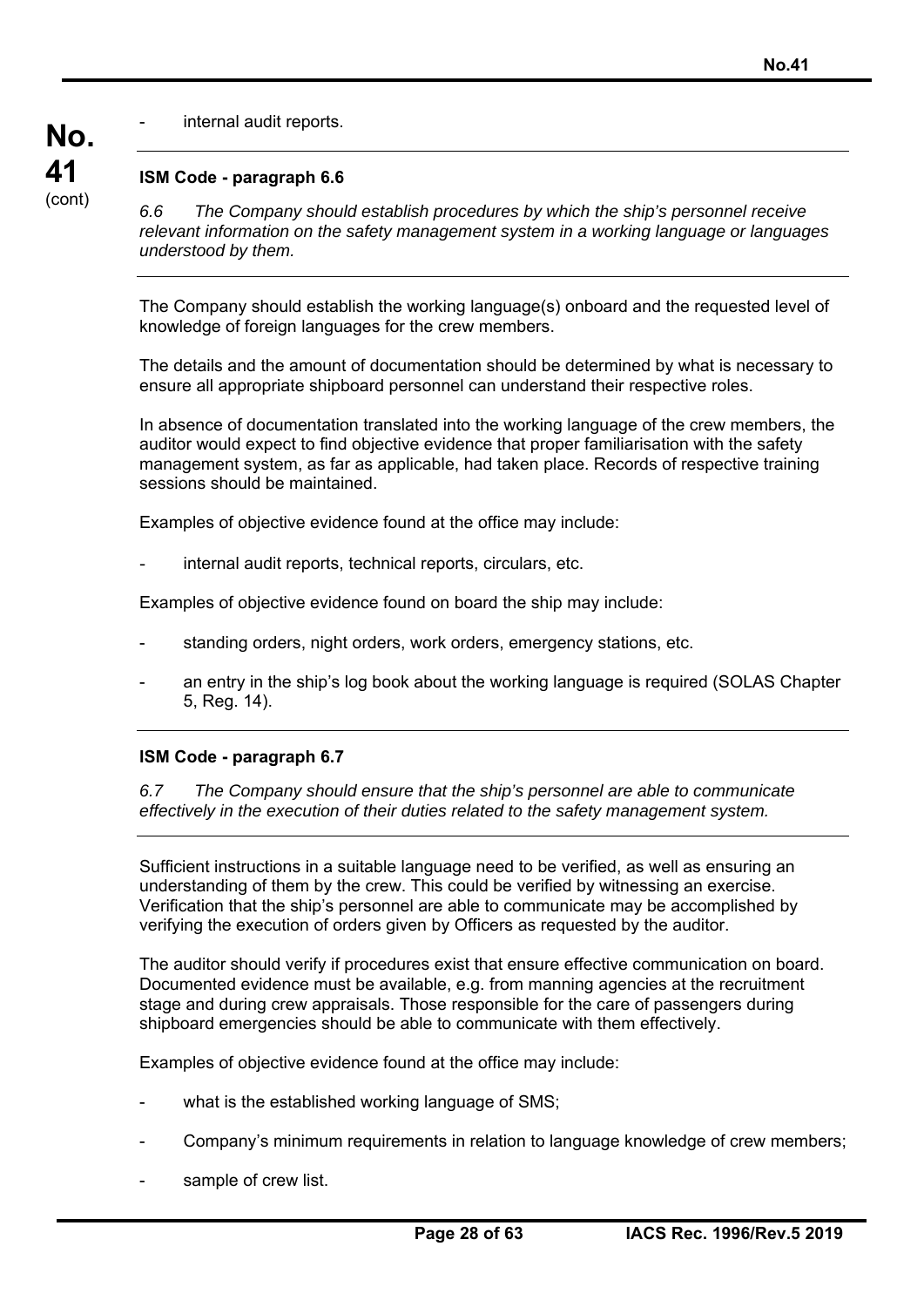- **No.**  Examples of objective evidence found on board the ship may include:
- **41**  (cont)
- capability, assessed by means of observation of behaviour, of crewmembers to understand each other during simulation of emergencies and during shipboard procedures;
	- crewmembers' understanding, assessed by means of interviews, of emergency and operative signs onboard and safety guidelines.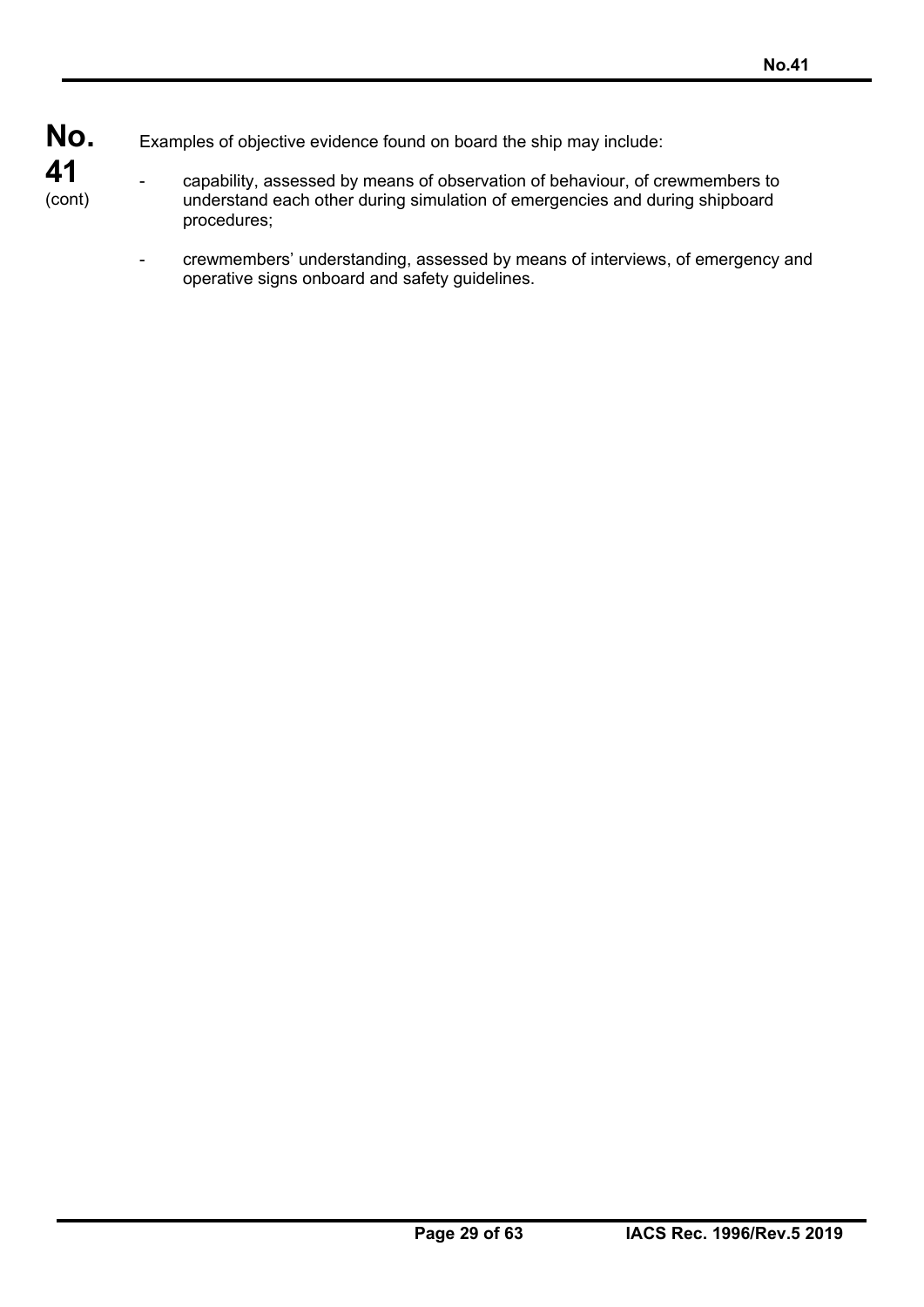# **7. SHIPBOARD OPERATIONS**

## **ISM Code – paragraph 7**

**No.** 

**41**  (cont)

*The Company should establish procedures, plans and instructions, including checklists as appropriate, for key shipboard operations concerning the safety of the personnel, ship and protection of the environment. The various tasks should be defined and assigned to qualified personnel.* 

**"Shipboard operations"** in the safety and environmental protection context mean:

- all those operations for which mandatory rules and regulations prescribe performance requirements or specific requirements for plans, procedures, instructions, records and checklists;
- those connected to the particular ship's type and which may affect safety and pollution prevention, to the extent established by the Company;
- those for which safe practices in ship operations and a safe working environment (ref. 1.2.1) have been recommended by the IMO, Administrations, classification societies and other industry bodies (ref. 1.2.3.2);
- those which the Company considers may create hazardous situations if not controlled by plans and instructions.

The ISM Code does not specify any particular approach to establish plans, instructions and checklists and it is for the Company to produce operating procedures and to choose methods appropriate to its organizational structure, its ships and its trades.

The methods may be more or less formal, but they must be systematic if assessment and response are to be complete and effective. Methods of Company identification of key shipboard operations may include the following:

- Company experience on those operations which may create hazardous situations if not controlled by plans and instructions;
- feedback provided from the SMS elements such as the Master's review of the SMS (ref. 5.1.5), internal audits, reports and analysis of non-conformities, accidents and hazardous occurrences;
- formalized systematic methods which the Company may decide to use as a tool for hazard identification.

Non-conformities should not be raised against the adequacy, but on the implementation of such methods decided by the Company to identify key shipboard operations.

**"Procedures, plans and instructions"** including checklists, are meant to govern or support shipboard activities related to the safety of the ship and the protection of environment. These should also deal with new ship types when relevant.

Examples are those routine activities which if not correctly handled could lead to hazardous situations, e.g. watch keeping, loading, discharging, gas freeing, tank cleaning, sailing (confined waters), passage planning, pollution prevention, etc.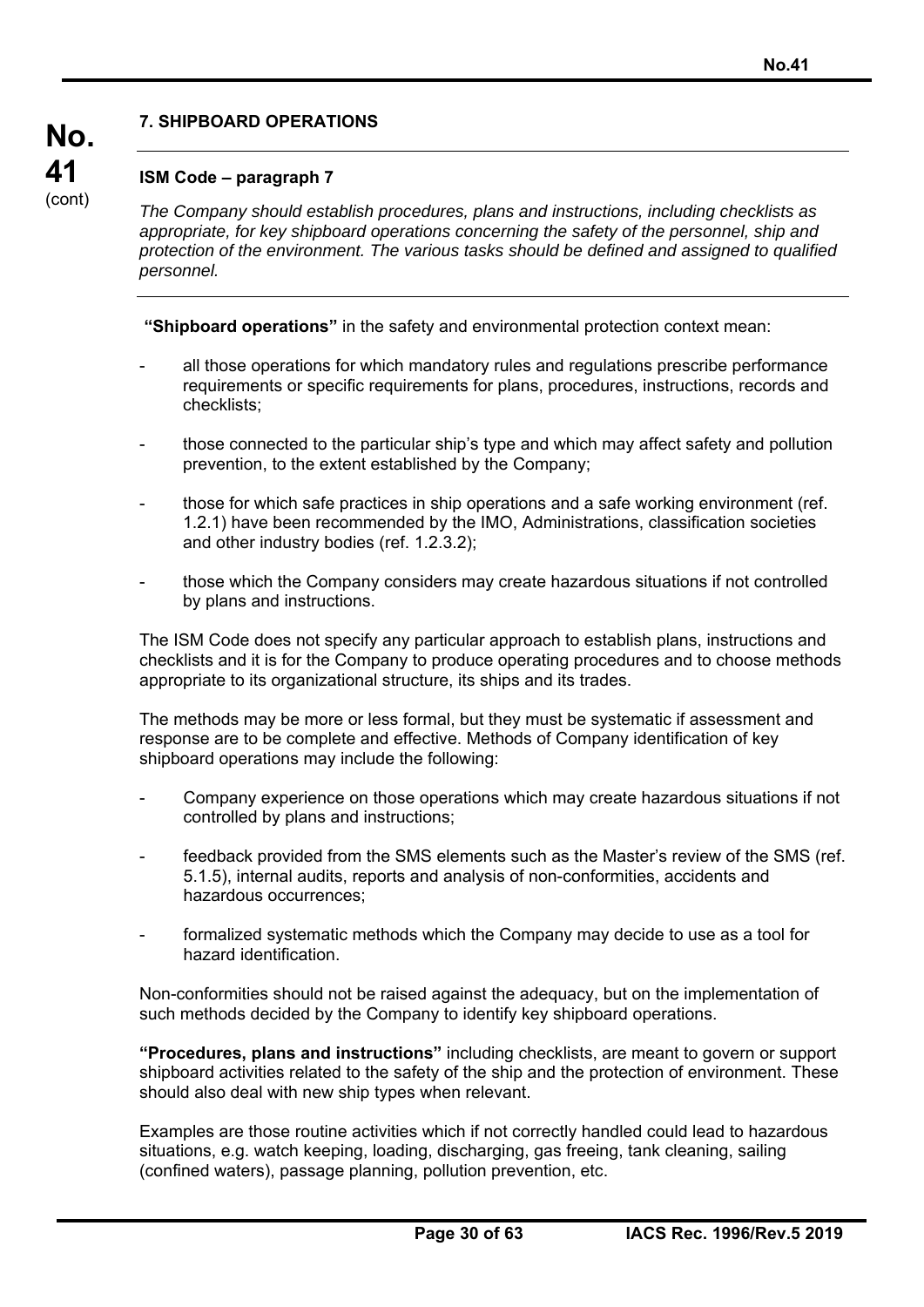Procedures, plans and instructions should have safety and protection of environment as a primary objective and should include, inter alia, measures to manage identified risks as referenced in 1.2.2.2 of the ISM Code.

The development of procedures should take into account relevant international and national mandatory rules and regulations and applicable codes, guidelines and standards for the type(s) of ship covered by the SMS. This information should be kept updated by the Company to take into account its operational experience.

The development process shall ensure that ship and trade specific issues are adequately dealt with.

If having the same shipboard procedures for multiple ship types, care must be taken to clearly identify the procedures that are relevant for each ship.

The Company should be involved to confirm that the list is consistent with the Company's particular operational experience and procedures.

Non-conformities may be raised against the adequacy of methods decided by the Company to identify key shipboard operations and when there is evidence that such plans, procedures and instructions are inadequate.

The approval of the performance of operations for which plans, procedures and instructions are required by mandatory rules and regulations, such as damage control plans, are dealt with separately and independently of ISM Code audits.

**"Qualified personnel"** means those who are qualified to identify key shipboard operations and carry out actions requested by plans, procedures and instructions. When developing plans and instructions for key shipboard operations, the focus is on prevention, which requires the use of personnel who have adequate technical and/or operational knowledge relevant to the Company's operations.

The auditor should not prescribe particular requirements for qualified Company personnel to perform the review process.

Identification of tasks assigned to appropriately qualified personnel is an important consideration. Checklists may be used to facilitate the process. The auditor should expect the Company to have identified risks associated with a particular type of vessel and trade. Such identification should be documented in some form. Identified risks may simply be indicated in tables of contents.

Examples of objective evidence found at the Office may include:

- documented procedures for the preparation of plans and instructions for key shipboard operations concerning the safety of the ship and environmental protection;
- documented evidence of the decision making process and outcome thereof.

The effectiveness of the process should be evaluated based on the following evidence:

evidence that a systematic review of mandatory rules and regulations applicable to each ship type included in the DOC is carried out by the Company (ref. 1.2.3.1 and 6.4) for the purpose of identification of the plans, procedures and instructions that are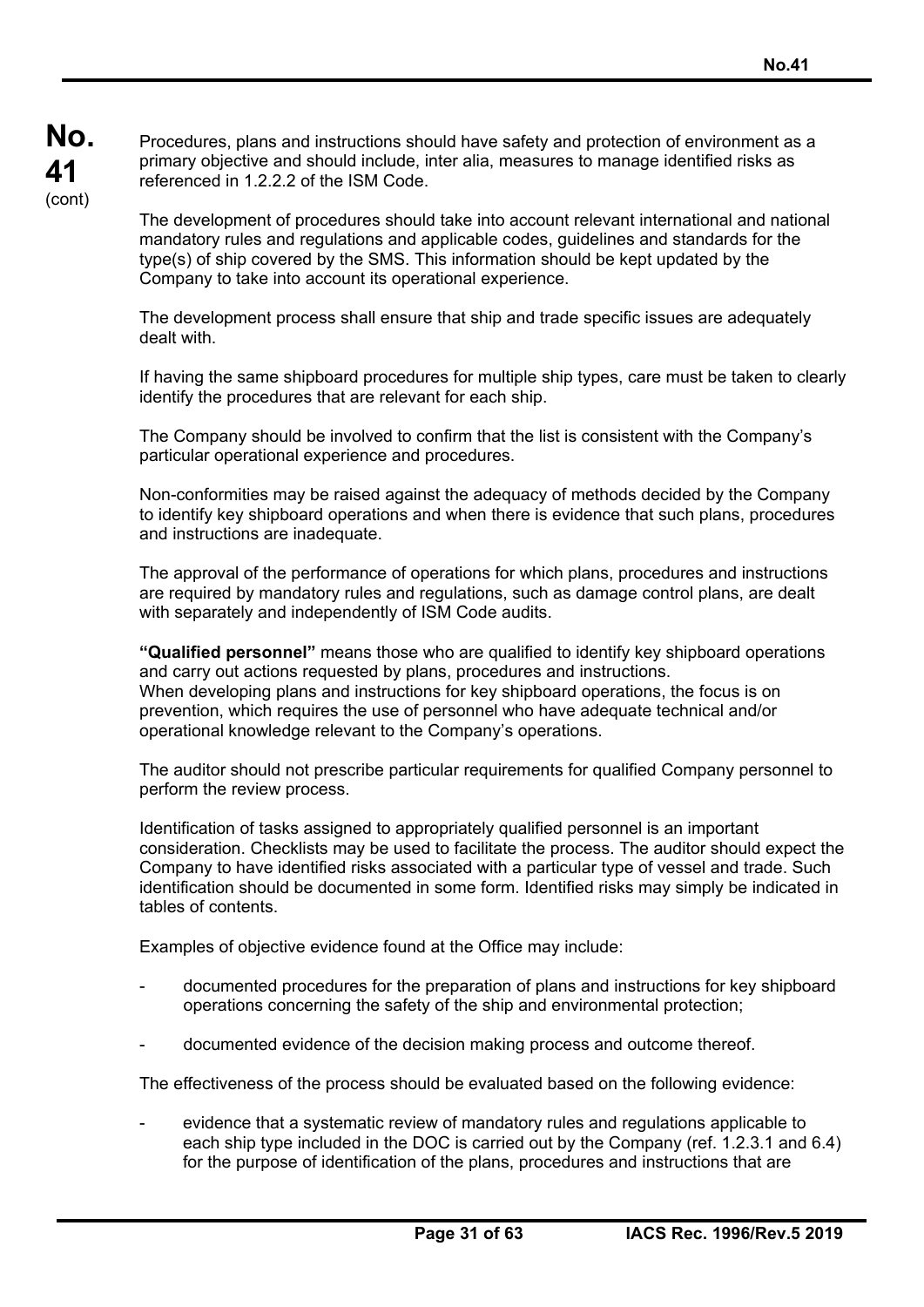required by mandatory rules and regulations for the type(s) of ships operated by the Company.

This evidence may include the existence of an appropriate library of applicable rules and regulations;

evidence of a systematic review of recommendations given in form of codes, guidelines and standards by the IMO, Administrations, classification societies or other industry bodies, which the Company has decided that are applicable to their operation.

This evidence may include verification that:

there is a list of these references.

**No.** 

**41**  (cont)

- these recommendations are made available for those responsible for developing the plans and instructions for key operations;
- testing the completeness of the review by choosing a random sample of the operations for which there are requirements for plans, procedures or instructions in mandatory rules and regulations;
- verifying that the Company has established their own qualification requirements for those who are to be responsible for the development of plans, procedures and instructions for key operations; and
- that this has been used as a basis for a systematic identification of the plans, procedures and instructions that are required by mandatory rules and regulations for the type(s) of ships operated by the Company;

The shipboard audit should include:

- verification that key operations are under control by random sampling of those operations. This would involve the need to witness operations and confirm that the operation is conducted in accordance with procedures and instructions and will include discussion with crew members on their specific responsibilities associated with the key operation. The random sampling would depend on the type of ship, the ship operator, time available and availability of ship's personnel.
- verification that an appropriate library of applicable rules and regulations, guidelines, codes and standards exists.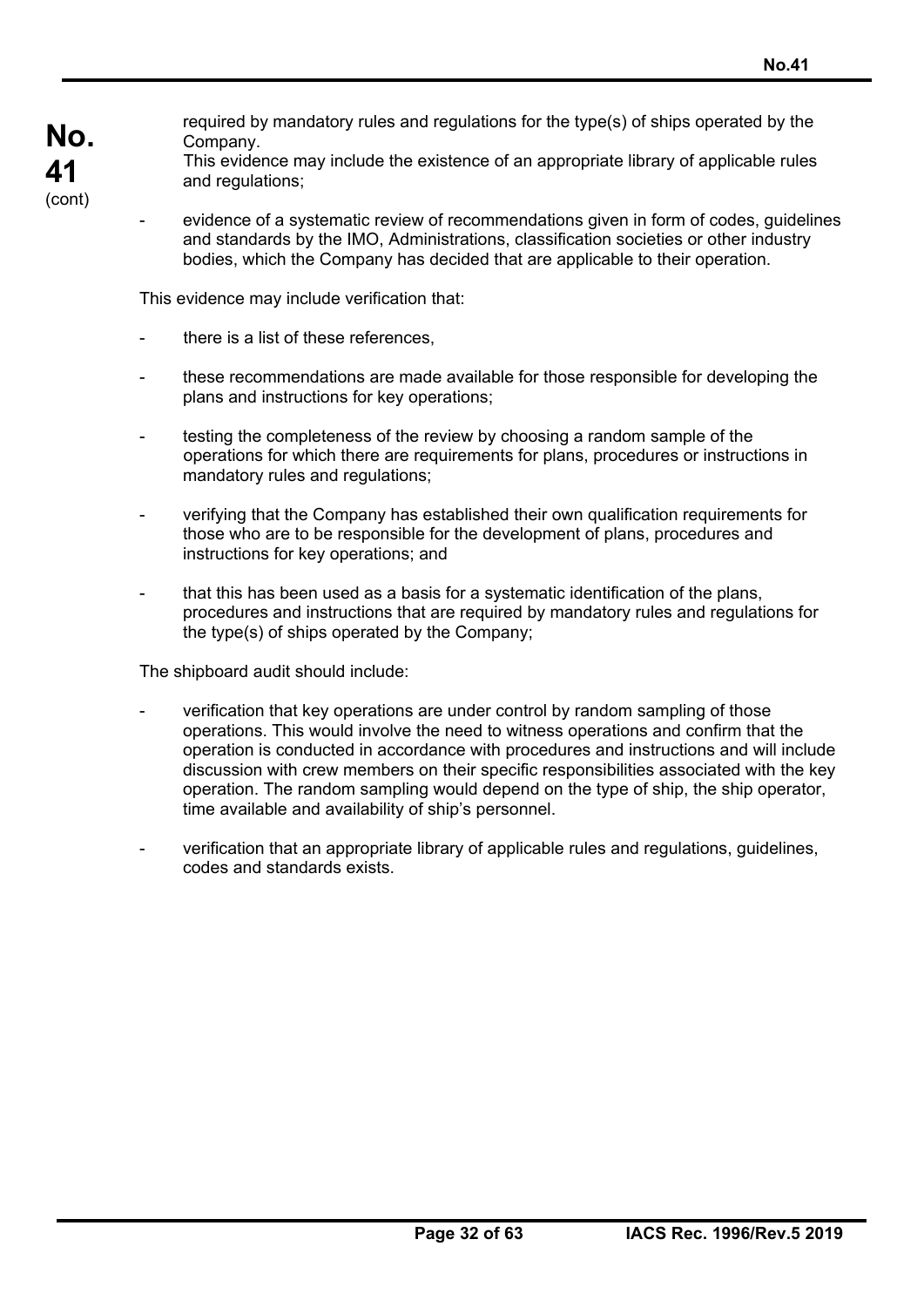## **8. EMERGENCY PREPAREDNESS**

## **ISM Code - paragraph 8.1**

*8.1 The Company should identify potential emergency shipboard situations, and establish procedures to respond to them.*

Usually the following scenarios are addressed by emergency plans as applicable and/or required by the specific ship types:

- structural failure / heavy weather damage;
- failure of main propulsion;
- steering gear failure;
- electrical power failure;
- collision:
- grounding / stranding;
- shifting of cargo;
- cargo / oil spillage / jettison \*;
- flooding:
- fire / explosion;
- abandoning ship;
- man over board;
- search and rescue operations;
- serious injury;
- piracy / terrorism \*;
- rescue from enclosed spaces;
- helicopter rescue operations.

\* Remark: references may be made to other separate emergency plans like SOPEP, SMPEP, SSP.

Depending on vessel's type and trade, some of emergency scenarios may be omitted (e.g. shifting of cargo on passenger vessels, piracy in certain trades). However, the list is not exhaustive and the Company shall identify all possible situations where shipboard contingency planning would be required relative to the ship's type, equipment and trade.

Examples of objective evidence found at the Office may include: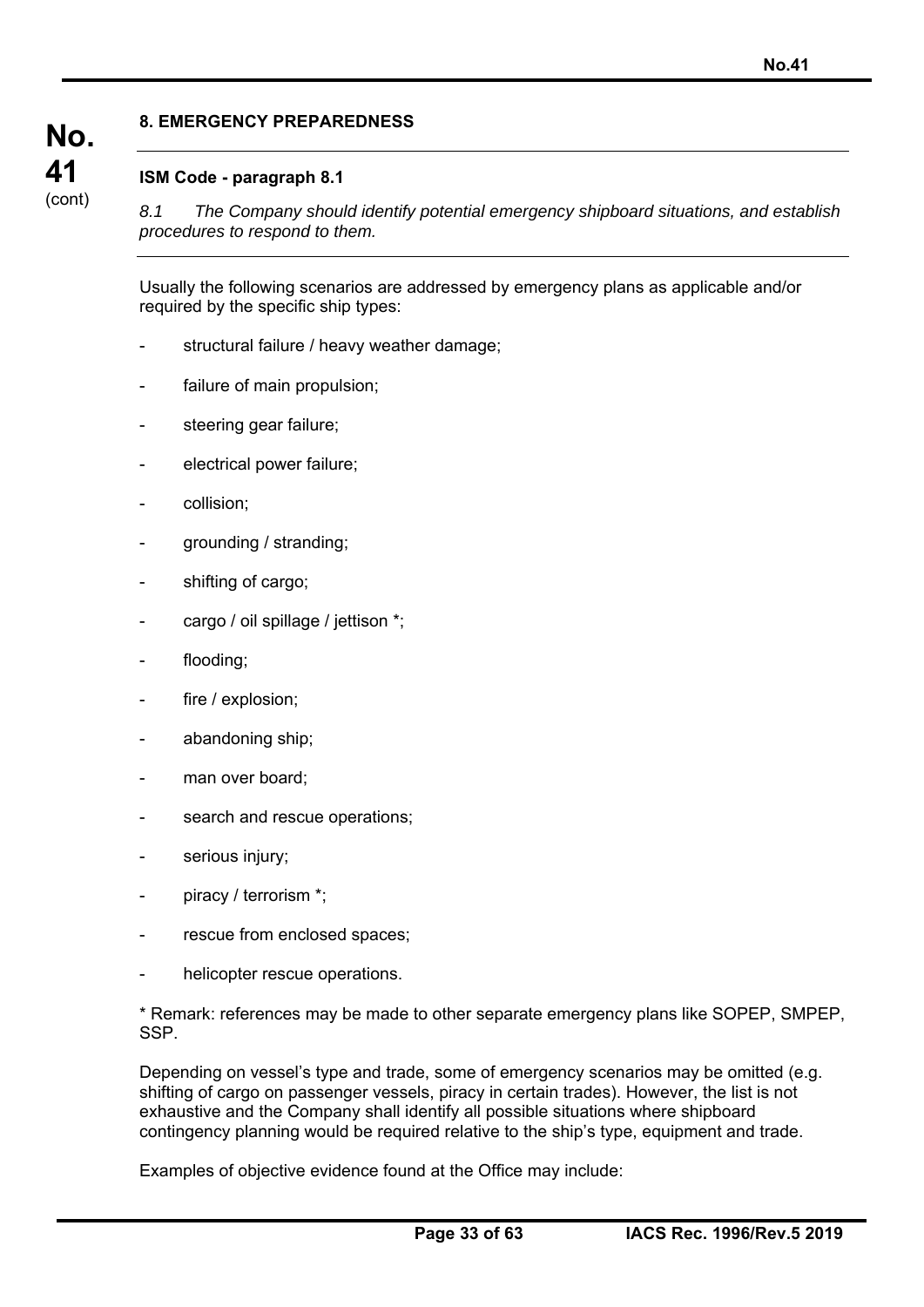**No.**  records of drills;

**41**  (cont)

records of training ashore:

emergency response plans.

Examples of objective evidence found onboard the ship may include:

- SOPEP manuals;
- records of drills:
- emergency response plans.

# **ISM Code - paragraph 8.2**

*8.2 The Company should establish programmes for drills and exercises to prepare for emergency actions.* 

For all emergency scenarios identified by the Company (see 8.1) a drill schedule should be prescribed by the Company; for this drill schedule no certain format is required, however, following information should be provided:

- frequency of the particular drills;
- extend of the particular drills (e.g. table top drill only, or practical drill followed by debriefing and watching of a certain safety video);
- the Company might lay down who on board is responsible for the detailed planning of a drill scenario. Furthermore it appears to be prudent that a Company will instruct the vessels to perform practical drills under conditions with reduced personnel due to simulated casualties, i.e. back up / deputy staff should be involved in leadership and all tasks of a certain drill;
- in addition it may be beneficial for audit purposes to witness a shipboard safety drill or other practical demonstration (e.g. starting of life boat engine, donning of fire suit, first measures in case of detecting a cabin fire, etc).

Examples of objective evidence found at the Office may include:

- drill schedule for ships, shore-side and joint exercises;
- records of drills and training;
- analysis or evaluation of drills and exercises.

Examples of objective evidence found onboard the ship may include:

- drill schedule for ships, shore-side and joint exercises;
- records of drills and training;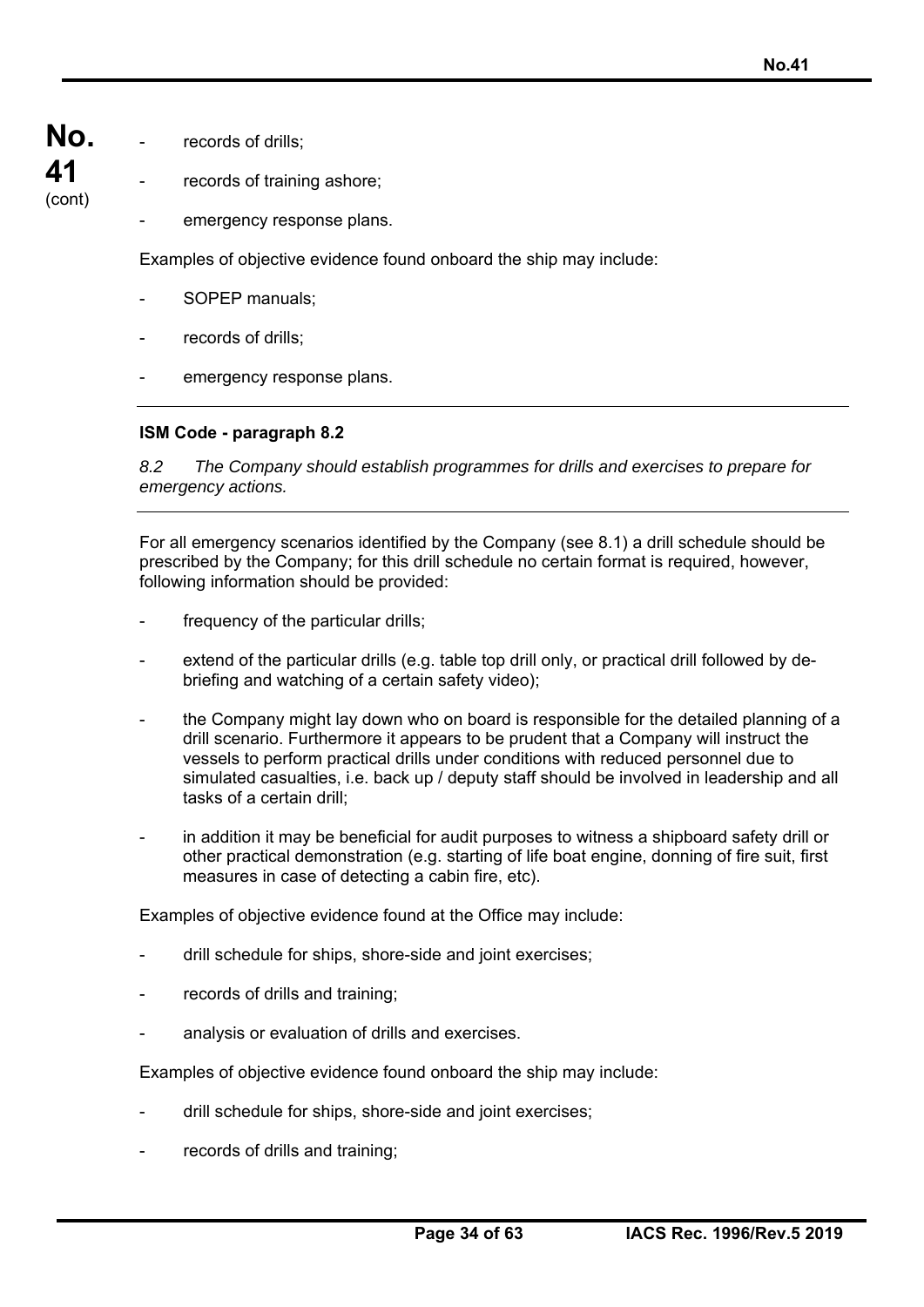analysis or evaluation of drills and exercises.

## **ISM Code - paragraph 8.3**

*8.3 The safety management system should provide for measures ensuring that the Company's organization can respond at any time to hazards, accidents and emergency situations involving its ships.* 

It is important that Company shore and shipboard contingency planning is consistent and appropriately integrated.

Shore based emergency plans should include:

- procedures for the mobilisation of an appropriate Company emergency response team (incl. back up arrangements in the event of a prolonged emergency);
- the composition and duties of the persons acting within the contingency plan;
- procedures / checklists, etc. appropriate to the type of emergency which may assist in the systematic questioning of the ship during the response;
- the availability of vessel's contact numbers, ship particulars, plans, stability and cargo information, and safety and environmental protection equipment carried on board;
- details and contact numbers of all relevant parties including subcontractors, administrations, port states, Class emergency services, etc. who may need to be notified and consulted;
- procedures for notifying and liaising with the next of kin of shipboard personnel;
- procedures for issuing information bulletins to and answering queries from the media might also be included.

Examples of objective evidence found at the Office may include:

- emergency response plans;
- contact points for all relevant parties (ERT, owners, charterers, insurance, etc.);
- 24 hr contact number between the ship and the Company;
- back-up arrangement;
- specific drawings for ship types.

Examples of objective evidence found onboard the ship may include:

- emergency response plans;
- contact points for all relevant parties (ERT, owners, charterers, insurance, etc.);
- 24 hr contact number between the ship and the Company;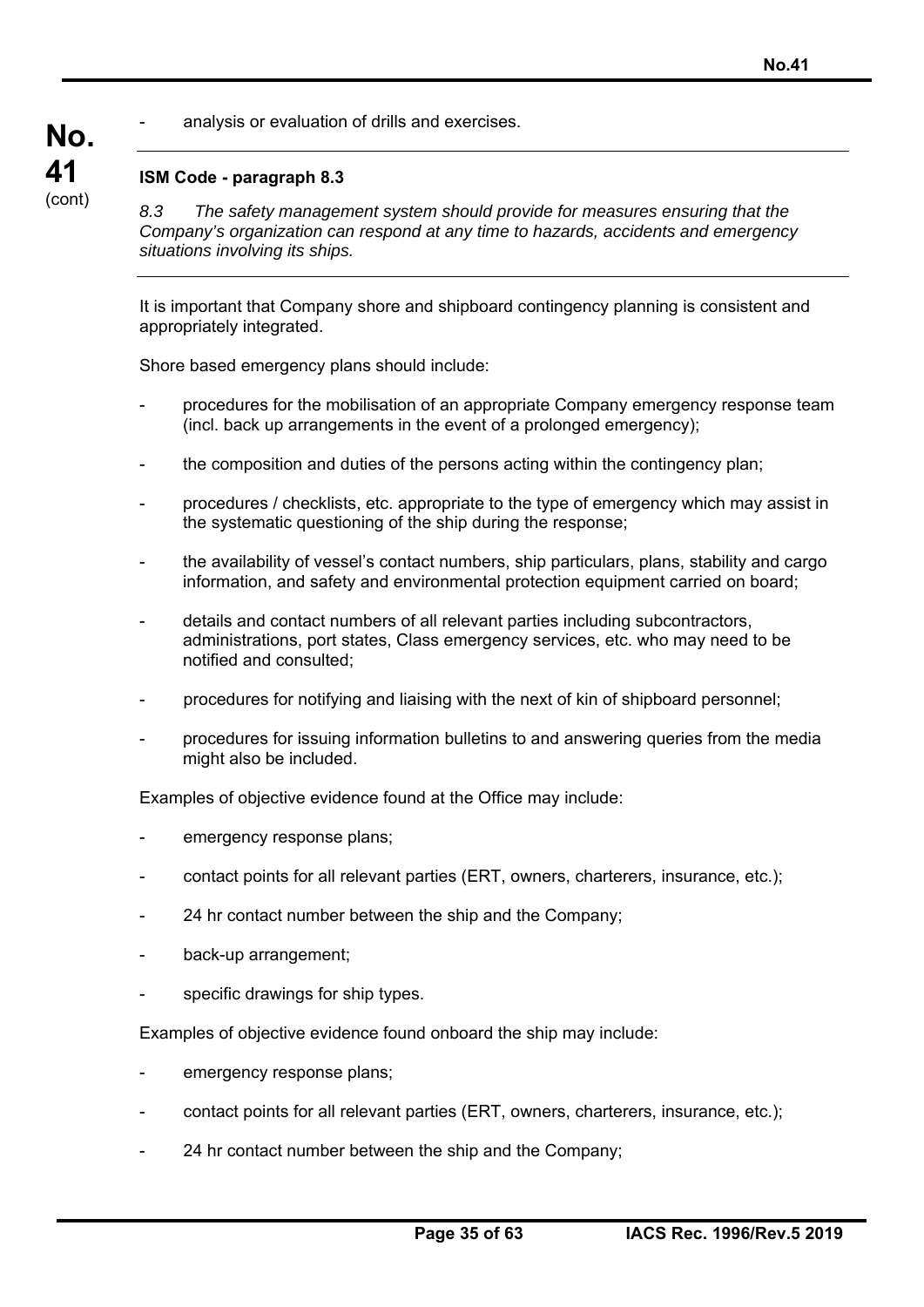**No.**  specific drawings for ship type;

status and location of emergency equipment and oil spill response gear.

**41**  (cont)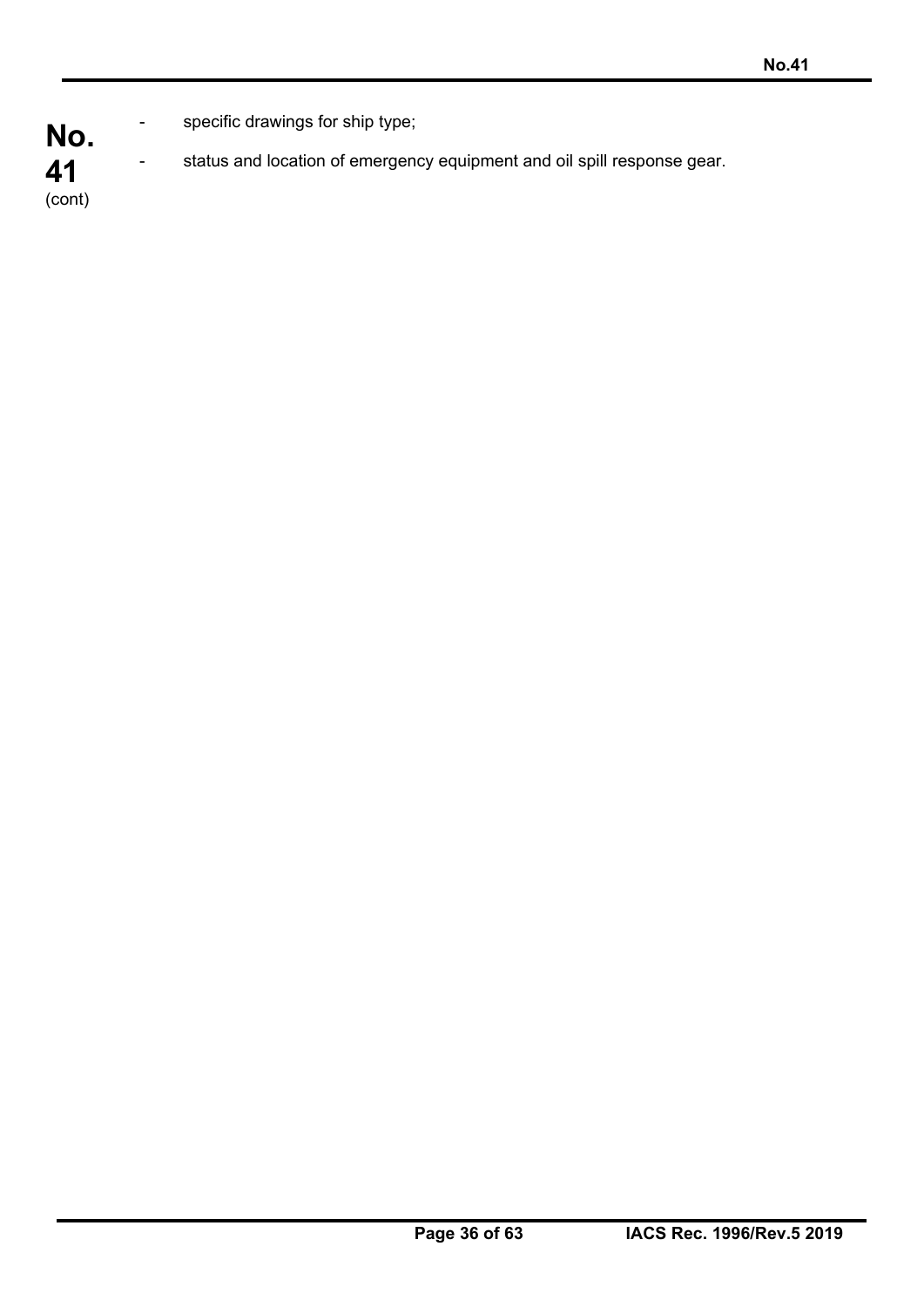## **9. REPORTS AND ANALYSIS OF NON-CONFORMITIES, ACCIDENTS AND HAZARDOUS OCCURRENCES**

### **ISM Code - paragraph 9.1**

**No.** 

**41**  (cont)

> *9.1 The safety management system should include procedures ensuring that nonconformities, accidents and hazardous situations are reported to the Company, investigated and analysed with the objective of improving safety and pollution prevention.*

> Records of non-conformities, accidents, hazardous situations and relevant investigations produced by shipboard personnel and/or by the Company from operations or internal audits, should be provided to the auditor during audits to demonstrate effective functioning of the SMS.

> Non-conformities may be identified as result of such activities as internal and external audits, class surveys, flag or port state inspections. The NCs may include non-fulfilment of technical as well as operational requirements.

Accidents are events that lead to unintended harm or damage such as deaths or injuries, pollution or property damage. Hazardous situations include near misses which are often defined as events that under slightly different circumstances may lead to an accident. Considering the importance of the near misses in the objective of improving safety and environment protection the IMO MSC-MEPC.7/Circ.7 provides a "Guidance on near-misses reporting".

The auditor should be aware that terminology in reporting such events varies from Company to Company.

The auditor would also expect to see the effective implementation of a documented procedure dealing with the review and analysis of the events stated above. Analyses should aim to determine root causes, not only symptoms. This should include the objective for improvement. Corrective action should include both the "repair" to deal with the immediate situation as well as measures taken to prevent or reduce likelihood of recurrence.

### **ISM Code - paragraph 9.2**

*9.2 The Company should establish procedures for the implementation of corrective action, including measures intended to prevent recurrence.* 

This requirement mirrors the definition of corrective action in the ISO 9000 standard and clarifies that it is not only required to eliminate the detected non-conformity but also to eliminate the cause of the non-conformity to prevent recurrence of the problem. The action taken to avoid recurrence should address the root cause of the problem.

The Company should have procedures for carrying out the corrective actions suggested by analysis relevant to non-conformities, accidents and hazardous situations identified from internal audits and during operations.

Auditors should focus on the effectiveness of the procedure(s) for implementing corrective actions. Failure to comply with these issues in a timely manner should qualify for a nonconformity. Consistent, grave inability to comply in time should result in the issue of a major non-conformity.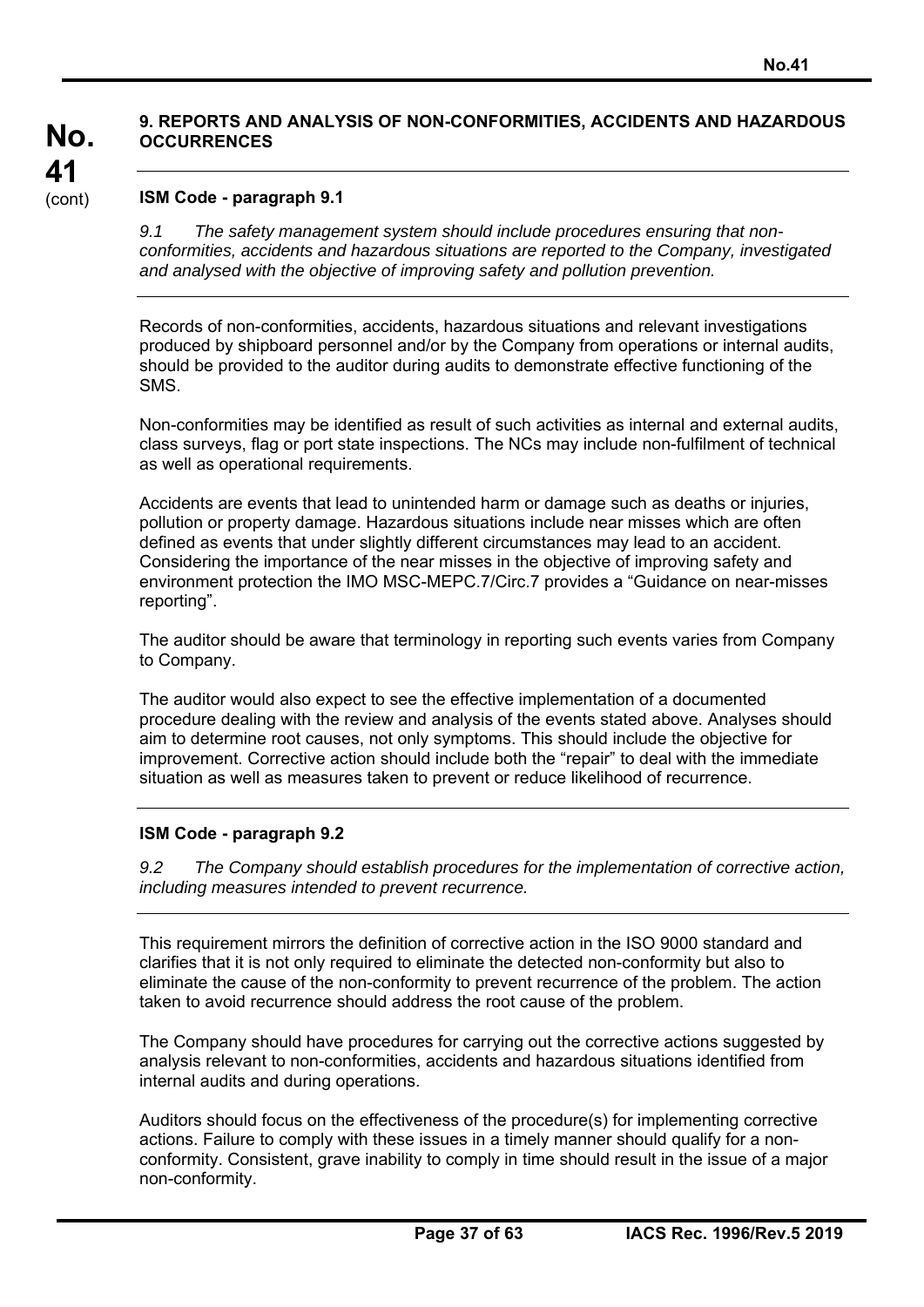Examples of objective evidence found at the Office and onboard the ship may include:

- personnel being aware of procedure(s) ensuring that non-conformities, accidents and hazardous situations are reported, investigated, analyzed and followed up;
	- records of non-conformities, accidents and hazardous situations reported (check against documents such as class, flag and port state reports, medical logs and interviews);
	- records of accident investigation and analysis;
	- evidence of corrective action;
	- evidence of effective and timely implementation of corrective action.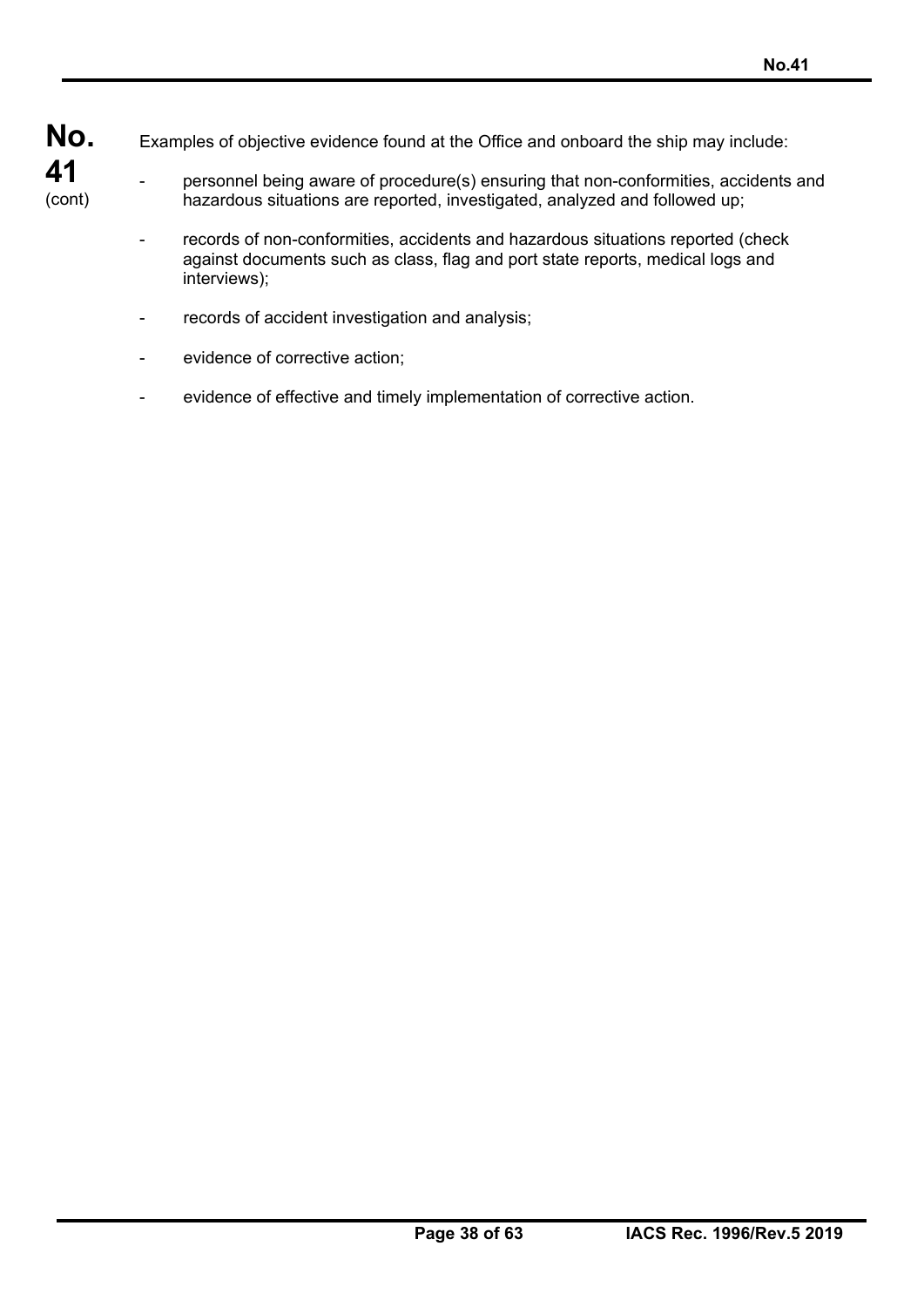## **10. MAINTENANCE OF THE SHIP AND EQUIPMENT**

## **ISM Code - paragraph 10.1**

**No.** 

**41**  (cont)

*10.1 The Company should establish procedures to ensure that the ship is maintained in conformity with the provisions of the relevant rules and regulations and with any additional requirements which may be established by the Company*.

The maintenance of the ship and equipment should be in accordance with the procedures established by the Company. These procedures should take into account international conventions, flag and Port State regulations, classification rules, requirements from manufacturers, feedback information from failures, damages, defects and malfunctions.

There are a number of acceptable systems associated with maintenance of equipment. The choice depends on ship design and Company philosophy. The auditor should expect to find maintenance process documentation and records indicating compliance with maintenance program requirements.

The ISM Code makes it clear that the Company is responsible for ensuring the safe operation of the ship and protection of the environment. In particular, the Company is required to ensure that the ship's hull, machinery and equipment are maintained and operated in accordance with the applicable rules and regulations and any additional requirements that may be established by the Company. Reference can be made to the IACS Rec74 "A Guide to Managing Maintenance with the Requirements of the ISM Code".

Objective evidence is necessary to confirm conformance with established maintenance requirements.

Examples of objective evidence found at the Office and onboard the ship may include:

- documented procedures and instructions for the onboard work routine;
- verification of their implementation in the day-to-day operation of the ship by the appropriate personnel.

### **ISM Code - paragraph 10.2.1**

- *10.2 In meeting these requirements the Company should ensure that:* 
	- *.1 inspections are held at appropriate intervals;*

The Company should define the appropriate intervals and may be expected to justify their selection.

As part of shipboard responsibilities, there should be formal routine inspections of machinery, systems, equipment and structural integrity of the ship.

Examples of objective evidence found at the Office may include:

- shipboard inspection reports from ship staffs and/or Company superintendents at intervals as required by the maintenance plan;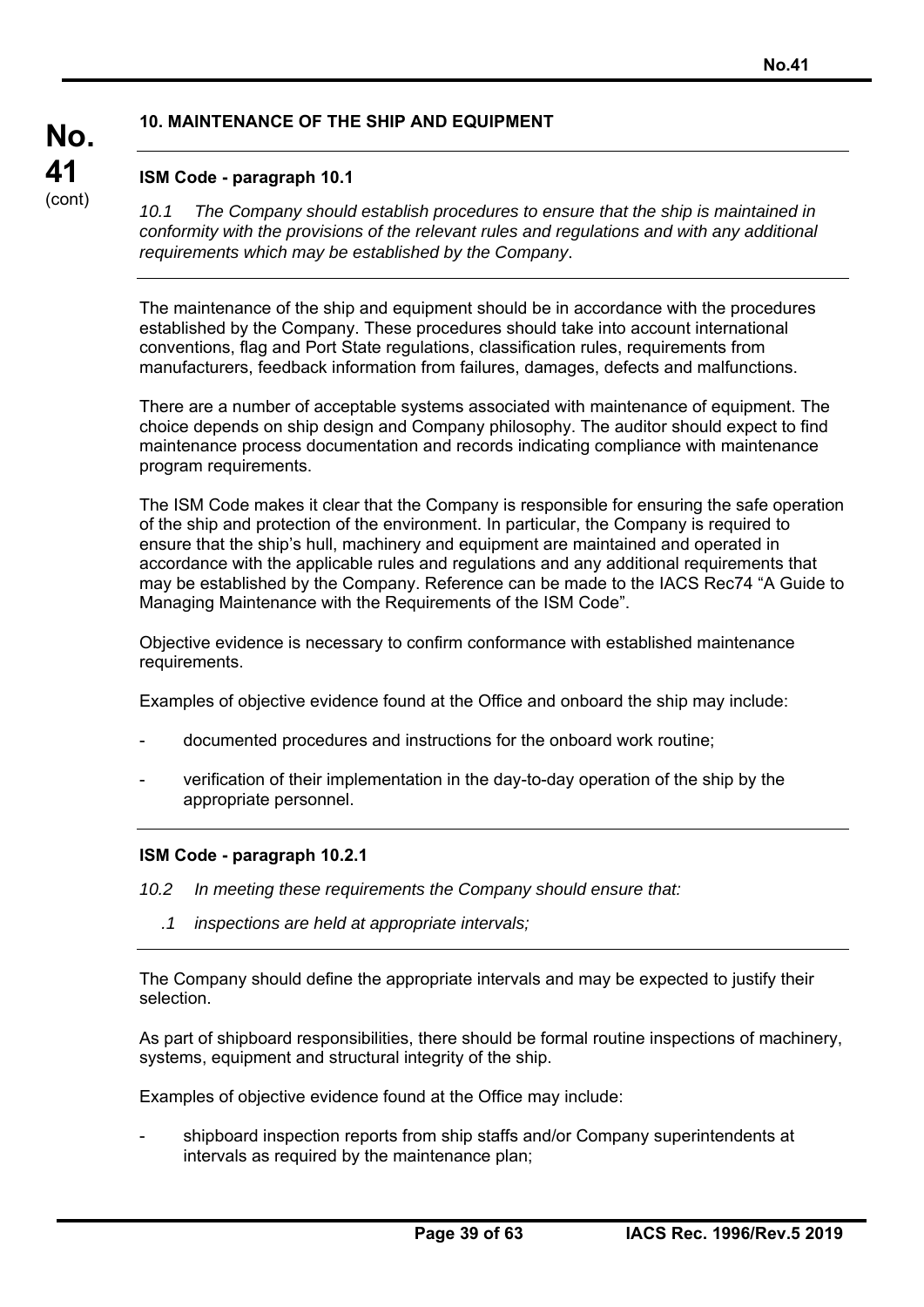- **No.**  definition of inspection criteria such as manufacturer's recommendations; and
	- monitoring of maintenance status.

**41**  (cont)

Examples of objective evidence found onboard the ship may include:

- shipboard inspection reports;
- condition of ship; and
- results from other surveys and inspections.

## **ISM Code - paragraph 10.2.2**

*10.2 In meeting these requirements the Company should ensure that:* 

*.2 any non-conformity is reported with its possible cause, if known;* 

This section of the Code refers to damage, defects, malfunctioning, deficiencies concerning ship and equipment, etc. Therefore, the term "non-conformity" in this context refers to a technical defect and/or technical deficiency which is caused by ineffectiveness/failure of the maintenance system.

Shipboard personnel, as part of the day-to-day operation of the ship, should have procedures which ensure that defects are reported promptly and rectified within a specified period of time.

A system should be in place to notify appropriate personnel both ashore and on board of defects and appropriate corrective actions.

Examples of objective evidence found at the Office may include:

- receipt of technical defect reports (damage, inspection reports, etc.) from the ship in accordance with the SMS procedures;
- analysis of defect and identification of causes:
- root cause analysis, if necessary.

Examples of objective evidence found onboard the ship may include:

- reporting of technical defects in accordance with SMS procedures;
- analysis of defect and identification of causes;
- root cause analysis, if necessary.

### **ISM Code - paragraph 10.2.3**

- *10.2 In meeting these requirements the Company should ensure that:* 
	- *.3 appropriate corrective action is taken; and*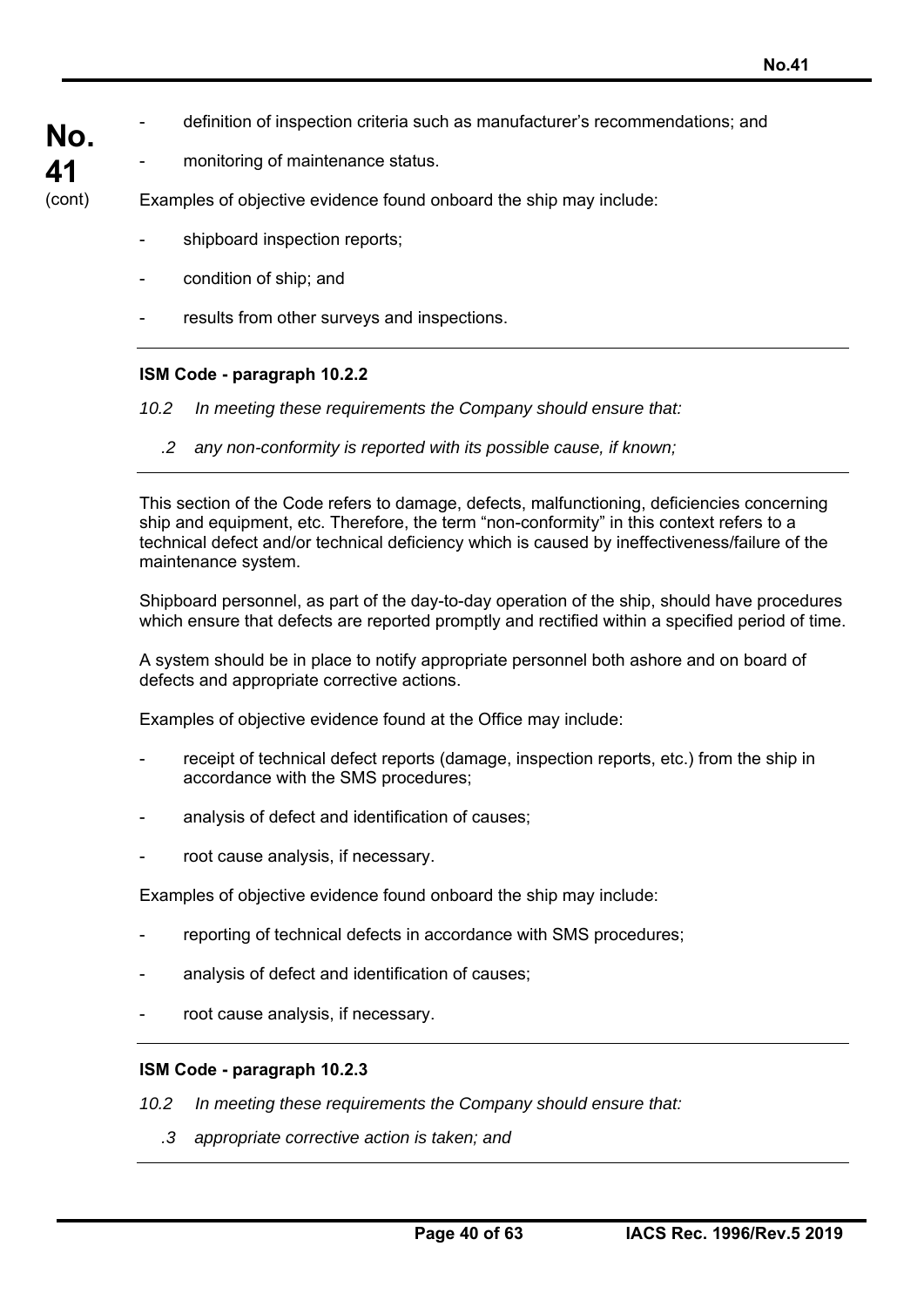The Company should have documented procedures for corrective action of defects which cannot be promptly corrected by the shipboard personnel.

# **No. 41**  (cont)

Defects which, for any reason, cannot be promptly dealt with by the ship personnel (e.g. due to lack of resources or material) or whose repair may be postponed (e.g. to the next dry dock or long stay) and which do not affect the ship's safety and environmental protection, should be included in a continuously updated list, to be available onboard and ashore.

The SMS should include instructions when ship's personnel are unable to correct a defect affecting the ship's safety or protection of the environment with available resources and material, in order to inform the appropriate person in the Company of the nature of the problem, whenever possible with proposals for corrective and preventive resolution.

Examples of objective evidence found at the Office may include:

- list of maintenance and repair carried out onboard;
- control, monitoring and supply of spare parts;
- evidence of preventive maintenance actions taken:
- evidence of timely follow-up and effectiveness of corrective action.

Examples of objective evidence found onboard the ship may include:

- list of maintenance and repair carried out onboard;
- control, monitoring and receipt of spare parts;
- evidence of preventive maintenance actions taken;
- evidence of timely follow-up and effectiveness of corrective action.

### **ISM Code - paragraph 10.2.4**

*10.2 In meeting these requirements the Company should ensure that:* 

*.4 records of these activities are maintained.* 

Records of inspections, maintenance, damages, defects and relevant corrective actions should be kept as objective evidence of the effective functioning of the SMS. The records may be maintained in electronic format.

Examples of objective evidence found at the Office and onboard the ship may include:

evidence of all records addressed above.

### **ISM Code - paragraph 10.3**

*10.3 The Company should identify equipment and technical systems the sudden operational failure of which may result in hazardous situations. The safety management system should provide for specific measures aimed at promoting the reliability of such*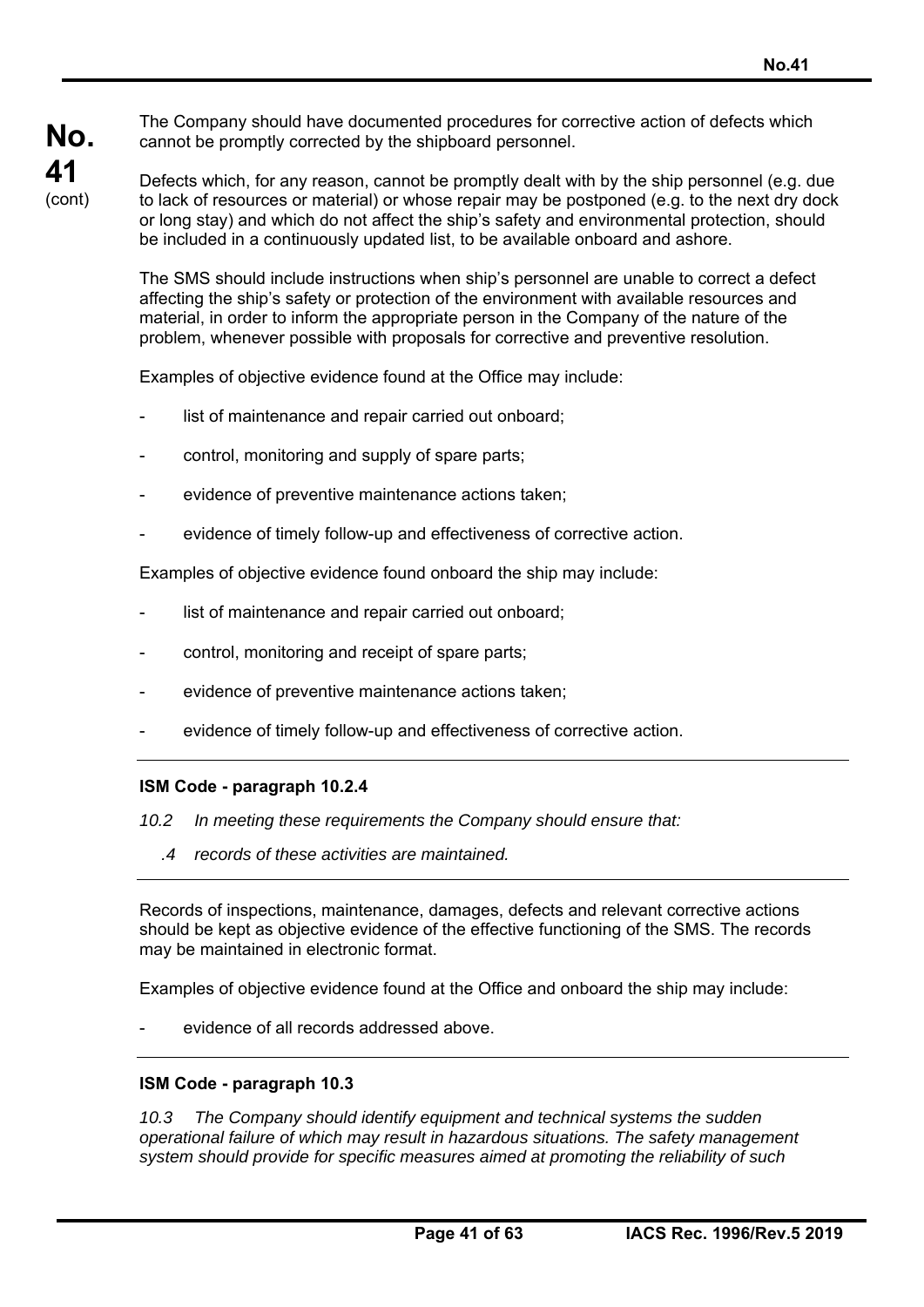*equipment or systems. These measures should include the regular testing of stand-by arrangements and equipment or technical systems that are not in continuous use.* 

The main intention of this paragraph is to increase reliability of equipment and technical systems of which a sudden operational failure can cause a dangerous situation. Hence, a risk assessment should be carried out to identify such equipment and systems. Once identified, measures should be taken to increase the reliability of the equipment or system, to ensure that it is in full operational condition whenever it is needed.

There are different methods for carrying out risk assessment of such equipment and systems, hence the first step should be to establish a suitable methodology for the assessment. One example is FMECA (Failure Mode, Effect and Criticality Analysis), but there are also other risk assessment techniques which may be successfully applied. In this respect, it is important to identify equipment and systems which are used in the operation of the vessel, and where a sudden failure can cause damage or injury to the vessel, the environment or to people.

The measures developed should aim to control the risk. An example introducing redundancy for stand-by equipment may be a solution to enhance the reliability of a technical system. Other means may be function tests and maintenance routines. In this respect it is also important to consider appropriate instructions for operation and maintenance of the equipment, as well as training and familiarization.

Equipment and systems that are not in continuous use, should be tested regularly and prior to conducting any operation to ensure that there will be no loss of function which may lead to an accident.

The testing and maintenance of stand-by equipment and infrequently used systems should be part of the Company maintenance procedures. Once identified, appropriate tests and other procedures should be developed to ensure reliability.

Examples of such equipment and systems may include but are not limited to:

- test of standby start of aux engines including emergency generator,
- test of windlass.
- test of lub oil pump for main reduction gear(s).
- test of Emergency bilge system,
- test of the arrangement for starting up from «dead-ship» condition,
- communication equipment (internal and external),
- test of isolation valve for engine room(s) on the fire line.
- alarms and emergency shutdowns,
- pre-arrival and pre-departure tests (of emergency steering gear, generators, emergency fire pumps, etc.).

Examples of objective evidence found at the Office may include: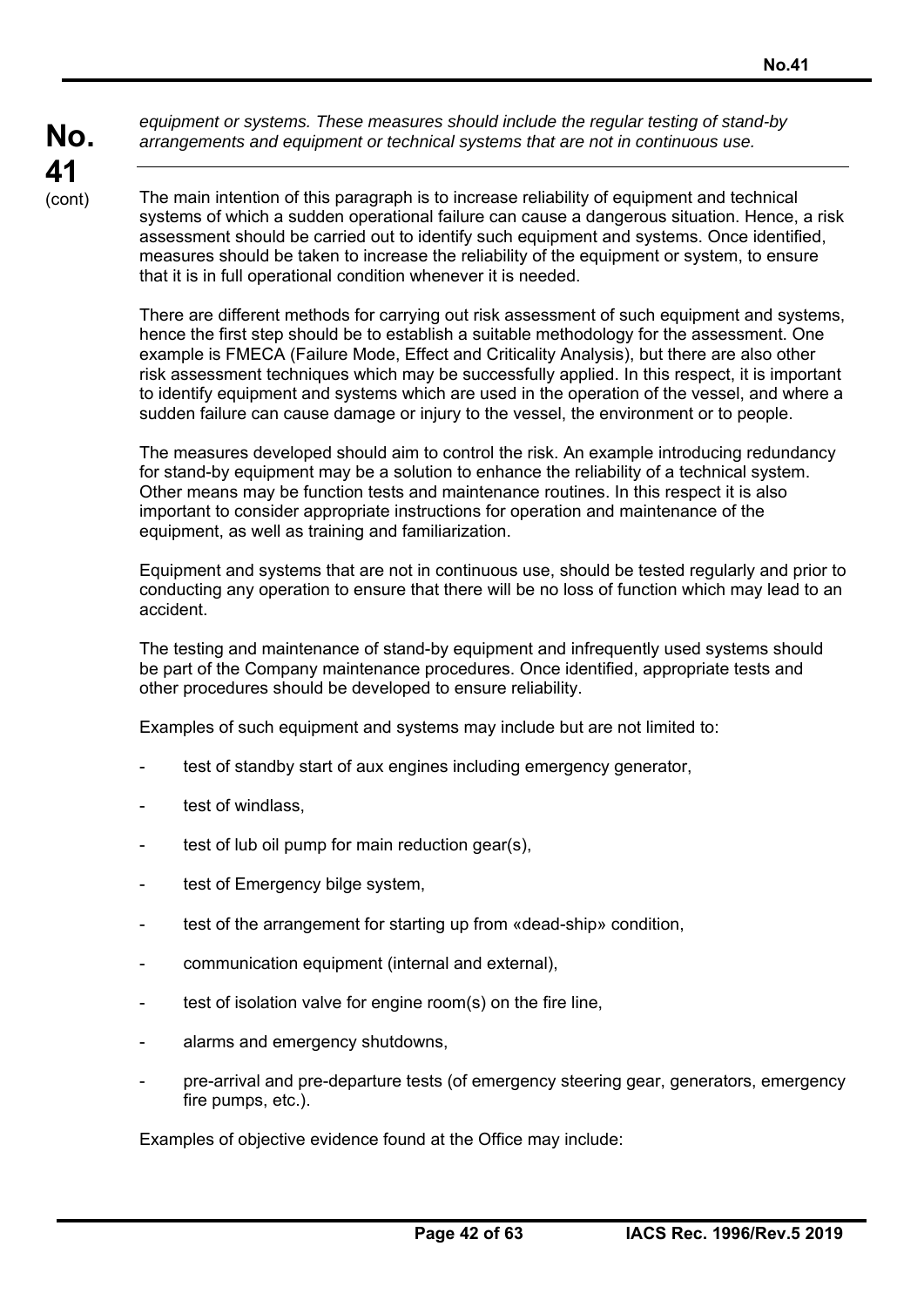**No.**  evidence that a methodology is established for identification of equipment and systems where failure can have negative consequences for safety or environment;

**41**  (cont)

- evidence of identification of such equipment;
- evidence that the results from the assessment has been considered and that appropriate measures are identified and implemented;
- evidence that the Company is familiar with rules and regulations regarding relevant equipment, in particular emergency equipment;
- procedures for operation and maintenance;
- records of inspection and testing.

The focus of the ship audit should be to verify that the measures are implemented. However, it may also be relevant to consider whether all relevant equipment and systems have been identified.

Examples of objective evidence found onboard the ship may include:

- records of inspection and testing;
- relevant personnel are familiar with the operation and maintenance/test procedures for such equipment and systems;
- condition of relevant equipment;
- spare parts are available when relevant.

### **ISM Code - paragraph 10.4**

*10.4 The inspections mentioned in 10.2, as well as the measures referred to in 10.3 should be integrated into the ship's operational maintenance routine.*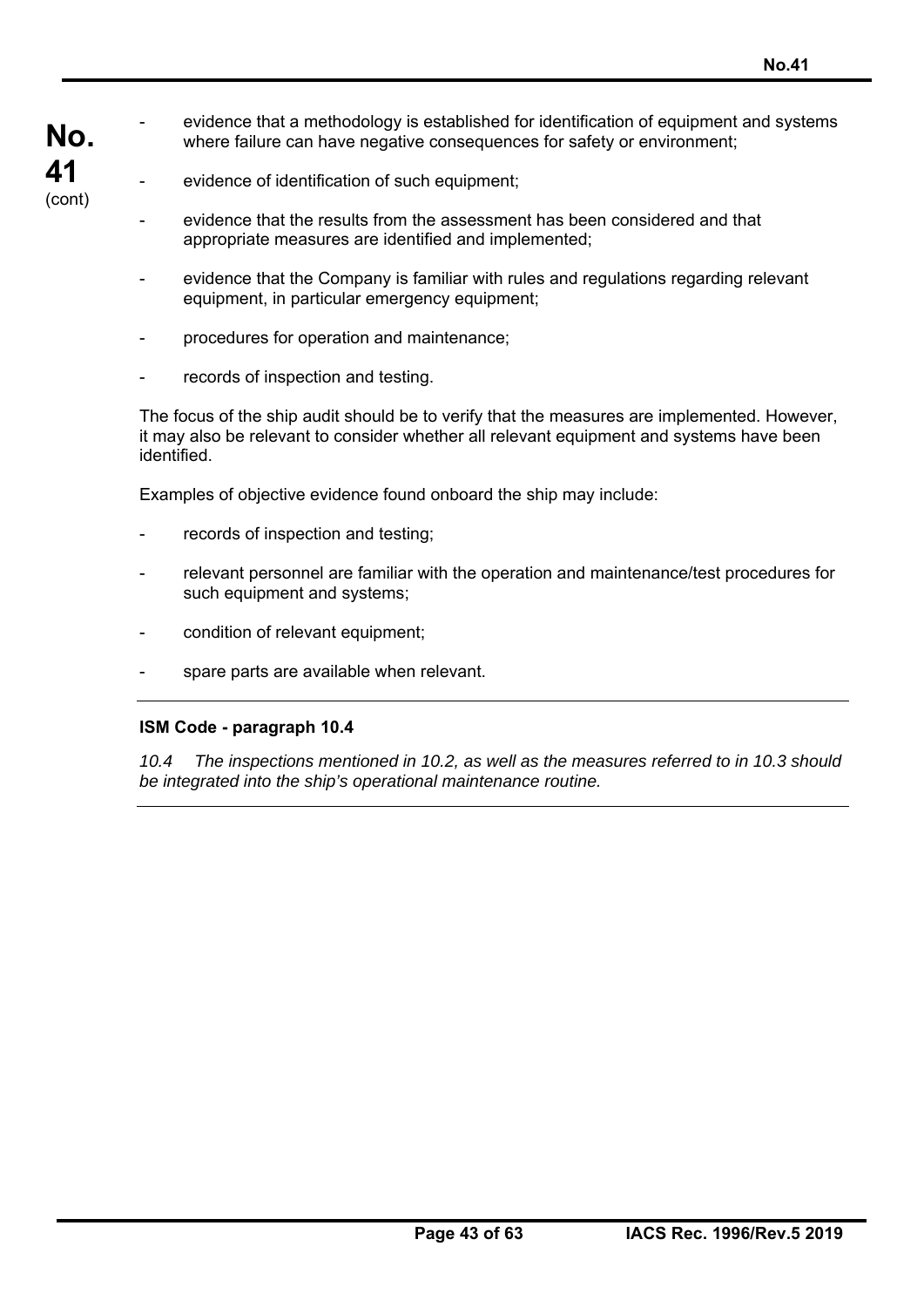## **11. DOCUMENTATION**

**No.** 

**41**  (cont)

## **ISM Code – paragraphs 11.1 to 11.3**

*11.1 The Company should establish and maintain procedures to control all documents and data which are relevant to the safety management system.* 

- *11.2 The Company should ensure that:* 
	- *.1 valid documents are available at all relevant locations;*
	- *.2 changes to documents are reviewed and approved by authorised personnel; and*
	- *.3 obsolete documents are promptly removed.*

*11.3 The documents used to describe and implement the safety management system may be referred to as the "Safety Management Manual". Documentation should be kept in a form that the Company considers most effective. Each ship should carry on board all documentation relevant to that ship.* 

Well-designed and well-managed documentation is vital to the health and integrity of the system. It is essential in clarifying and communicating the Company's requirements, establishing and maintaining lines of communication, defining and clarifying responsibilities and authorities, and in developing a safety culture.

It is important to remember that the issue of a certificate means that the system complies with the requirements of the ISM Code. It is not a guarantee that it does so in the most efficient way possible. Some very inefficient systems have received ISM certificates! The management system should not create a large and unacceptable bureaucratic burden, but if it does, then the documentation has been badly designed and should be reviewed.

Although the Code does not specifically require the auditor to address the efficiency of the system, serious inefficiencies can reduce its effectiveness, and should not be ignored. The auditor can do much to contribute to the system's improvement by identifying duplication, repetition, ambiguity and redundancy.

The more concise a document, the more likely people are to read it, and the easier it will be to understand. Flow charts and well-designed forms and checklists can do much to reduce the number and size of the procedures, and keeping cross-references to a minimum makes amendment much easier.

A straightforward review and approval process is essential. To concentrate document authorization in one very senior position, for example, is likely to result in delay. It may be better to approve documents at lower levels more directly associated with the activities concerned, and with the flexibility of one or two alternative signatories. This has the added advantage of increasing the sense of ownership of those responsible for implementing the procedures.

Both internally and externally generated documents must be controlled where necessary. Where the Company has chosen to incorporate external documents into its management system documentation by reference, then those documents must be available where needed, and must be of the appropriate revision.

It may be helpful to visualize the general structure of management system documentation as portrayed in the diagram below, bearing in mind that detailed arrangements will vary considerably from one Company to another. Controls may be applied at the level of individual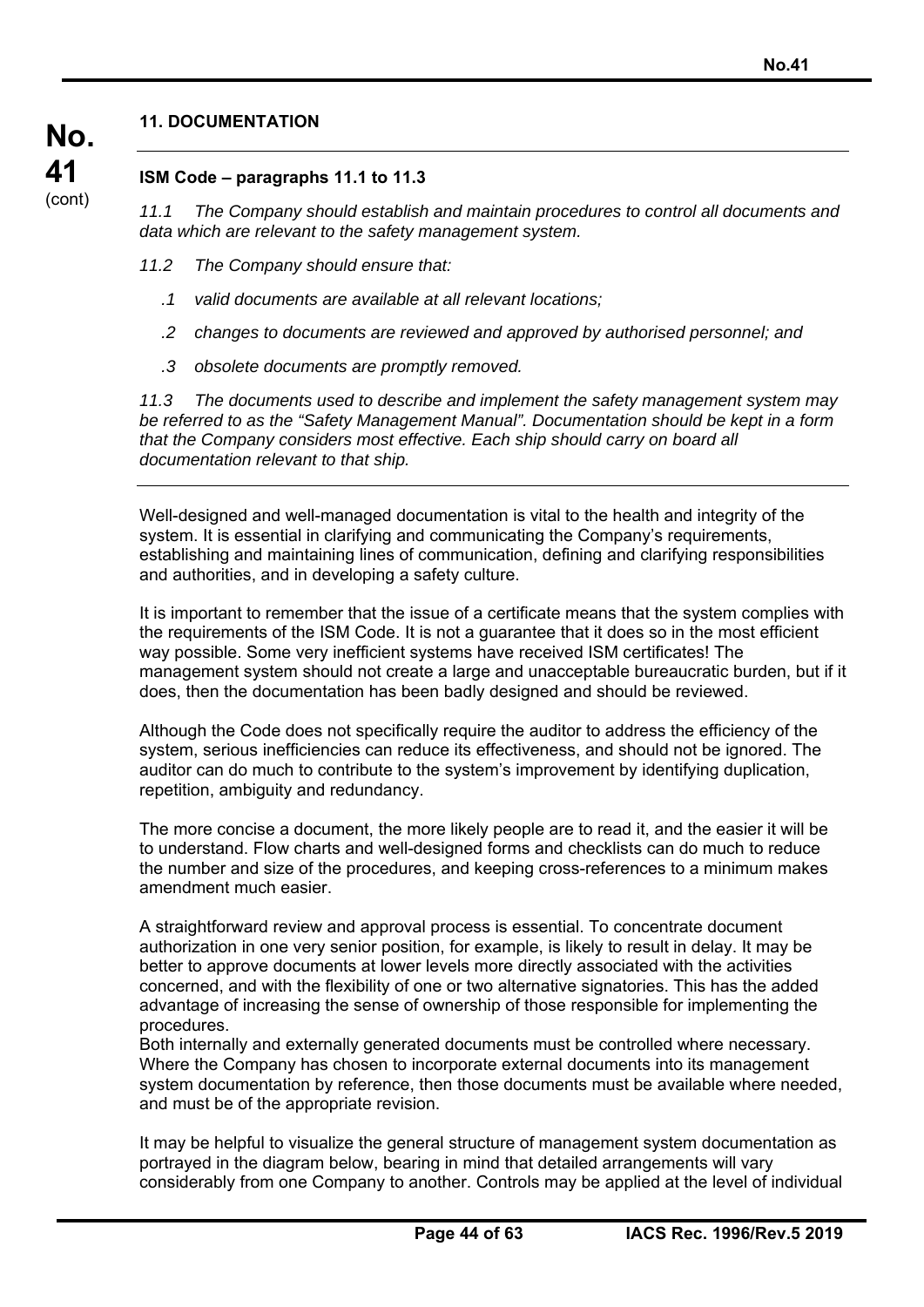procedures (which may be re-issued as changes arise) or whole manuals (for which minor amendments are accumulated to be included in regular revisions).



There is a balance to be struck between insisting on the control of every piece of paper in every area and excessive reliance on uncontrolled documents. The auditor should adopt a reasonable and practical approach, taking into account the nature of the document, the frequency with which it is likely to change, and the impact of the activity on safety and pollution prevention.

The same control principles apply to electronic documentation: only the means of application are different. There are also some additional considerations such as security of access, backup, virus protection and the reliability of power supplies.

Examples of objective evidence found at the Office and onboard the vessel may include:

- availability of documents & amendments where needed;
- removal & destruction or storage of obsolete documents;
- proper review & approval of documents & amendments;
- accurate identification of documents & revision status;
- the establishment of rules governing the availability and use of uncontrolled documents.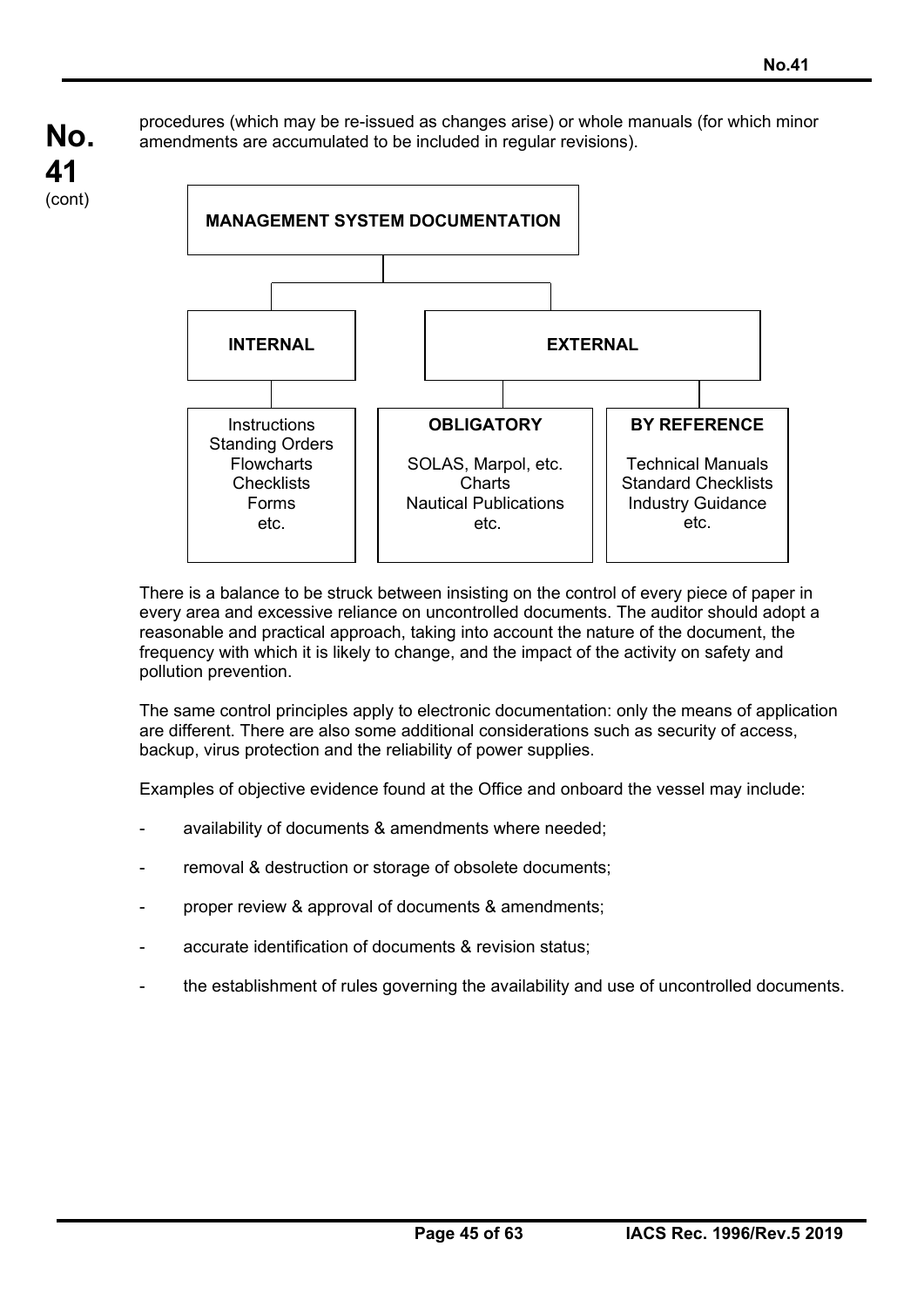## **12. COMPANY VERIFICATION, REVIEW AND EVALUATION**

### **ISM Code - paragraph 12.1**

**No.** 

**41**  (cont)

*12.1 The Company should carry out internal safety audits on board and ashore at intervals not exceeding twelve months to verify whether safety and pollution prevention activities comply with the safety management system. In exceptional circumstances, this interval may be exceeded by not more than three months.* 

Internal audits are important to demonstrate the effective functioning and continuous implementation of the SMS, both ashore and onboard.

The Company is required to conduct these internal audits of their shore-side offices and each of their vessels to all elements of the ISM Code and of their own respective procedures at least once every 12 months.

The interval should normally not be exceeded and the Company should be able to explain the "exceptional circumstances" under which the audit could not be carried out.

It is also to be noted that when an internal audit interval exceeds the twelve months period (exceptional circumstances) the next scheduled internal audit (twelve months) should not be considered from the date of the last internal audit but from the former internal audit.

The Company should specify competence requirements for their internal auditors. Refer to ISM Code, Section 6.5.

Although Company audits are also based on sampling of procedures, records, corrective action implemented and verified and interviews of personnel ashore and onboard, it would be reasonable to expect the internal audit to be more comprehensive than the audit performed during external ISM Code certification.

Objective evidence is necessary to confirm conformance with the Company's internal audit procedures, to demonstrate the efficiency of the SMS implementation, continuous improvement of the management system and management's commitment to the SMS.

Examples of objective evidence found at the office and onboard the vessel may include:

- documented procedures for internal audits and reviews, including specification of competence for internal auditors;
- verification that internal auditor meets competence requirements;
- copies of internal audit reports and master's and management reviews;
- schedule of planned internal audits, ashore and onboard vessels;
- sampling of corrective action taken and verification of effectiveness.

#### **ISM Code - paragraph 12.2**

*12.2 The Company should periodically verify whether all those undertaking delegated ISMrelated tasks are acting in conformity with the Company's responsibilities under the Code.*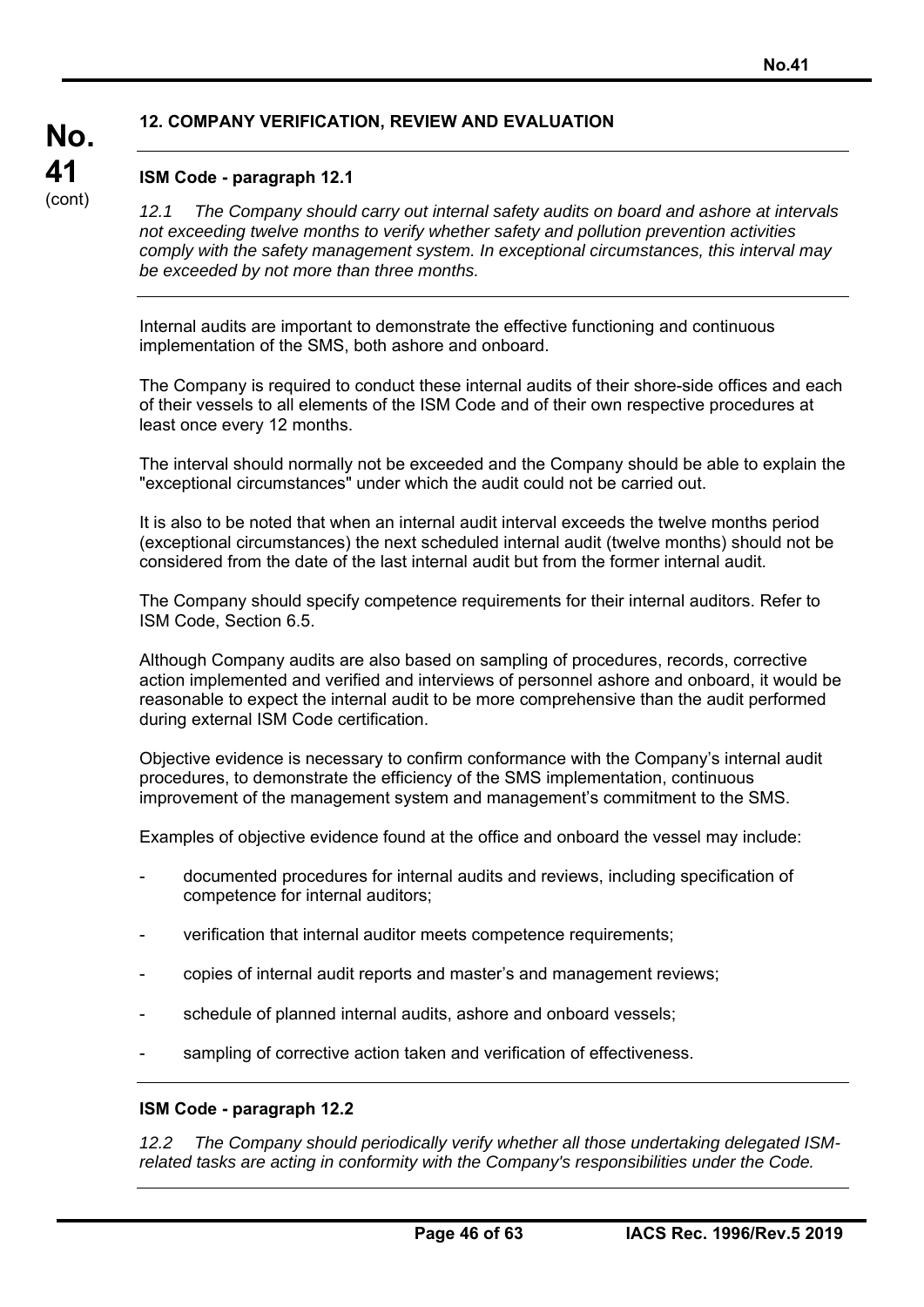The Company which has taken over all the duties and responsibilities foreseen by the Code should provide adequate resources (e.g. technical, financial and human) to ensure that the safety management objectives will be achieved. Delegated ISM-related tasks being carried out by the Company's branch offices or by external entities should be outlined in the SMS.

The Company should verify that all the above involved parties undertaking delegated ISM-related tasks carry out these activities in accordance with established procedures.

The period and methods of verification should be addressed in the SMS manual and procedures.

The ISM Code requires the Company to ensure that:

- all personnel involved in the Company's SMS have an adequate understanding of relevant rules, regulations, codes, guidelines; and
- all personnel have the qualifications, training and experience that may be required in support of the SMS.

Examples of objective evidence may include:

- established procedures for periodical verification for adequate qualification/competence of all personnel delegated ISM-related activities;
- copies of records of delegated ISM-related activities undertaken by all personnel, including external entities;
- copies of records of the periodical verification including evaluation of delegated ISM-related activities.

### **ISM Code - paragraph 12.3**

*12.3 The Company should periodically evaluate the effectiveness of the safety management system in accordance with procedures established by the Company.* 

Internal audits and reviews should be able to demonstrate the Company's dedication to ensuring that procedures they have established are implemented, effective and resulting in meeting the Company's established goals and objectives.

At minimum these internal audits and reviews should occur in the office/s and onboard each vessel once every 12 months. This period could be less if internal audits or reviews indicate necessary.

Examples of objective evidence found at the office may include:

- established procedures for internal audits, management review of the SMS and Master's review of the SMS;
- copies of management review meeting, Master's review and internal audit reports.

Examples of objective evidence found onboard the vessel may include:

- internal audit performed onboard the vessel;
- Master's review of the SMS: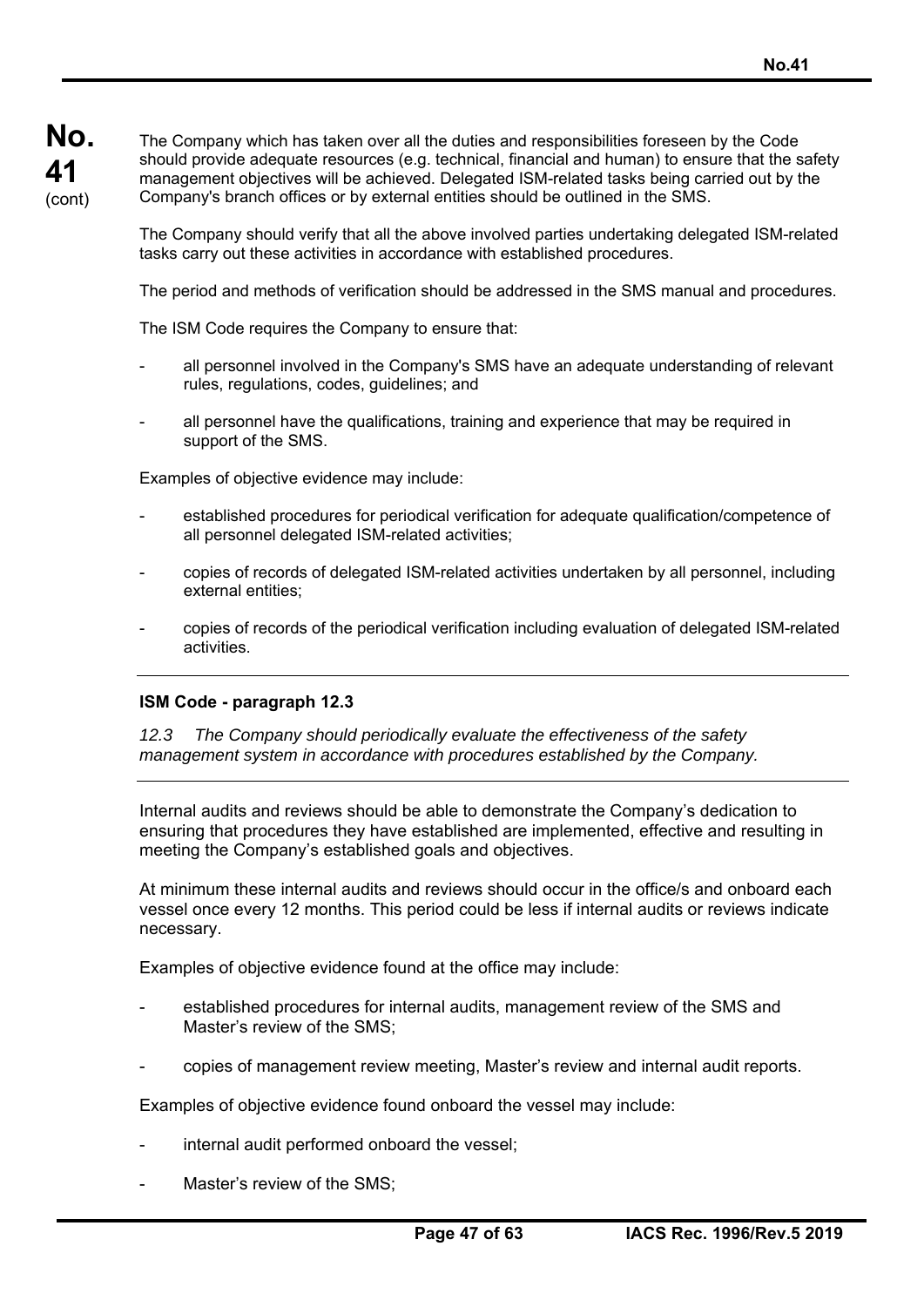sampling of corrective action of deficiencies identified and verification of effectiveness of the corrective action taken.

## **ISM Code - paragraph 12.4**

*12.4 The audits and possible corrective actions should be carried out in accordance with documented procedures.* 

The Company shall ensure that established procedures are documented and maintained to effectively demonstrate their ability to conduct thorough internal audits and to identify deficiencies during these audits.

These procedures demonstrate the Company's commitment to their SMS and goals and objective established. Internal audits and handling of corrective action also illustrate the Company's commitment for continuous improvement of the SMS implemented onboard and ashore.

Examples of objective evidence found at the office may include:

- documented and maintained procedures for conducting internal audits and handling of corrective action;
- sampling of audit reports and corrective action to ensure Company procedures are being adhered to;
- internal audit reports reflect the real situation and is confirmed by external audits/inspection such as class, port state, vetting.

Example of objective evidence found onboard the vessel may include:

- maintenance of the established procedures regarding internal audits and corrective action;
- sampling of corrective action or deficiencies identified and disposition thereof;
- internal audit reports reflect the real situation as observed by the external auditor and various external audits/inspection such as class, port state, vetting.

### **ISM Code - paragraph 12.5**

*12.5 Personnel carrying out audits should be independent of the areas being audited unless this is impracticable due to the size and nature of the Company.* 

As a general rule "independent" means not auditing areas or activities for which you are responsible. This is also seen to be a conflict of interest.

For example, the Designated Person should not be allowed to audit himself or his department.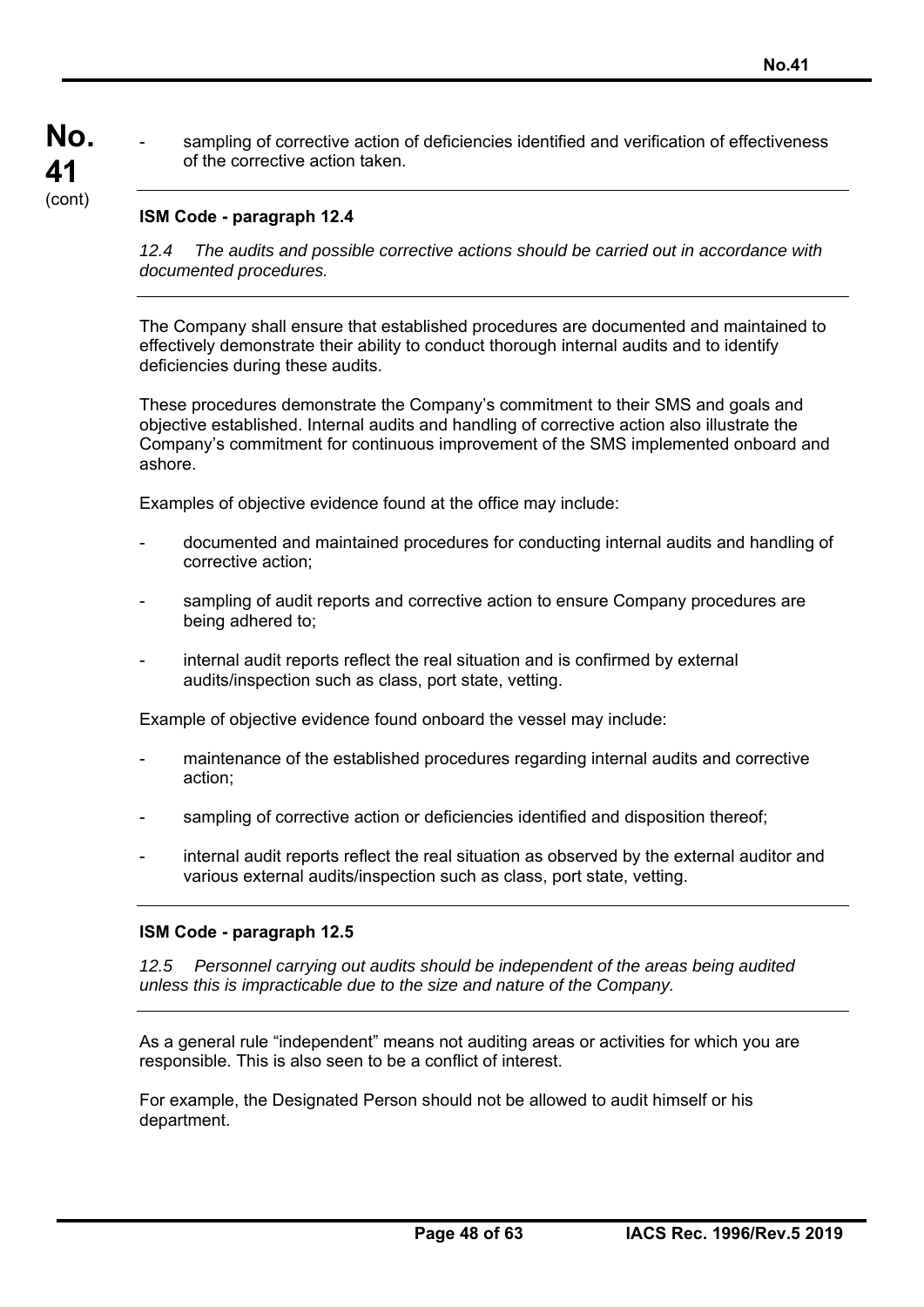Likewise, on board a vessel the ship's crew should not be allowed to audit themselves on board. It is felt that this type of audit would not be effective as they are responsible for the vessel and it's operation and could be protective of their position.

For example, the Master or the Chief Engineer should not be auditing the Engine Department nor the Master or the Chief Officer auditing the deck Department.

Examples of objective evidence found in the office and onboard may include:

- procedures detailing audit process and the assignment of independent auditors.

### **ISM Code - paragraph 12.6**

*12.6 The results of the audits and reviews should be brought to the attention of all personnel having responsibility in the area involved.* 

Internal and external audit results should be the topic of a management meeting. This meeting should include the top management personnel. By reviewing the results from the audits management should be able to determine the effectiveness of the SMS and is it meeting the objectives and goals management have established.

Also, results from audits should be discussed within the department and onboard the vessel audited. This allows the department and vessel realize where continual improvement is required and where specific activities are meeting their objectives.

Examples of objective evidence found in the office may include:

- documented procedure on the management review meeting;
- copies of the internal and external audit reports;
- disposition of non-conformances identified;
- action taken to management review.

Examples of objective evidence found onboard the vessel may include:

- copies of the internal and external audit report conducted;
- status of non-conformances identified;
- copies of the Master's review of the SMS;
- relevant information from management review (it is not required to copy the management review to the vessel).

### **ISM Code - paragraph 12.7**

*12.7 The management personnel responsible for the area involved should take timely corrective action on deficiencies found.*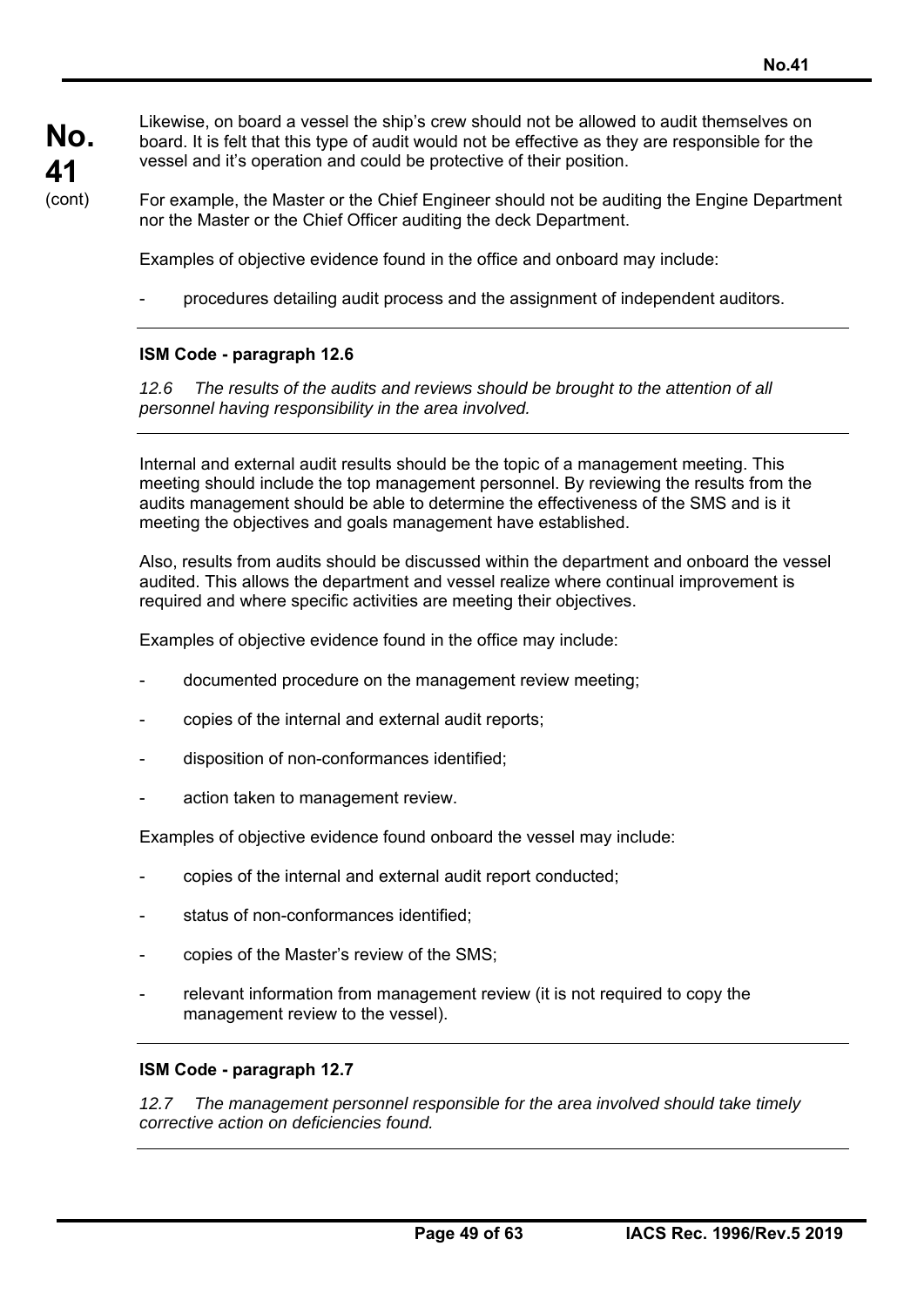Corrective action should be initiated as soon as possible for any deficiencies identified during either Master's review, Management Reviews, internal and external audits.

Timely corrective action allows personnel time to evaluate the action applied to a deficiency and to determine its effectiveness. Not taking timely corrective action allows a deficiency to exist longer than necessary and could lead to a breakdown of the SMS, it's effectiveness and possibly unsafe conditions.

Corrective action should be completed within time frames established. Verification of the corrective action to an identified deficiency is to ensure that the corrective action taken was and is indeed effective.

Examples of objective evidence found in the office may include:

- documented procedure for how the Company is to deal with deficiencies identified;
- assignment of corrective action and status of the corrective action applied;
- follow up to corrective action to ensure effectiveness.

Examples of objective evidence found onboard the vessel may include:

- status and disposition of non-conformances identified from previous internal, external audits and Master's review;
- method for verification of corrective action on board and its effectiveness.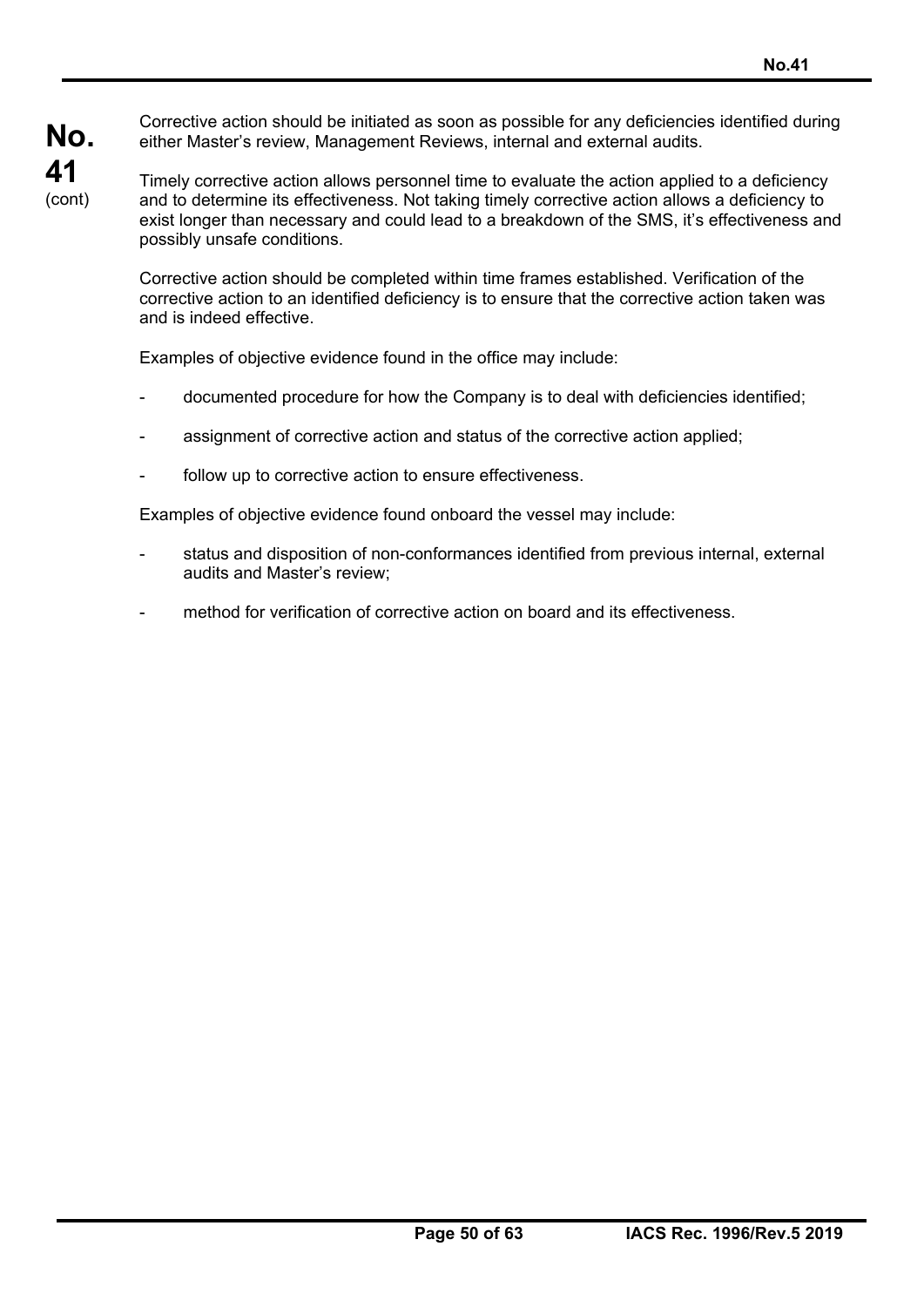# **PART B – CERTIFICATION AND VERIFICATION**

For certification and verification, further reference should be made to the Part B of ISM Code, Revised Guidelines on the Implementation of the International Safety Management (ISM) Code by Administrations (IMO Resolution A. 1118(30)) and "Procedural Requirements for ISM Code Certification" (IACS PR9).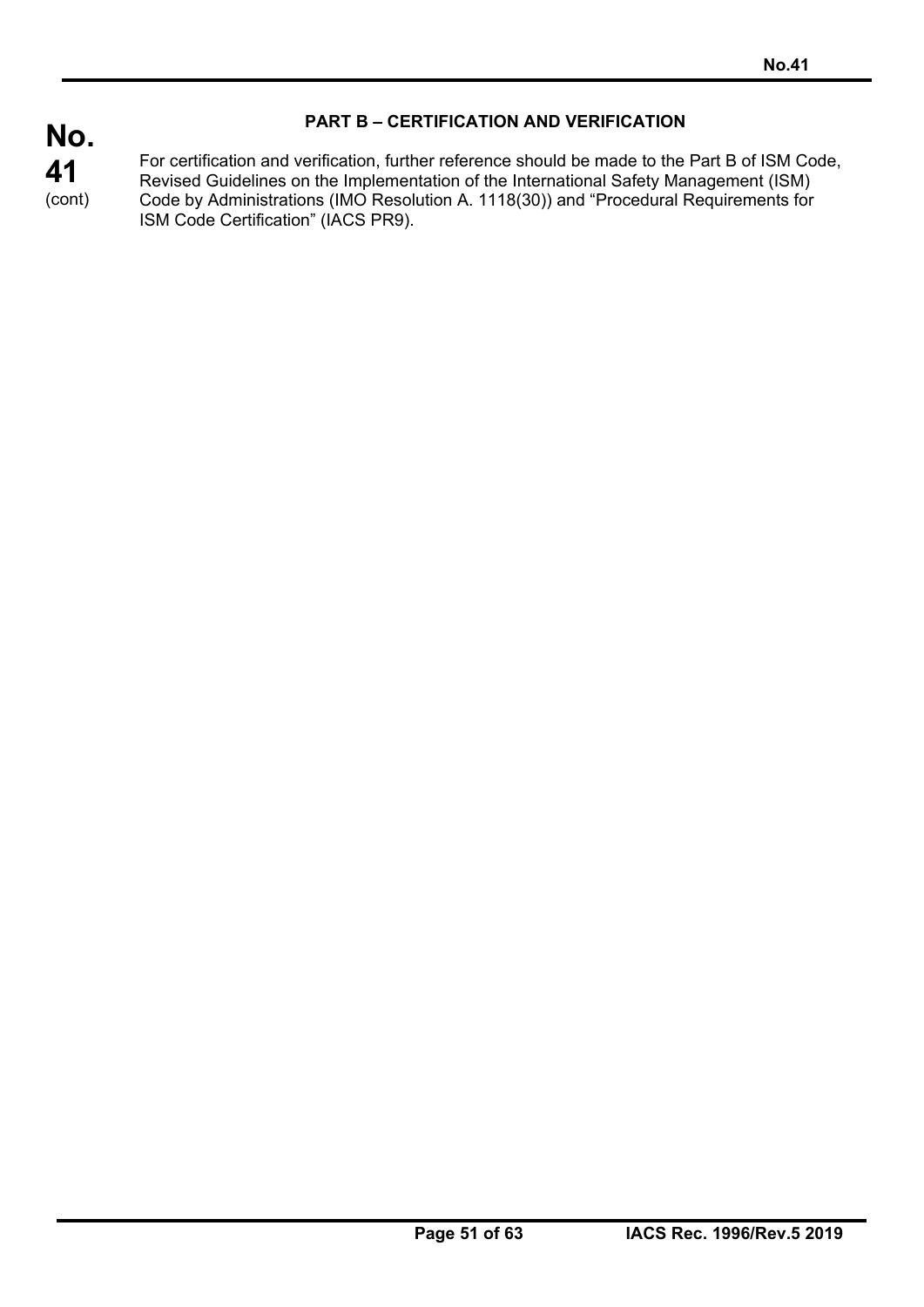## **Guidance on Duration of Audits**

The table determines the durations of ISM Code verification, which take into account that there could be variations depending on each Company or ship. One manday is 8 hours. The verification does not include document review. Sufficient time should be allowed for document review as necessary.

|                                                                                                                                       |                                       | <b>MINIMUM</b><br><b>AUDIT</b><br><b>DURATION</b> |                                       |
|---------------------------------------------------------------------------------------------------------------------------------------|---------------------------------------|---------------------------------------------------|---------------------------------------|
| <b>COMPANY</b>                                                                                                                        |                                       |                                                   |                                       |
| small (up to 20 employees *)                                                                                                          |                                       | 1                                                 |                                       |
| medium (between 21 and 50<br>employees)                                                                                               |                                       | 2                                                 |                                       |
| large (more than 50 employees)                                                                                                        |                                       | $\overline{2}$                                    |                                       |
| $\star$<br>number of relevant employees who carry out or have responsibility to the Safety<br>Management System of the Company ashore |                                       |                                                   |                                       |
|                                                                                                                                       | <b>INITIAL</b><br><b>VERIFICATION</b> | <b>PERIODICAL</b><br><b>VERIFICATION</b>          | <b>RENEWAL</b><br><b>VERIFICATION</b> |
| <b>SHIP</b>                                                                                                                           |                                       |                                                   |                                       |
| Category I                                                                                                                            |                                       |                                                   |                                       |
| passenger ships carrying 1500<br>passengers and above                                                                                 | $\overline{2}$                        |                                                   |                                       |
|                                                                                                                                       |                                       | $\overline{2}$                                    | $\overline{2}$                        |
| <b>Category II</b>                                                                                                                    |                                       |                                                   |                                       |
| passenger ships and high speed craft<br>carrying 300 passengers and above                                                             | $\overline{2}$                        | 1                                                 | $\overline{2}$                        |
| <b>Category III</b>                                                                                                                   |                                       |                                                   |                                       |
| oil tankers, gas carriers, bulk carriers<br>and other cargo ships of 500 grt and<br>above and                                         | 1                                     | 1                                                 | 1                                     |
| <b>Category IV</b><br>mobile offshore drilling units (MODU)                                                                           |                                       |                                                   |                                       |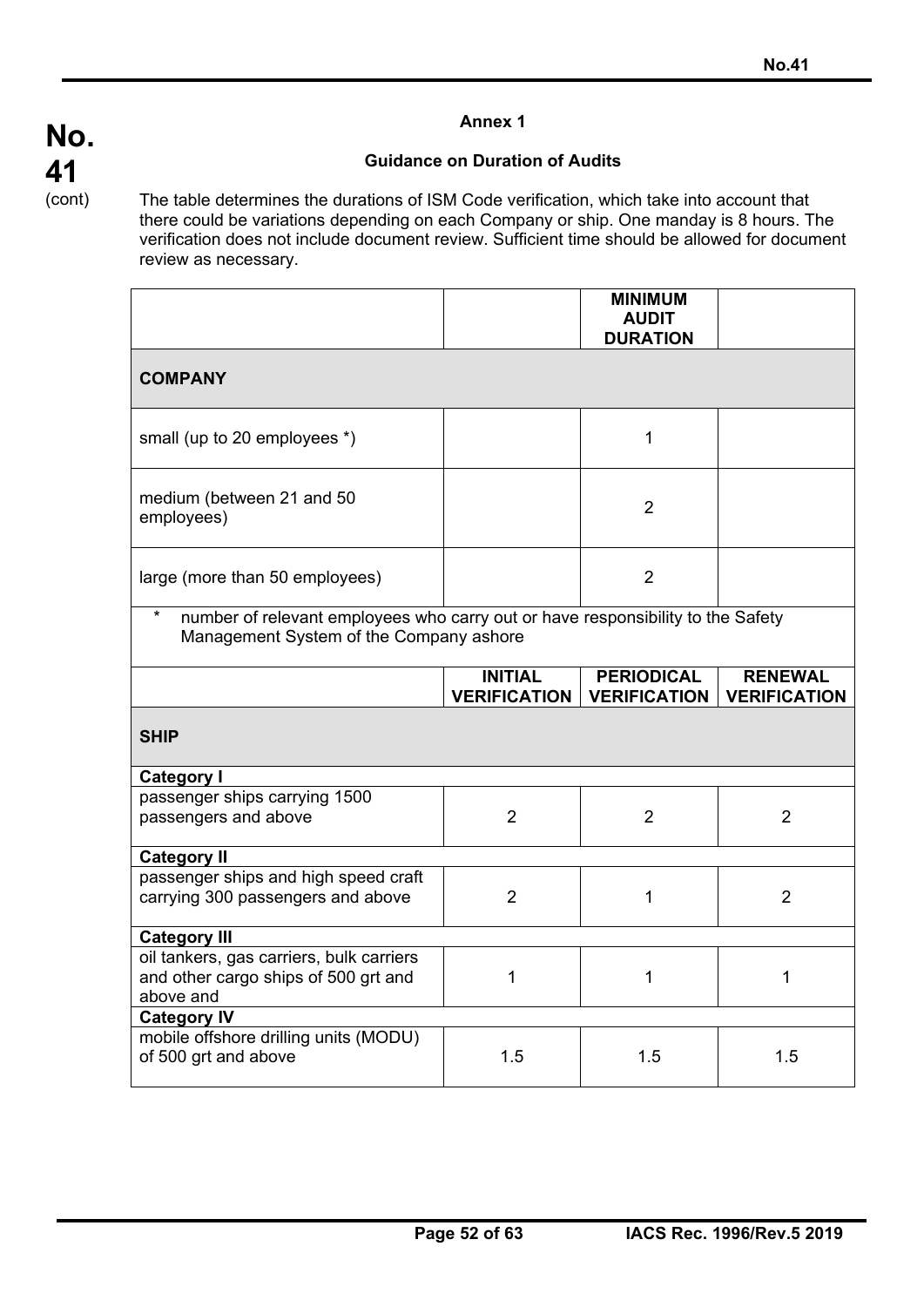# **No. 41**  (cont)

### **1. General**

### **Purpose**

There are a number of features peculiar to single ship, owner-master Companies that require special consideration when verifying compliance with the ISM Code. The purpose of this guidance is to establish an IACS approach to the assessment of the safety management system of these Companies.

The preamble of the code states that no two Companies are the same and the code is based on general principles and objectives, the code is expressed in broad terms so that it can have a wide-spread application, and that the cornerstone of good safety and pollution prevention is the commitment competence and motivation of individuals at all levels.

### **Background**

The owner-master ship may not have any shore based organisation and this could give rise to problems of interpretation of the Code. The following sections of the code state or imply that the Company has a shore based organisation:

2.2 – The policy is implemented and maintained at all levels of the organisation both, ship based and *shore-based*.

3.3 – adequate resources and *shore-based* support are provided

4 – Designated person … to provide a link between the Company and those onboard…. And that adequate resources and *shore-based* support are applied…

- 5 Master's responsibility and authority
- 5.1.5 reviewing the SMS and reporting it deficiencies to the *shore-based* management.
- 5.2 ….request the Company's *assistance* as may be necessary.

8.3 – ….the *Company's organisation* can respond at any time to hazards, accidents and emergency situations *involving it ships.*

9.1 – …non-conformities, accidents and hazardous situations are *reported to the Company*,…..

12 – Internal audits and system reviews

13 – Company DOC and shipboard SMC

The wording of the above requirements is based on the assumption that there will be a separation of roles and responsibilities that is impracticable in single-ship, owner-master operations.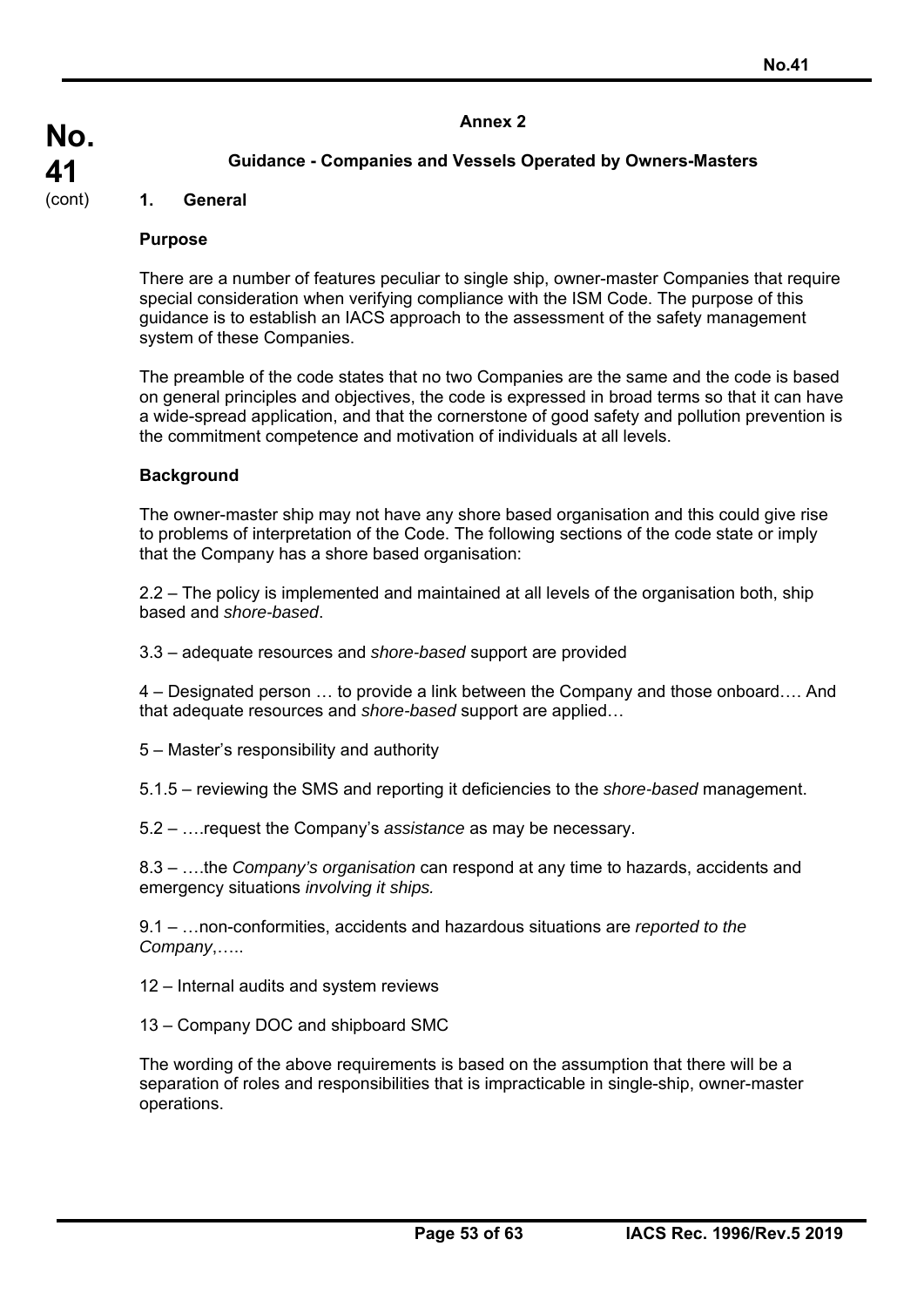## **Meeting the Code requirements**

There are three approaches that the single ship operator or owner-master can adopt to ensure compliance with the Code's requirements:

- 1. to assign two or more roles to the same person,
- 2. to employ outside contractors to fulfil the role of designated person, internal auditor or shore based system administrator, for example, or
- 3. a combination of 1 & 2 above.

Whatever solution the Company may choose it should ensure effective operational and administrative control. It is the effectiveness of the solution rather than the location (ship or shore-based) of the involved personnel that is important. For example, effective reviews of the safety management system (SMS) may be carried out, and deficiencies identified, analysed and corrected, even though the entire process may be administered by the master, with no shore-based involvement.

### **Designated Person**

The critical function of the Designated Person is to ensure that the safety and pollution prevention aspects of the operation of the ship are being effectively monitored, not the fact that the code refers to this as a shore-based position. Consequently, the owner-master may act as the designated person. The owner is the highest level of management and therefore responsible for the application of adequate resources, and may ensure adequate shore based support by, for example, establishing communications and contingency arrangements with agents or other third parties.

### **Emergency response**

A dedicated shore based organisation is not necessarily required to ensure that Company can respond at any time to emergency situations onboard the ship. Again the effectiveness of the solution is the key issue. The emergency response plans should cover all identified potential emergency situations. The plans should include how outside assistance can be obtain i.e. Port State emergency response centres, salvage tug contractors, spill clean-up contractors etc.

The emergency plans should ensure that the shore based emergency organisations can readily obtain current crew details. The agents at the ships sailing and departure ports could be involved in this process.

### **Internal Audits**

The Code aims for independent personnel in this function "unless this is impracticable due to the size and the nature of the Company." Experience shows that the risk for an ineffective audit will increase with the lack of independence and it is encouraged that Company should employ an external contractor for this purpose. However, most important is to verify that the chosen solution is effective, i.e. the internal audit is effective in ensuring that the SMS is implemented.

### **Documentation**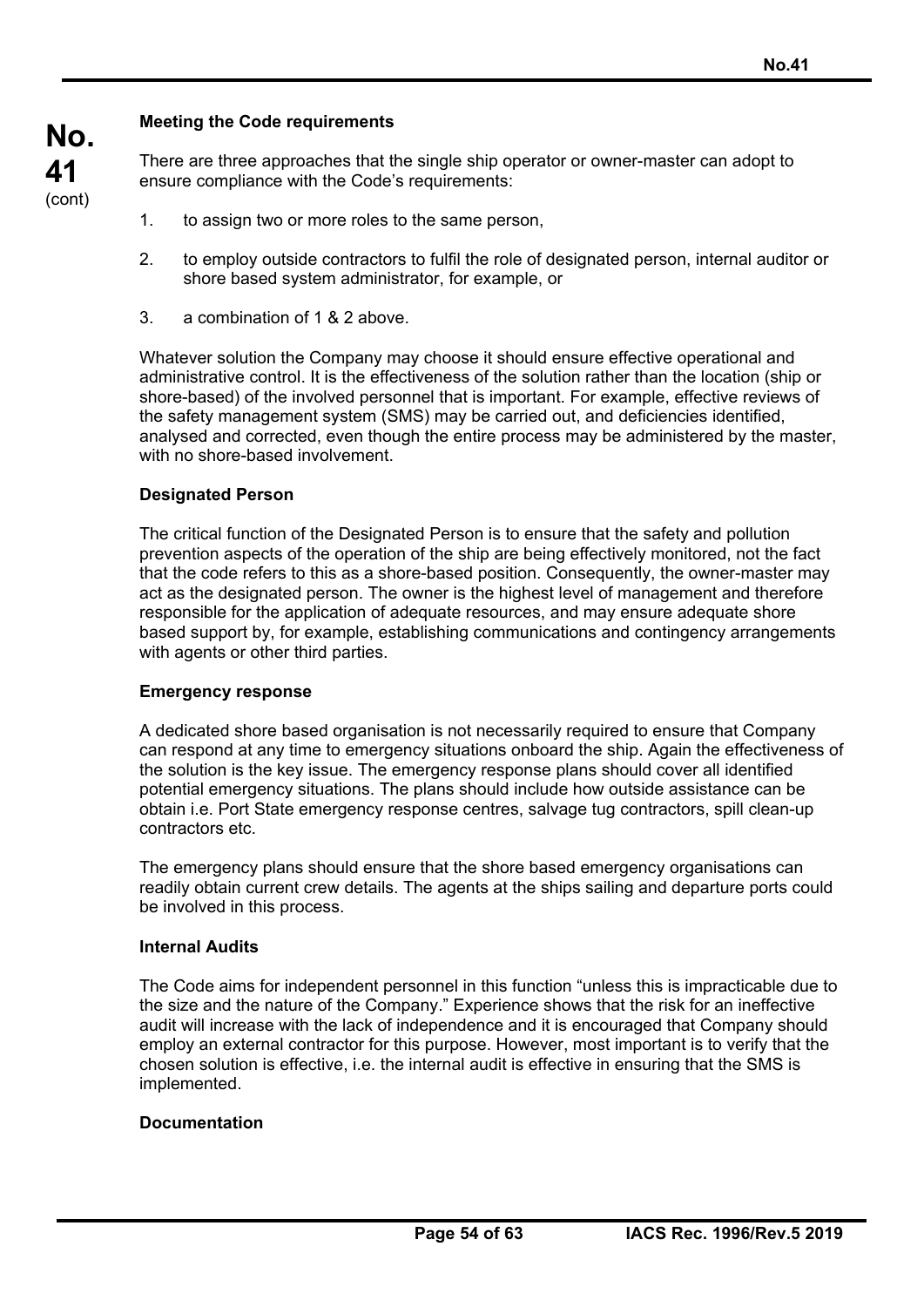Provision should be made for the remote back-up of computer systems and files, and the retention ashore of copies of important documents. Examples include current crew list with next of kin details, copies of charter parties, H & M Insurance, P & I cover etc.

### **Handling of outside contractors**

Formalised procedures for selection of contractors are not required, but when a Company uses outside contractors the following factors should be considered:

- 1. the precise nature of the contractual relationship with the contractor, including any obligations imposed on the Company;
- 2. the basis on which the choice of contractor was made;
- 3. the suitability of the contractor to undertake the assigned roles;
- 4. the timeliness, frequency, completeness and effectiveness of the communications between the contractor and the Company.

The Company may not be the only client of the contractor, and the provision of such services may not be the contractor's only activity. It is therefore, important to ensure that the contractor is dedicating sufficient time and resources to filling the specified commitments to the Company, and that the Company is able to contact the contractor when necessary. It is encouraged that contractor is audited or otherwise controlled by the Company to ensure contractor is meeting obligations set forth by the Company.

### **2. Auditor's Guidance**

#### **ISM Code Elements 1 & 2:**

Usually the objectives and the policy are orientated on long-term perspectives in order to keep the family business running; i.e. owners-masters are people-orientated and have an own interest in maintaining the vessel in excellent condition (exemptions possible!).

Instructions and procedures might be kept relatively short, but must be comprehensive enough that also a relief master and/or new crewmembers receive adequate information about the SMS.

#### **ISM Code Element 3:**

All ISM relevant functions of the master (e.g.: managing director, superintendent, crewing manager, designated person, Company security officer) must be clearly described. Although an official shore-based organization is not required, if all relevant tasks can be taken over by the master and relevant contacts can be made from the vessel (contact lists to be available), shore-based support is usually available through agents, charterers, brokers, consultant, P&I Club and family members. The contractual relationship and the role of this support have to be defined in the ISM-manual.

The owner-master may act as the DPA and MD in one person, provided that he can demonstrate that the safety and pollution prevention aspects of the operation of his ship are being monitored effectively. As the owner, representing the highest level of management, he is responsible for the application of adequate resources, and may ensure adequate shorebased support by, for example, establishing communications and contingency arrangements with agents or other third parties.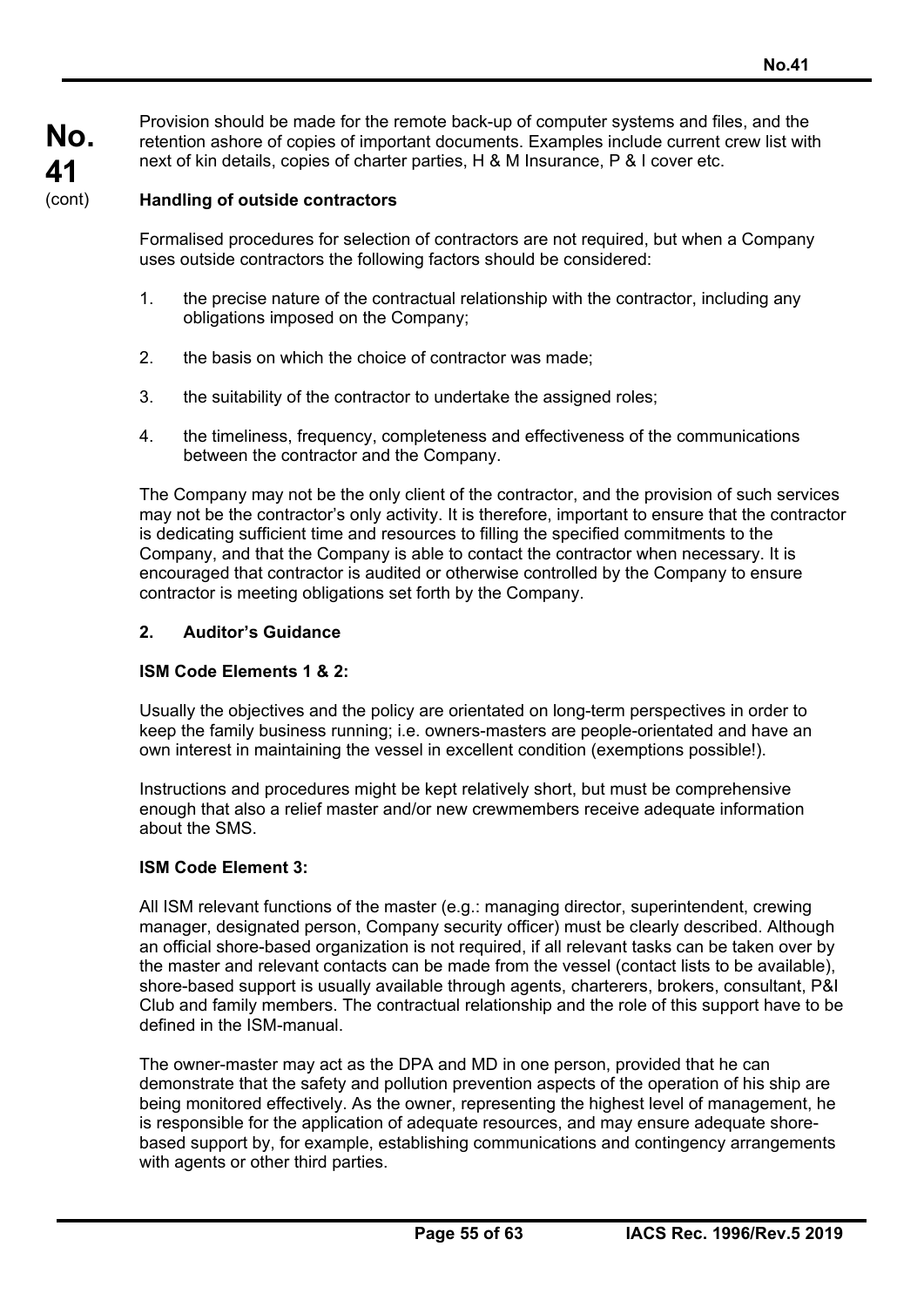## **ISM Code Element 4:**

It is fully acceptable if the role of the designated person is covered by the owner-master.

The owner-master may act as the DP provided that he can demonstrate that the safety and pollution prevention aspects of the operation of his ship are being monitored effectively. As the owner, he is the highest level of management, he is responsible for the application of adequate resources, and may ensure adequate shore-based support by, for example, establishing communications and contingency arrangements with agents or other third parties.

Where the Company has chosen to employ outside contractors, a number of additional factors need to be considered:

i) the precise nature of the contractual relationship with the contractor, including any obligations imposed on the Company;

- ii) the bases on which the choice of contractor was made;
- iii) the suitability of the contractor to undertake the assigned roles;

iv) the timeliness, frequency, completeness and effectiveness of the communications between the contractor and the Company.

The Company may not be the only client of the contractor, and the provision of such services may not be the contractor's only activity. It is, therefore, important to verify that the contractor is dedicating sufficient time and resources to fulfilling his commitments to the Company, and that the Company is able to contact the contractor when necessary.

In some cases, the ship will be the Company's only "site", and provision will need to be made for the remote back-up of computer systems and files, and the retention ashore of copies of important paper documents.

## **ISM Code Element 5:**

A master's review of the SMS in addition to the management review, is not required. A statement regarding the overriding authority of the master makes no sense for a ownermaster himself, but of course such a statement must be available for a potential relief master.

## **ISM Code Element 6:**

Quite often long standing crew members (having fulfilled many contracts for the same ownermaster) are engaged; in such a case appraisal / crew ability reports are not necessarily required – as the work performance is known. Familiarization protocols should only be used for new crew members.

On many ships operated by owner-master only 2 licensed bridge watch keepers are on board (respectively 2 persons for the supervision of cargo works); thus the auditor might pay special attention for compliance with minimum rest hours (STCW'78, A-VIII / 1). On the other hand, the respective vessels quite often have considerable long port stays with no cargo works at night time and/or weekends.

### **ISM Code Element 7:**

Operational plans, instructions, procedures and checklists could be kept to a minimum, but must be sufficient as guidance for the relief master and new personnel.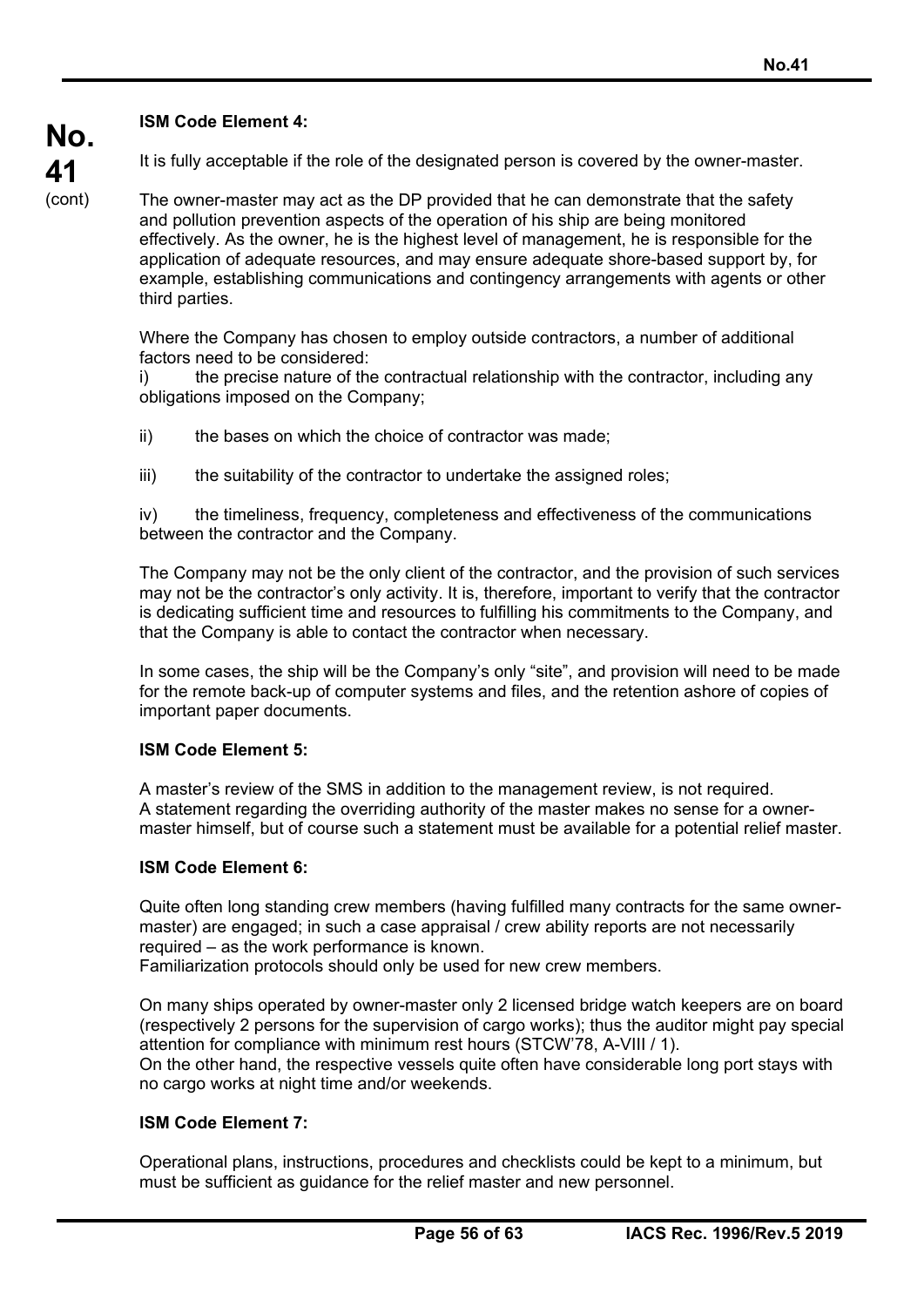#### **No. ISM Code Element 8:**

**41** 

(cont) If a shore-based contact is available, at least one emergency drill per year should include involvement of the shore-based support.

## **ISM Code Element 9:**

Although it might appear in-practicable if the owner-master is reporting to himself, failures, accidents, etc. should be stated in writing and are to be analyzed.

However, if the system is running well, the reports might be kept to a minimum number.

### **ISM Code Element 10:**

Reports from shore based superintendents are off course not required. However onboard inspections and maintenance activities are to be recorded.

### **ISM Code Element 11:**

Provision should be made for the remote back-up of computer systems and files, and the retention ashore of copies of important paper documents.

### **ISM Code Element 12:**

Internal audits could for example be carried out by the relief master.

However, in order to achieve full independency, it is advisable that the internal audits are carried out by a third party contractor.

The evaluation and review of the system could be combined with the internal audit (if a respective review statement is performed and signed by the owner).

### **3. The Audit Process**

As the ship is the Company's only site, the auditor would have to conduct the Office Audits on the Ship. Whilst the office audit might overlap with the Intermediate Shipboard Audit, the auditor is however required to prepare separate audit documentation for office and ship.

For the office part of the audit, emphasis should be given to the specific requirements of the Code applicable mainly to the shore organization such as:

- S+E Policy;
- Responsibility and Authorities applicable to the key functions incl. Master and DPA:
- procedures covering element 12 of the Code.

Where found necessary by the auditor and/or requested by the Company, third party locations/outside contractors may be included in the audit.

### **Document of Compliance / Safety Management Certificate**

Where the ship is be the Company's only "site," the ship cannot be given as the address on the DOC. In these cases, the address may be the Master's home address as communicated to the flag State, or that of an agent or other representative such as a bank, lawyer or a contracted Designated Person.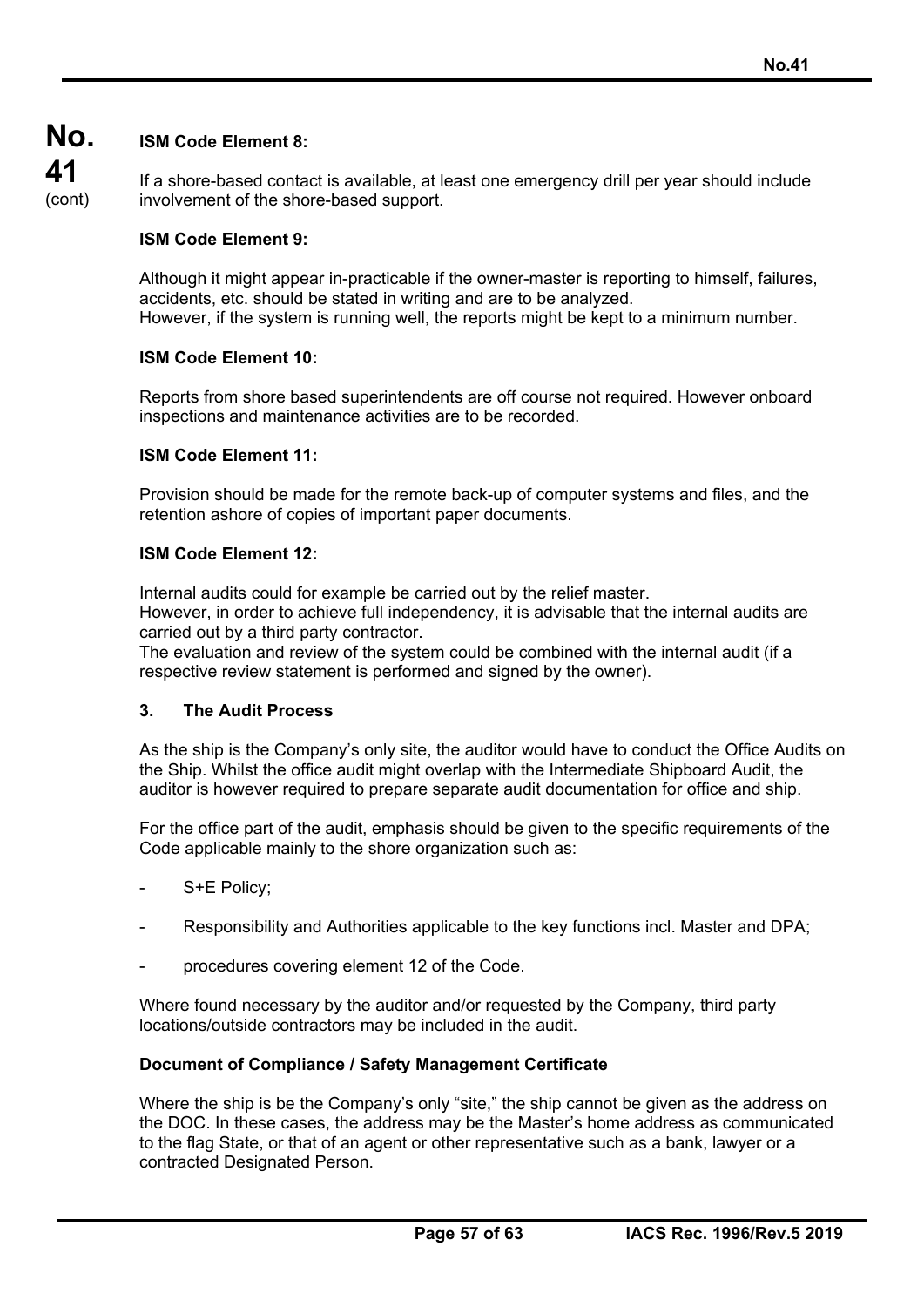## **The Relationship between ISM Code & STCW**

## **Training**

The largest portion of the STCW addresses the requirements for training, verification, and certification of seafarers. Responsibility for seafarer certification rests with the flag Administrations, and is not the responsibility of the Companies. This clearly eliminates the Company's responsibility for many of the requirements of the STCW.

The Company, however, carries responsibilities relevant to seafarer training. The Company's responsibilities in this area fall into two categories:

- 1. those related to the certification of seafarers; and
- 2. training pertinent to the responsibilities imposed by the ISM Code.

### Category 1:

Verification requirements fall under the responsibility of flag Administrations. Flag Administrations are responsible for requiring and verifying that seafarer training relevant to certified qualifications is performed within a quality system. In so far as some Companies may provide training relevant to seafarer qualification and certification, they fall under this regime. These verification activities may be delegated to recognized organisations, but do not fall under the context of ISM Code verification activities.

Category 2:

Responsibilities fall under the verification regime associated with the ISM Code. They are documented in Regulation 1/14, and Section A 1/14 of the STCW Code. Appropriate guidance is provided in Section B 1/14 of the STCW Code but is not mandatory. IACS Societies may consider Section B 1/14 to provide "auditor guidance" relevant to what they might encounter in an audit.

### **Watchkeeping**

The Company is responsible for proper watchkeeping practices. They are documented in Regulation VIII, and Section A-VIII of the STCW Code regarding watchkeeping. Appropriate guidance is provided in Section B VIII of the STCW Code but is not mandatory. IACS Societies may consider Section B VIII to provide "auditor guidance" relevant to what they might encounter in an audit.

### **Additional consideration**

IACS Societies are to have an understanding of the process and documentation of recognition of certificates contained in Reg. I/2.5.

IACS Societies are to verify that seafarers have appropriate certification relevant to required emergency, occupational safety, medical care and survival functions. The requirements for this certification are detailed in Chapter VI of the amended annex to the convention and corresponding section of the STCW Code.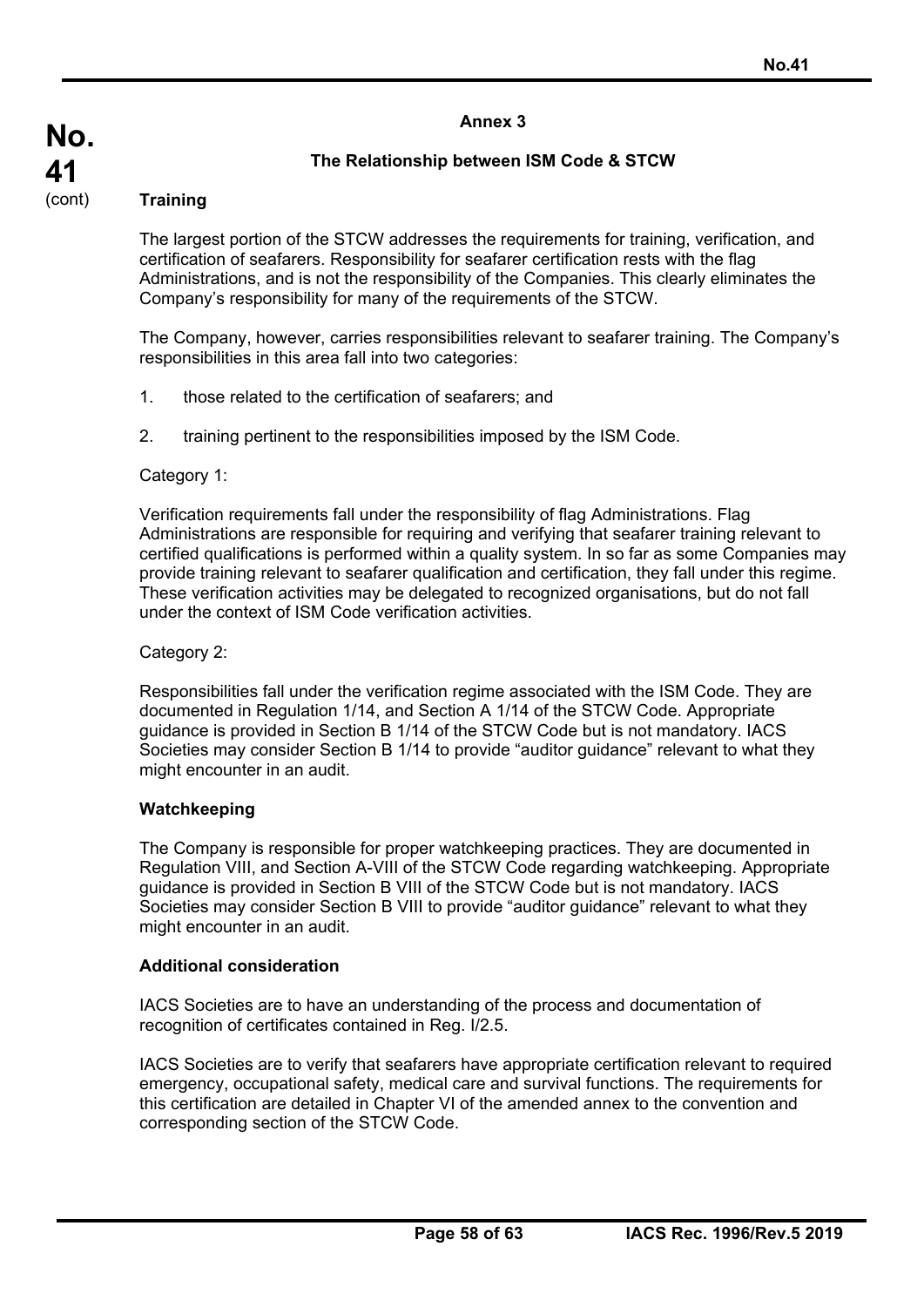## **Treatment of FPSO's, FSU's etc. with respect to ISM Code Certification**

Operations should be evaluated against the following four situations when deciding whether the ISM Code applies:

- 1. The vessel disconnects from the mooring system at regular intervals to proceed under its own power to a discharge port. In this case, SOLAS and the ISM Code apply.
- 2. The vessel has the ability to disconnect from the mooring system, and will do so for meteorological or security reasons. SOLAS may apply in these circumstances. If so, it may be possible for the operator to obtain an exemption from the flag Administration.
- 3. The vessel disconnects from the mooring system and proceeds under its own power to a dry-dock or repair berth, for survey or repair, at very infrequent intervals, perhaps every five or ten years. In this case, it is likely that the administration and the operator will have reached agreement on the particular arrangements to be made when this occurs.
- 4. The vessel can be disconnected from the mooring system, but has no independent means of propulsion. Disconnection occurs only when repairs are needed that require that the unit be towed to a repair yard. SOLAS and ISM Code will not apply in this case.

In some parts of the world, a safety case regime may be in operation that requires the operating company to have developed a risk-based safety management system covering the operation of the oil field as a whole, including the vessel. The Company may have addressed the requirements of the ISM Code by combining the existing risk-based safety management system in conjunction with a bridging document which addresses requirements of the ISM Code that are additional to those specified by the risk-based system.

Any regulatory requirements imposed by the relevant coastal State authorities must also be taken into account by the operator.

However, despite this general guidance, the final responsibility for deciding whether the ISM Code applies, lies with the flag and coastal States. Where there is any doubt, the vessel's operator should contact both states in order to obtain a decision.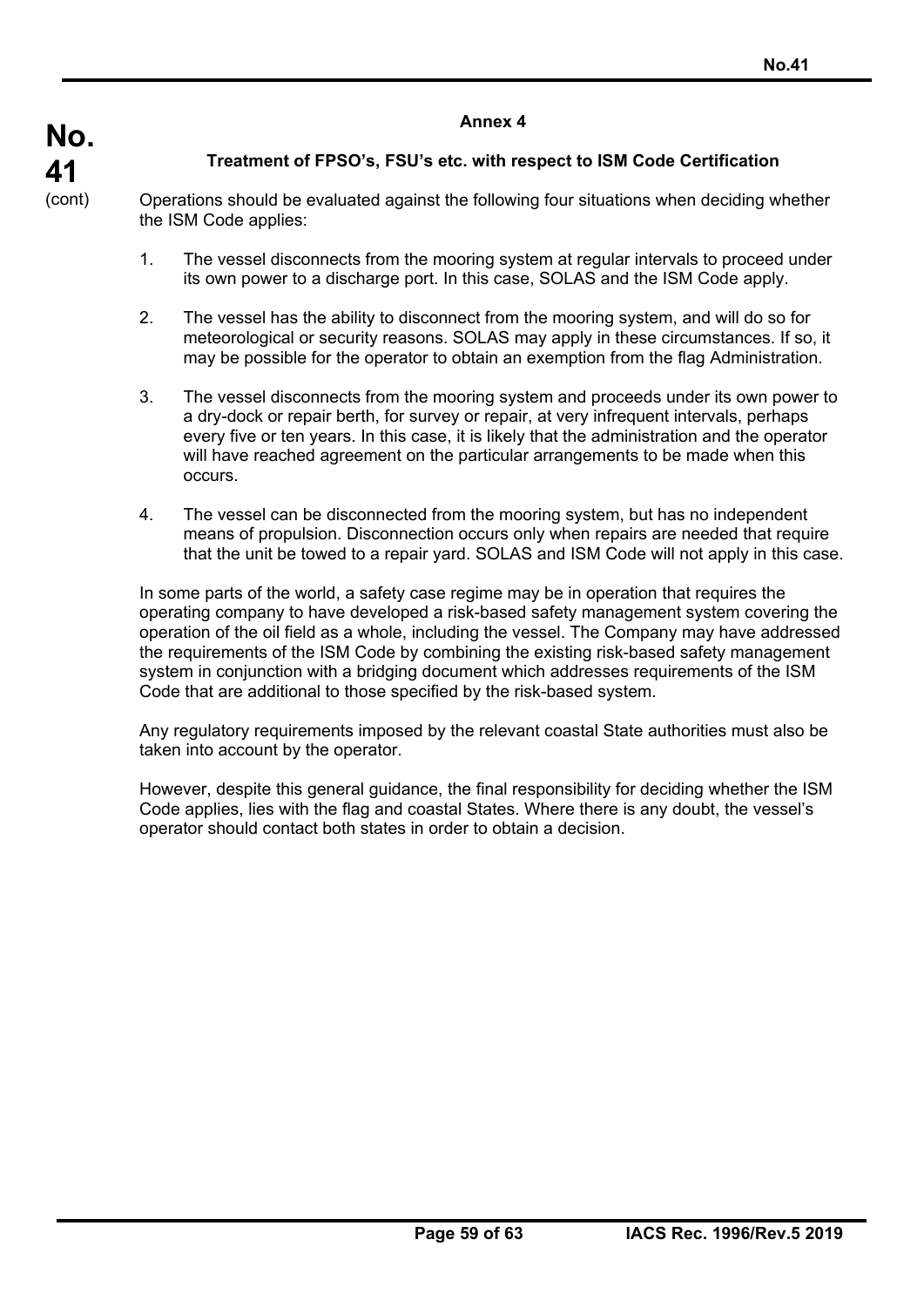## **Guidelines for SMC, ISSC and MLC expiration dates alignment**

## **1. Preamble**

These Guidelines contain the recommendations applicable when a Company requests alignment of the expiry dates of the Safety Management Certificate, the International Ship Security Certificate and the Maritime Labour Certificate.

### **2. Definitions**

2.1 "Alignment" means aligning the expiry dates of certificates, SMC, ISSC and MLC.

2.2 "Aligned audits/inspection" means ISM and ISPS audits as well as MLC inspection conducted in conjunction with each other when a Company requests alignment.

2.3 "Adjusted Certificate" is the certificate or certificates, either SMC and/or ISSC and/or MLC, which will have its expiration date adjusted so as to achieve alignment.

### **3. Conducting aligned audits/inspection**

- 3.1 When the Company selects a single Society to provide aligned audits/inspection:
	- .1 the lead auditor must be qualified as Marine Management Systems Auditor, in accordance with the requirements of PR10 and as Inspector, in accordance with the requirements of PR10B;
	- .2 the Society must be authorized to conduct the ISM Code audit, ISPS Code audit and MLC, 2006 inspection by the flag Administration;
	- .3 TCMS apply as appropriate and in accordance with PR18 and PR36;
	- .4 all elements of the ISM Code and/or ISPS Code and/or of MLC, 2006 shall be covered in the aligned audits/inspection relative to the adjusted certificate(s);
	- .5 results of the aligned audits/inspection shall be documented and reported separately and in accordance with PR9, PR24 and PR40.

3.2 Any change in the expiration date of the adjusted certificate requires a full renewal verification to be carried out, unless the expiration date of the adjusted certificate(s) is(are) moved backwards and provided that the adjustment does not circumvent any audit/inspection due or coming due at the time that the adjustment is completed.

## **4. Aligned SMC, ISSC and MLC through aligned audits/inspection**

4.1 Upon successful completion of the alignment, the new adjusted certificate(s) is (are) to be issued.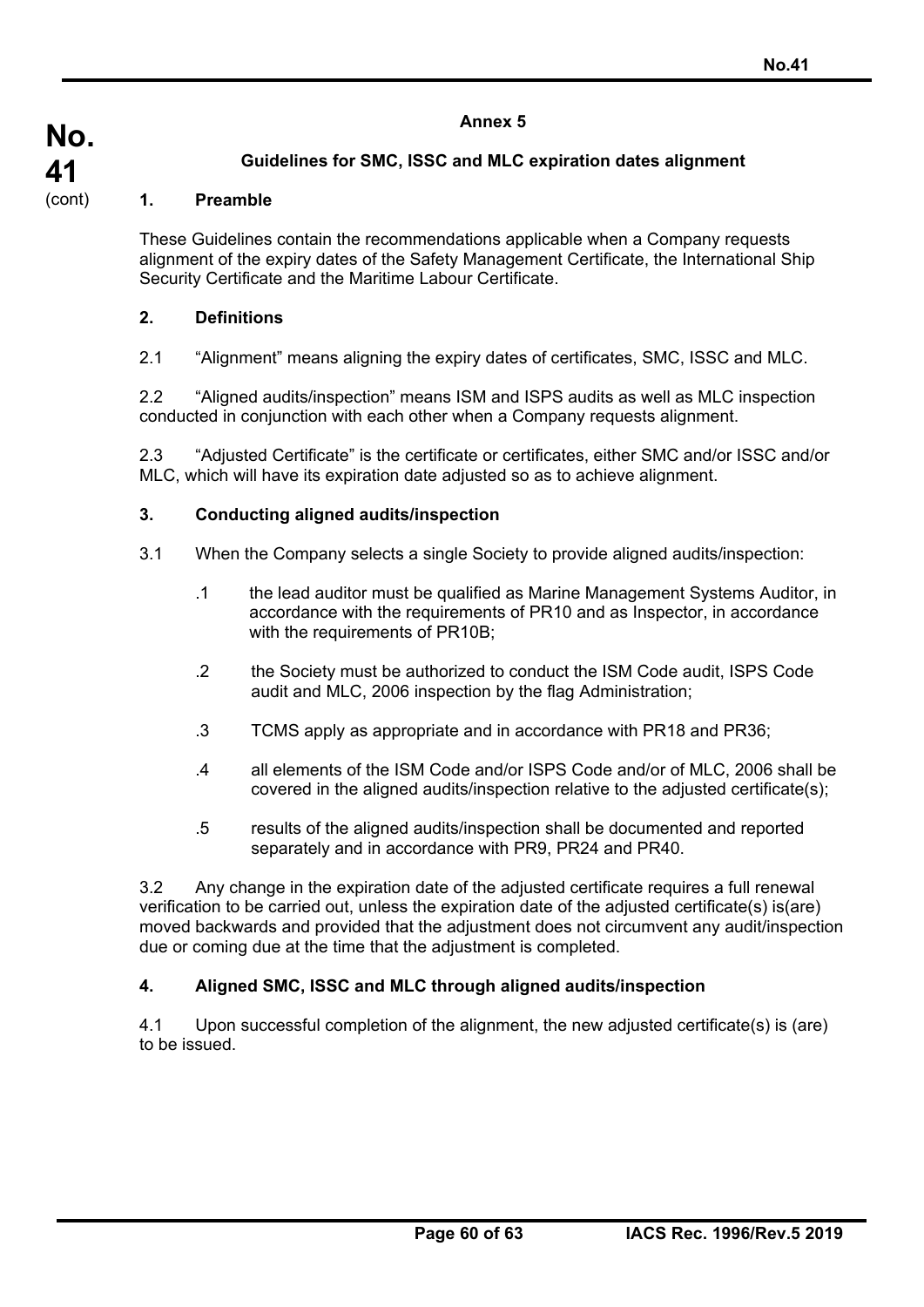## **Guidance on Interim Audits**

## **Introduction**

Clause 14.4 of the ISM Code states:

*An Interim Safety Management Certificate may be issued following verification that:* 

- *.1 the Document of Compliance, or the Interim Document of Compliance, is relevant to the ship concerned;*
- *.2 the safety management system provided by the Company for the ship concerned includes key elements of this Code and has been assessed during the audit for issuance of the Document of Compliance or demonstrated for issuance of the Interim Document of Compliance;*
- *.3 the Company has planned the internal audit of the ship within three months;*
- *.4 the master and officers are familiar with the safety management system and the planned arrangements for its implementation;*
- *.5 instructions, which have been identified as being essential, are provided prior to sailing; and*
- *.6 relevant information on the safety management system has been given in a working language or languages understood by the ship's personnel.*

The period of interim certification is to allow for the special transitional arrangements when a ship is newly delivered, new to a Company, or is changing flag and to permit the ship to be operated under the new, or revised, Safety Management System (SMS) for a period of time so that sufficient objective evidence (e.g., records) is available for an auditor to evaluate the effective functioning, over time, of the SMS. It is not the purpose of the period of interim certification to give the Company time to introduce its SMS or time for shore-side and shipboard personnel to become familiar with, and develop competence, in its implementation.

The scope of an interim verification audit is defined by the Code and will vary to some degree depending upon whether the vessel is being newly delivered, is new to a Company, or is changing flag. Also, for practical reasons, an interim verification cannot be as extensive as an initial audit. Nevertheless, there is much that an auditor can do within the specified scope to test the readiness and, to some degree, the early implementation of the SMS.

A Company's SMS is to be fully and effectively implemented when the ship enters into service under one of the special transitional arrangements cited above. Interim certification was introduced because it takes time to generate evidence of implementation, not because it takes time to put the system into operation. It was not intended to serve as a licence to operate a ship that is not in full compliance with national and international requirements during the period leading up to the initial audit. Port state control authorities and flag States make no distinction between the level of implementation expected during the interim period and that expected under full certification. The consequences of any deficiencies for the Company and the RO are the same.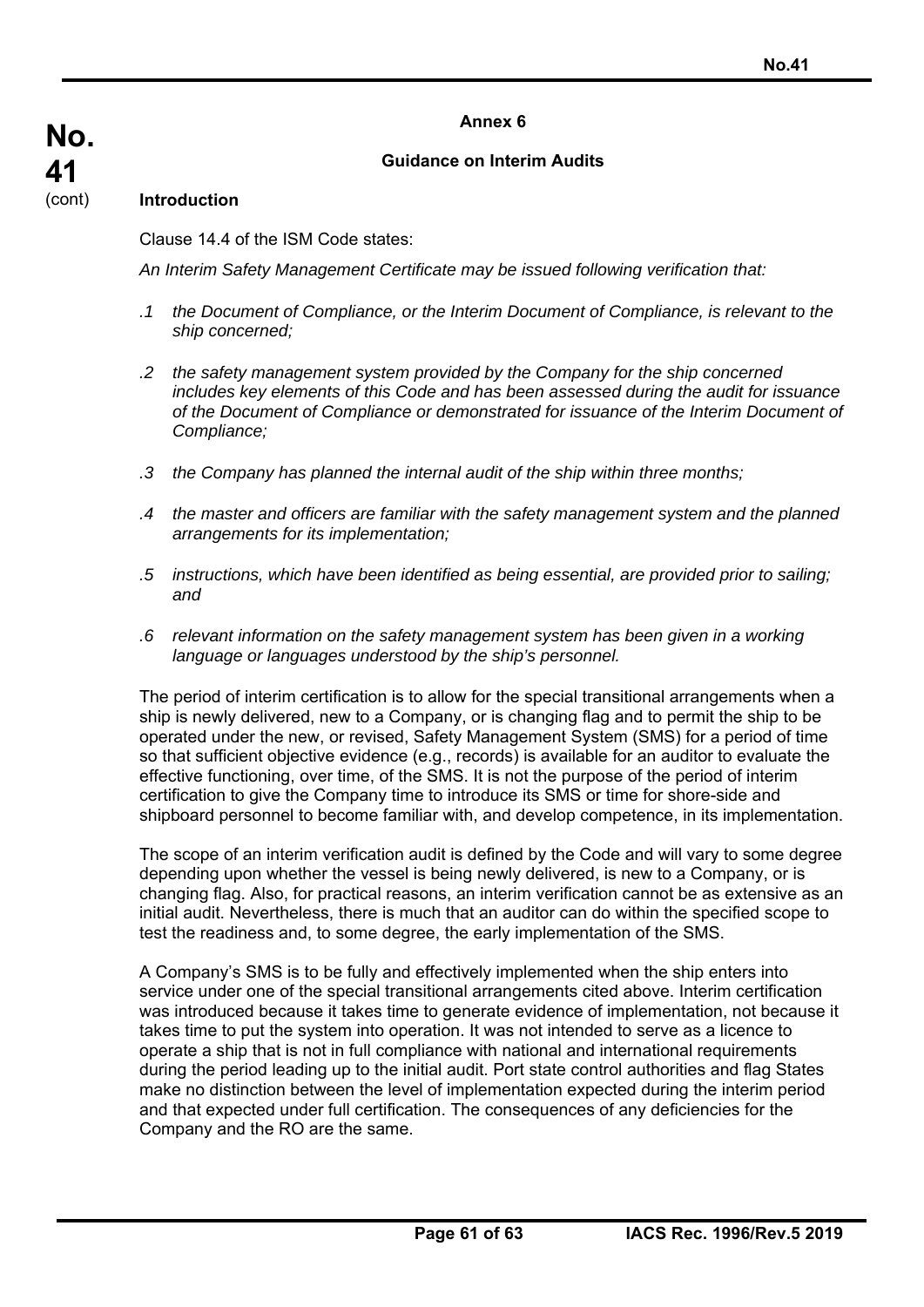## **Guidance on the Conduct of Shipboard Interim Verifications**

The following guidance is intended to assist auditors in carrying out shipboard interim verification audits:

1. Depending on the circumstances under which a ship is presented for an interim verification, it may already be engaged in some operations for which evidence of compliance with requirements will be available through direct observation, interview or the examination of the corresponding records. For example, activities such as loading, discharging, ballasting, bunkering and fuel oil transfer may be taking place and may be audited. The current loading condition and stability calculations can be audited. If crew members have been on board for some time receiving the ship or preparing to sail, records of hours of work and rest should be available. Chart corrections might have been made and the forthcoming voyage might have been planned.

The less time that has elapsed since delivery, the less evidence will be available of past or current operations and activities. Even so, the objective is to verify the Company's commitment to safety and environmental protection and the effective implementation of its SMS.

- 2. Internal and external documents should already be fully controlled. All documented procedures, instructions, checklists and forms must be readily available at the locations in which they are to be used. The auditor should verify that they are appropriate for the ship type and are applicable to that ship in particular. Charts, nautical publications, technical manuals and drawings must have been provided. Flag State publications must be on board.
- 3. Testing of the familiarisation of the master and the officers with the SMS should not be restricted to their ability to identify the system documentation and to locate elements within it. They should be able to demonstrate knowledge and understanding of the activities and procedures for which they are responsible, especially those that are already in progress and emergency situations that could occur at any time in the current circumstances.

For example, and as appropriate to their roles and responsibilities: Can they operate the emergency generator and the emergency fire pump? Can they operate the oil-water separator? Do they know, or can they locate quickly, the emergency contact details for the Company and for the emergency services?

- 4. Other crew-members should be interviewed to check that they have been thoroughly familiarised with their duties and the use of tools and equipment they may be expected to operate. Because less time is spent on sampling operational activities and records, more time should be spent on interviews. Particular attention should be paid to the ability of the ship's personnel to communicate with each other and their understanding of written procedures and spoken instructions.
- 5. Plans should exist for ship and ship/shore exercises and drills. Crew members must be thoroughly familiar with their roles in all of the potential emergency situations identified within the system. They must be able to quickly locate, and use effectively, the corresponding life-saving, fire-fighting and other emergency equipment. If time permits, the auditor may witness a drill or exercise.
- 6. Accessible parts of the ship relevant to its operation should be visited. Where time and circumstances have allowed, there should be evidence to show that identified technical deficiencies, structural defects or problems associated with house-keeping and hygiene